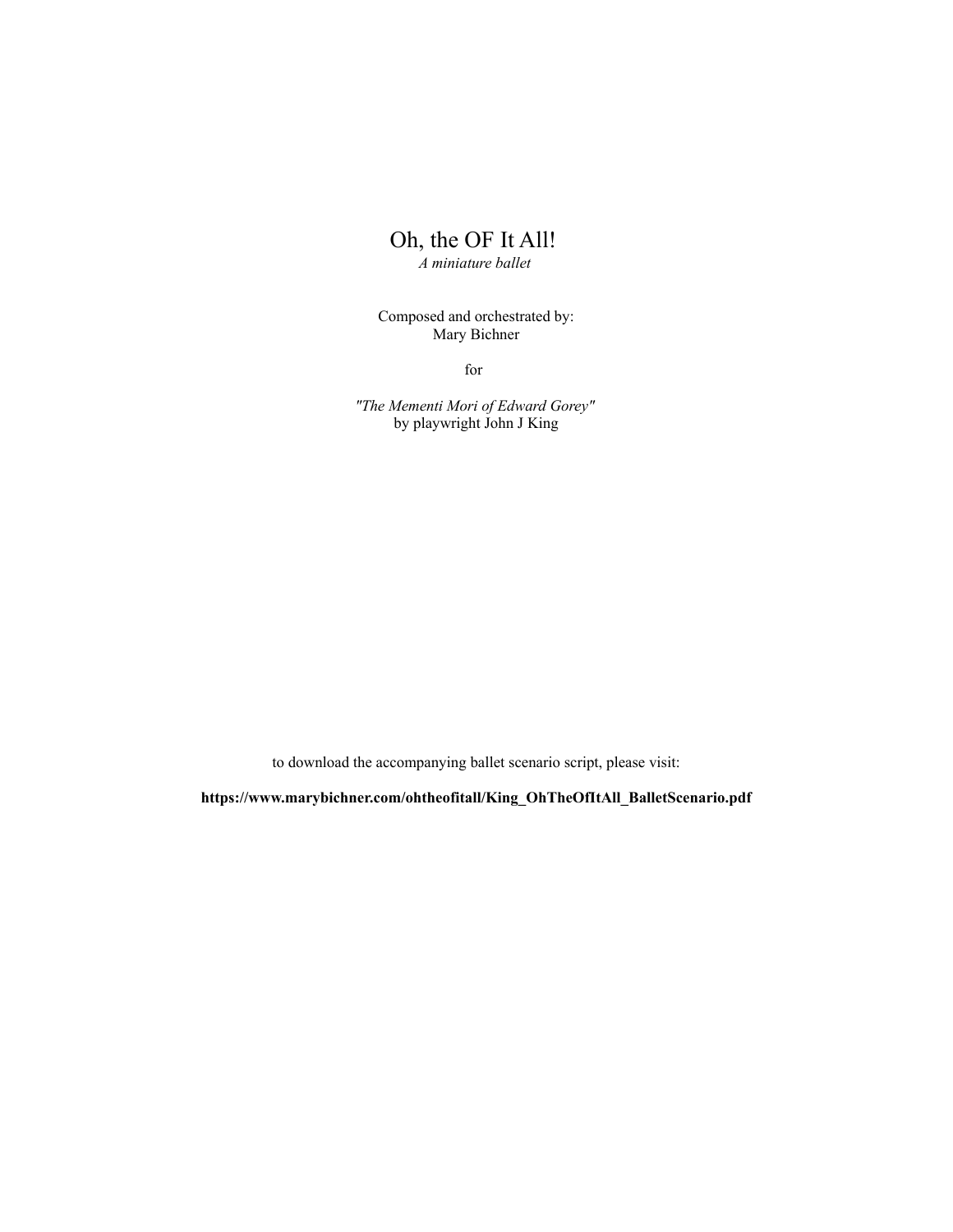

|                               | $= 100$           |          |    |                      |                                             | $\boldsymbol{\mathsf{A}}$                                                                     |   |                                                                                                                                                                    |                  |                          |                            |                                  | Composed and orchestrated by: Naty Bichiel<br>Libretto and scenario by: John J King<br>(from John J King's "The Mementi Mori of Edward Gorey") |
|-------------------------------|-------------------|----------|----|----------------------|---------------------------------------------|-----------------------------------------------------------------------------------------------|---|--------------------------------------------------------------------------------------------------------------------------------------------------------------------|------------------|--------------------------|----------------------------|----------------------------------|------------------------------------------------------------------------------------------------------------------------------------------------|
|                               |                   |          |    | rit<br>n.<br>÷.      |                                             | . a tempo $\,$                                                                                |   | rit<br>×                                                                                                                                                           | $\cdot$          | a tempo                  |                            |                                  | molto rit.                                                                                                                                     |
|                               |                   |          |    |                      | $\sim$                                      |                                                                                               |   |                                                                                                                                                                    |                  | €                        |                            |                                  |                                                                                                                                                |
| Flute 1, Piccolo              | $\frac{1}{\Phi}$  |          |    |                      | ۰.                                          |                                                                                               |   |                                                                                                                                                                    |                  | 4 K.                     |                            | Ħ                                | 琵                                                                                                                                              |
|                               |                   |          |    |                      |                                             |                                                                                               |   |                                                                                                                                                                    |                  | $_{\mathit{mp}}$         |                            | 힡<br>$-3 - -3 -$<br>$ 3-$<br>–3⊣ |                                                                                                                                                |
|                               |                   |          |    |                      |                                             |                                                                                               |   |                                                                                                                                                                    |                  |                          |                            | mf                               |                                                                                                                                                |
| Flute 2                       | ⊕                 |          |    |                      | $\simeq$ $\!$                               |                                                                                               |   |                                                                                                                                                                    |                  | ₩                        |                            |                                  | ÷                                                                                                                                              |
|                               |                   |          |    |                      |                                             |                                                                                               |   |                                                                                                                                                                    |                  | $_{\mathit{mp}}$         |                            |                                  | $\frac{3}{m f}$                                                                                                                                |
|                               |                   |          |    |                      |                                             |                                                                                               |   |                                                                                                                                                                    |                  |                          |                            |                                  |                                                                                                                                                |
| Oboe 1                        | f.                |          |    |                      | $\sim$<br>н.                                |                                                                                               |   |                                                                                                                                                                    |                  | ŕÞ.                      |                            |                                  |                                                                                                                                                |
|                               |                   |          |    |                      |                                             |                                                                                               |   |                                                                                                                                                                    |                  | $_{\mathit{mp}}$         |                            |                                  |                                                                                                                                                |
|                               |                   |          |    |                      | $\triangle''$                               |                                                                                               |   |                                                                                                                                                                    |                  |                          |                            |                                  |                                                                                                                                                |
| Oboe 2, English Horn          | f.                |          |    |                      |                                             |                                                                                               |   |                                                                                                                                                                    |                  | ₽                        |                            |                                  |                                                                                                                                                |
|                               |                   |          |    |                      |                                             |                                                                                               |   |                                                                                                                                                                    |                  | $\mathfrak{m}p$          |                            |                                  |                                                                                                                                                |
| Clarinet in Bi                |                   |          |    |                      | $\overline{ }$<br>c                         |                                                                                               |   |                                                                                                                                                                    |                  |                          |                            |                                  |                                                                                                                                                |
|                               | 6                 |          |    |                      |                                             |                                                                                               |   |                                                                                                                                                                    |                  | ₽<br>$_{\it mp}$         |                            |                                  |                                                                                                                                                |
| <b>Bass Clarinet</b>          |                   |          |    |                      | $\triangle''$                               |                                                                                               |   |                                                                                                                                                                    |                  |                          |                            |                                  |                                                                                                                                                |
| in B5                         | ⊕                 |          |    |                      | ≂                                           |                                                                                               |   |                                                                                                                                                                    |                  |                          |                            |                                  |                                                                                                                                                |
|                               |                   |          |    |                      |                                             |                                                                                               |   | $_{\boldsymbol{m} \boldsymbol{p}}$                                                                                                                                 | $\boldsymbol{p}$ |                          |                            |                                  |                                                                                                                                                |
|                               |                   |          |    |                      | $\triangle$                                 |                                                                                               |   |                                                                                                                                                                    |                  |                          |                            |                                  |                                                                                                                                                |
| Bassoon 1                     | 71,               |          |    |                      |                                             |                                                                                               |   |                                                                                                                                                                    |                  | ⊟ਾਂ                      |                            |                                  |                                                                                                                                                |
|                               |                   |          |    |                      |                                             |                                                                                               |   |                                                                                                                                                                    |                  | $_{\mathit{mp}}$         |                            |                                  |                                                                                                                                                |
|                               | To Contrabassoo   |          |    |                      | $\sim$                                      |                                                                                               |   | Contrabassoon                                                                                                                                                      |                  |                          |                            |                                  |                                                                                                                                                |
| Bassoon 2,<br>Contrabassoon   | 94                |          |    |                      |                                             |                                                                                               |   |                                                                                                                                                                    |                  |                          |                            |                                  |                                                                                                                                                |
|                               |                   |          |    |                      | $\sim$                                      |                                                                                               |   | mp                                                                                                                                                                 | $\boldsymbol{p}$ |                          |                            |                                  |                                                                                                                                                |
| Horn in F 1,2                 | t.,               |          |    |                      | Ξ                                           |                                                                                               |   |                                                                                                                                                                    |                  |                          |                            |                                  |                                                                                                                                                |
|                               |                   |          |    |                      | $\sim$                                      |                                                                                               |   |                                                                                                                                                                    |                  |                          |                            |                                  |                                                                                                                                                |
| Horn in F 3,4                 |                   |          |    |                      | ⋍                                           |                                                                                               |   |                                                                                                                                                                    |                  |                          |                            |                                  |                                                                                                                                                |
|                               |                   |          |    |                      | $\sim$                                      |                                                                                               |   |                                                                                                                                                                    |                  |                          |                            |                                  |                                                                                                                                                |
| Trumpet in B <sub>b</sub> 1,2 | 喬                 |          |    |                      |                                             |                                                                                               |   |                                                                                                                                                                    |                  |                          |                            |                                  |                                                                                                                                                |
|                               |                   |          |    |                      |                                             |                                                                                               |   |                                                                                                                                                                    |                  |                          |                            |                                  |                                                                                                                                                |
| Trombone 1,2                  | 92,               |          |    |                      | $\prime$<br>c<br>Ξ.                         |                                                                                               |   |                                                                                                                                                                    |                  |                          |                            |                                  |                                                                                                                                                |
|                               |                   |          |    |                      |                                             |                                                                                               |   |                                                                                                                                                                    |                  |                          |                            |                                  |                                                                                                                                                |
| Bass Trombone 3               | 93,               |          |    |                      | $\sim$                                      |                                                                                               |   |                                                                                                                                                                    |                  |                          |                            |                                  |                                                                                                                                                |
|                               |                   |          |    |                      |                                             |                                                                                               |   |                                                                                                                                                                    |                  |                          |                            |                                  |                                                                                                                                                |
|                               | 71,               |          |    |                      | $\sim$<br>Ξ                                 |                                                                                               |   |                                                                                                                                                                    |                  |                          |                            |                                  |                                                                                                                                                |
| Tuba                          |                   |          |    |                      |                                             |                                                                                               |   |                                                                                                                                                                    |                  |                          |                            |                                  |                                                                                                                                                |
|                               |                   |          |    |                      | $\sim$<br>$\equiv$                          |                                                                                               |   |                                                                                                                                                                    |                  |                          |                            |                                  |                                                                                                                                                |
| Timpani                       | ታ                 |          |    |                      |                                             |                                                                                               |   |                                                                                                                                                                    |                  |                          |                            |                                  |                                                                                                                                                |
|                               |                   |          |    |                      | $\prime\prime$                              |                                                                                               |   |                                                                                                                                                                    |                  |                          |                            |                                  |                                                                                                                                                |
| Cymbals                       | ₩                 |          |    |                      | C                                           | uf                                                                                            |   |                                                                                                                                                                    |                  |                          |                            |                                  | É                                                                                                                                              |
|                               |                   |          |    |                      | $^{\prime\prime}$                           |                                                                                               |   |                                                                                                                                                                    |                  |                          |                            |                                  |                                                                                                                                                |
| Snare Drum                    | #                 |          |    |                      | $\hat{\mathbb{P}}$                          |                                                                                               |   |                                                                                                                                                                    |                  |                          |                            |                                  |                                                                                                                                                |
|                               |                   |          |    |                      | $\prime\prime$<br>c                         |                                                                                               |   |                                                                                                                                                                    |                  |                          |                            |                                  |                                                                                                                                                |
| Gong                          |                   |          |    |                      |                                             |                                                                                               |   |                                                                                                                                                                    |                  |                          |                            |                                  |                                                                                                                                                |
|                               |                   |          |    |                      | $\overline{u}$                              |                                                                                               |   |                                                                                                                                                                    |                  |                          |                            |                                  |                                                                                                                                                |
|                               |                   |          |    |                      | ⌒                                           |                                                                                               |   |                                                                                                                                                                    |                  |                          |                            |                                  |                                                                                                                                                |
| Triangle                      | -11               |          |    |                      |                                             |                                                                                               |   |                                                                                                                                                                    |                  |                          |                            |                                  |                                                                                                                                                |
|                               |                   |          |    |                      | $\mathcal{U}$<br>C                          |                                                                                               |   |                                                                                                                                                                    |                  |                          |                            |                                  |                                                                                                                                                |
|                               | Ġ                 |          |    |                      |                                             |                                                                                               |   |                                                                                                                                                                    |                  |                          |                            |                                  |                                                                                                                                                |
|                               |                   |          | ₩  | 흏                    | 흏                                           | 理                                                                                             |   | $\overline{\overline{\mathbf{J}^{\mathbf{u}}\mathbf{J}^{\mathbf{u}}\mathbf{J}^{\mathbf{u}}\mathbf{J}^{\mathbf{u}}\mathbf{J}^{\mathbf{u}}\mathbf{J}^{\mathbf{u}}}}$ |                  |                          |                            |                                  |                                                                                                                                                |
| Piano                         |                   | 壽戶<br>pp |    |                      | h                                           | $\boldsymbol{p}$                                                                              |   | mp                                                                                                                                                                 | $\bar{p}$        |                          |                            |                                  |                                                                                                                                                |
|                               | ≘≝                |          |    |                      |                                             |                                                                                               |   |                                                                                                                                                                    |                  |                          |                            |                                  |                                                                                                                                                |
|                               |                   | ᠊᠍       | ᠊ᠲ | ᄛ                    | ᇹ                                           | в                                                                                             | æ |                                                                                                                                                                    |                  |                          |                            |                                  |                                                                                                                                                |
|                               |                   |          |    |                      |                                             |                                                                                               |   |                                                                                                                                                                    |                  |                          |                            |                                  |                                                                                                                                                |
|                               | Ŧ.                |          |    |                      | $\hat{\mathbf{r}}$                          |                                                                                               |   |                                                                                                                                                                    |                  |                          |                            |                                  | 琵                                                                                                                                              |
| Celesta                       |                   |          |    |                      | $\sim$                                      |                                                                                               |   |                                                                                                                                                                    |                  |                          |                            |                                  |                                                                                                                                                |
|                               | ॾ                 |          |    |                      |                                             |                                                                                               |   |                                                                                                                                                                    |                  |                          |                            |                                  |                                                                                                                                                |
|                               |                   |          |    |                      |                                             |                                                                                               |   |                                                                                                                                                                    |                  |                          |                            |                                  |                                                                                                                                                |
|                               |                   |          |    |                      | $\simeq$ $\!$ $\!$                          |                                                                                               |   |                                                                                                                                                                    |                  |                          |                            |                                  |                                                                                                                                                |
|                               | 庵                 |          |    |                      |                                             |                                                                                               |   |                                                                                                                                                                    |                  |                          |                            |                                  | ₩                                                                                                                                              |
| Harp                          | 94                |          |    |                      | $\Omega$<br>Ξ                               |                                                                                               |   |                                                                                                                                                                    |                  |                          |                            |                                  |                                                                                                                                                |
|                               |                   |          |    |                      |                                             |                                                                                               |   |                                                                                                                                                                    |                  |                          |                            |                                  |                                                                                                                                                |
|                               |                   |          |    |                      |                                             |                                                                                               |   |                                                                                                                                                                    |                  |                          |                            |                                  |                                                                                                                                                |
|                               | $= 100$           |          |    | rit.                 |                                             | $A$<br>$\overline{A}$<br>$\overline{A}$<br>$\overline{A}$<br>$\overline{B}$<br>$\overline{B}$ |   | rit.<br>٠                                                                                                                                                          | $\sim$ $\sim$    | a tempo                  |                            |                                  | molto rit.                                                                                                                                     |
| Principal<br>Violin I         | Ë                 |          |    |                      | Ξ                                           | - 16                                                                                          |   |                                                                                                                                                                    |                  |                          |                            |                                  | Ë                                                                                                                                              |
|                               |                   |          |    | (with lots of color) | $\mathcal{U}$                               |                                                                                               |   |                                                                                                                                                                    |                  |                          |                            |                                  |                                                                                                                                                |
| Principal<br>Viola            | 57                |          |    | 坊<br>Ħ               | C                                           |                                                                                               |   |                                                                                                                                                                    |                  |                          |                            |                                  |                                                                                                                                                |
|                               |                   |          |    | $\overline{mp}$      | $\sim$                                      |                                                                                               |   |                                                                                                                                                                    |                  |                          |                            |                                  |                                                                                                                                                |
| Principal<br>Cello            | ≖                 |          |    |                      | ÷                                           |                                                                                               |   |                                                                                                                                                                    |                  |                          |                            |                                  |                                                                                                                                                |
|                               |                   |          |    |                      | $\Delta$                                    |                                                                                               |   |                                                                                                                                                                    |                  |                          |                            |                                  |                                                                                                                                                |
| Principal<br>Double Bass      | ₩                 |          |    |                      |                                             |                                                                                               |   |                                                                                                                                                                    |                  |                          |                            |                                  |                                                                                                                                                |
|                               |                   |          |    |                      |                                             |                                                                                               |   |                                                                                                                                                                    |                  |                          |                            |                                  |                                                                                                                                                |
|                               |                   |          |    |                      |                                             |                                                                                               |   |                                                                                                                                                                    |                  |                          |                            | $\rm arco$                       |                                                                                                                                                |
| Violin I                      |                   |          |    |                      | $\mathbin{\underline{\mathrel{\frown}}}}''$ |                                                                                               |   |                                                                                                                                                                    |                  | pizz.                    |                            | £                                | ΣŚ                                                                                                                                             |
|                               |                   |          |    |                      |                                             |                                                                                               |   |                                                                                                                                                                    |                  | $_{\mathit{mp}}$         |                            |                                  | m                                                                                                                                              |
|                               |                   |          |    |                      |                                             |                                                                                               |   |                                                                                                                                                                    |                  | pizz.                    |                            |                                  |                                                                                                                                                |
|                               |                   |          |    |                      | $\sim$<br>╼                                 |                                                                                               |   |                                                                                                                                                                    |                  |                          |                            | $\arccos$                        |                                                                                                                                                |
| Violin $\Pi$                  | ۵                 |          |    |                      |                                             |                                                                                               |   |                                                                                                                                                                    |                  | ₹                        |                            | ₹                                | 7 P K<br>∸<br>mf                                                                                                                               |
|                               |                   |          |    |                      |                                             |                                                                                               |   |                                                                                                                                                                    |                  | $\mathfrak{m}p$<br>pizz. |                            |                                  |                                                                                                                                                |
|                               |                   |          |    |                      |                                             |                                                                                               |   |                                                                                                                                                                    |                  | ٨                        |                            | areo                             |                                                                                                                                                |
| Viola                         | $B^{\frac{1}{2}}$ |          |    |                      | $\triangle''$<br>÷                          |                                                                                               |   |                                                                                                                                                                    |                  | $\bar{\mathfrak{p}}$ ,   |                            | £<br>- 1                         | $\mathbf{y} = \mathbf{y}$                                                                                                                      |
|                               |                   |          |    |                      |                                             |                                                                                               |   |                                                                                                                                                                    |                  | $\mathfrak{m}p$          |                            |                                  | mf                                                                                                                                             |
|                               |                   |          |    |                      | $\sim$                                      |                                                                                               |   |                                                                                                                                                                    |                  | pizz.                    |                            | arco                             |                                                                                                                                                |
| Violoncello                   | 24                |          | ≖  |                      | ÷                                           |                                                                                               |   |                                                                                                                                                                    |                  | ∤ք∍                      | ₽<br>¥                     | ₫<br>ı                           | ÷<br>۰<br>z.<br>¥                                                                                                                              |
|                               |                   |          |    |                      |                                             |                                                                                               |   |                                                                                                                                                                    |                  | $\mathfrak{m}p$          |                            |                                  | mf                                                                                                                                             |
|                               |                   |          |    |                      | $\sim$                                      |                                                                                               |   |                                                                                                                                                                    |                  |                          | pizz.                      | $\arccos$                        |                                                                                                                                                |
| Double Bass                   | 匹车<br>₹           |          |    |                      |                                             |                                                                                               |   | ÷<br>mp                                                                                                                                                            | $\pmb{p}$        | $\frac{4}{3}$            | j,<br>$_{\boldsymbol{m}p}$ | ₿ł<br>₹<br>m f                   | æ<br>÷                                                                                                                                         |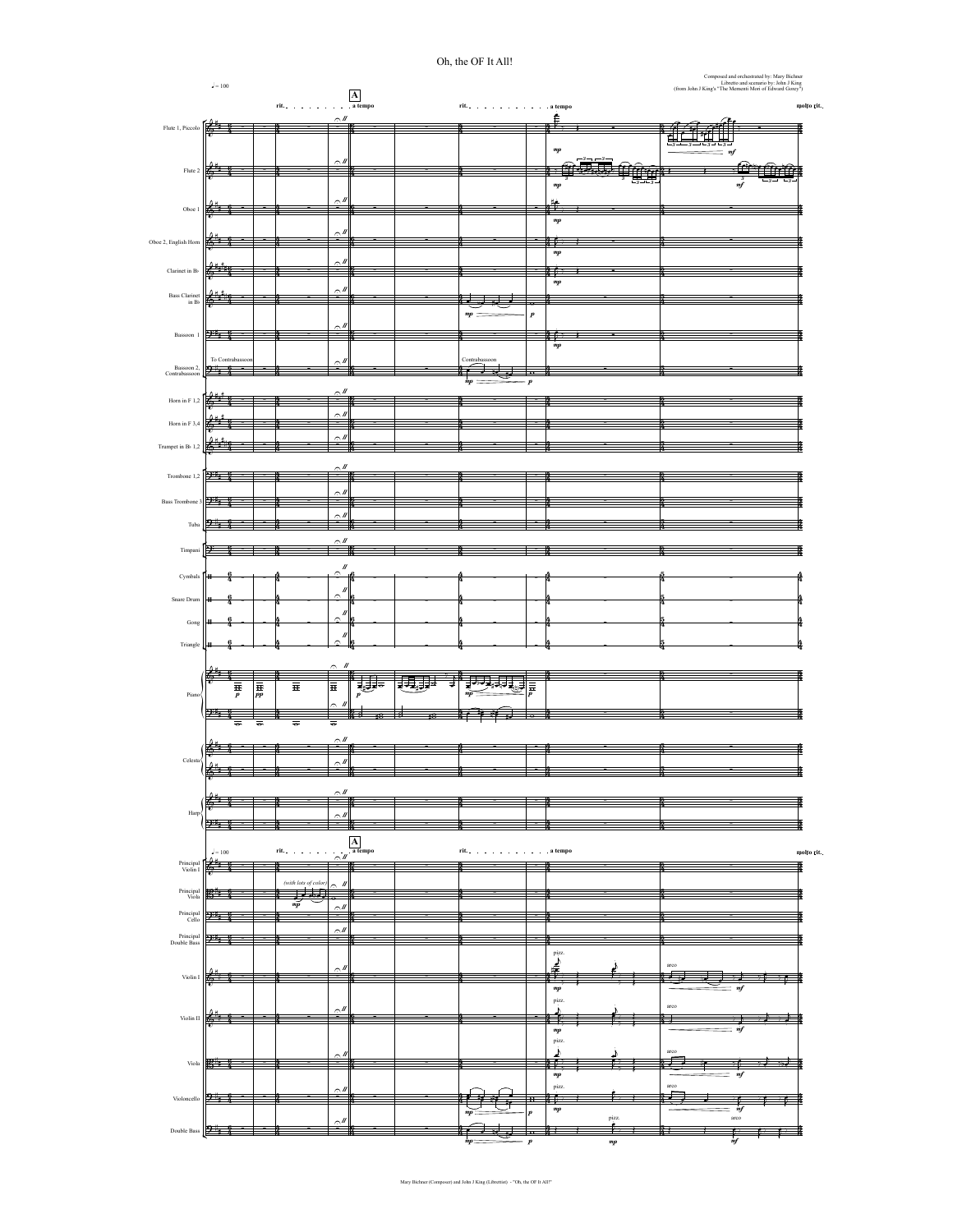|                          |                         |                                                 | a tempo                           |                                                               |                                                                            |                |                                                                                                                      |
|--------------------------|-------------------------|-------------------------------------------------|-----------------------------------|---------------------------------------------------------------|----------------------------------------------------------------------------|----------------|----------------------------------------------------------------------------------------------------------------------|
|                          |                         | … [ <mark>《* 1 ℃ 心 切</mark> 具                   |                                   |                                                               |                                                                            |                |                                                                                                                      |
|                          |                         |                                                 |                                   |                                                               |                                                                            |                |                                                                                                                      |
|                          |                         |                                                 |                                   |                                                               |                                                                            |                |                                                                                                                      |
|                          | FL2 $671$               | 爽爽                                              | ≝                                 |                                                               |                                                                            |                |                                                                                                                      |
|                          |                         |                                                 | mf                                |                                                               |                                                                            |                |                                                                                                                      |
|                          |                         |                                                 | $\frac{1}{\frac{1}{\frac{1}{n}}}$ |                                                               |                                                                            |                |                                                                                                                      |
| Ob. $\boldsymbol{1}$     |                         |                                                 |                                   |                                                               |                                                                            |                |                                                                                                                      |
|                          |                         |                                                 |                                   |                                                               |                                                                            |                |                                                                                                                      |
|                          |                         |                                                 |                                   |                                                               |                                                                            |                |                                                                                                                      |
| Ob. $2\,$                | 6                       |                                                 |                                   |                                                               |                                                                            |                |                                                                                                                      |
|                          |                         |                                                 |                                   |                                                               |                                                                            |                |                                                                                                                      |
|                          |                         |                                                 |                                   |                                                               |                                                                            |                |                                                                                                                      |
|                          | $C1$ $677$              |                                                 | $\frac{1}{\frac{1}{m}}$           |                                                               | @@ التدنية الله السياسية الله المعاملة المناسبة                            |                | $\frac{1}{2}$                                                                                                        |
|                          |                         |                                                 |                                   |                                                               |                                                                            |                |                                                                                                                      |
|                          |                         |                                                 |                                   |                                                               |                                                                            |                |                                                                                                                      |
|                          |                         |                                                 |                                   |                                                               |                                                                            |                |                                                                                                                      |
|                          | B. Cl. $\frac{27}{27}$  |                                                 | $\sum_{m}$<br>⋥<br>≠              |                                                               | بهتا الت <sup>ن</sup>   محتج <del>ب باس به ح</del> الا   محتج <del>ب</del> |                | $\overline{\mathcal{I}}$                                                                                             |
|                          |                         |                                                 |                                   |                                                               |                                                                            |                |                                                                                                                      |
|                          |                         |                                                 |                                   |                                                               |                                                                            |                |                                                                                                                      |
|                          |                         |                                                 |                                   |                                                               |                                                                            |                |                                                                                                                      |
| Bsn. 1                   |                         |                                                 |                                   |                                                               |                                                                            |                |                                                                                                                      |
|                          |                         |                                                 |                                   |                                                               |                                                                            |                |                                                                                                                      |
|                          |                         |                                                 |                                   |                                                               |                                                                            |                |                                                                                                                      |
| $\mathop{\mathsf{Cbsn}}$ | $9 + 1$                 |                                                 | $i^{\dagger}$ :<br>⊉              |                                                               |                                                                            |                | <u>احمد المحت في إن المردس المحت المرد المرد المر</u> العد المحت المحت المرد المحت المحت المحت المحت المحت المحت الم |
|                          |                         |                                                 | $_{\boldsymbol{m}p}$              |                                                               |                                                                            |                |                                                                                                                      |
|                          |                         |                                                 |                                   |                                                               |                                                                            |                |                                                                                                                      |
|                          |                         |                                                 |                                   |                                                               |                                                                            |                |                                                                                                                      |
|                          | $Hn. 1, 2$ $4 + 4$      |                                                 | 一魚<br>៛៖<br> -                    |                                                               |                                                                            |                |                                                                                                                      |
|                          |                         |                                                 | $\it mf$                          |                                                               |                                                                            |                |                                                                                                                      |
|                          | $Hn. 3,4$ $677$         |                                                 |                                   |                                                               |                                                                            |                |                                                                                                                      |
|                          |                         |                                                 |                                   |                                                               |                                                                            |                |                                                                                                                      |
|                          |                         |                                                 |                                   |                                                               |                                                                            |                |                                                                                                                      |
|                          | Tpt. 1,2 $\frac{27}{5}$ |                                                 |                                   |                                                               |                                                                            |                |                                                                                                                      |
|                          |                         |                                                 |                                   |                                                               |                                                                            |                |                                                                                                                      |
|                          |                         |                                                 |                                   |                                                               |                                                                            |                |                                                                                                                      |
|                          |                         |                                                 |                                   |                                                               |                                                                            |                |                                                                                                                      |
| Tbn. 1,2                 | $2+$                    |                                                 |                                   |                                                               |                                                                            |                |                                                                                                                      |
|                          |                         |                                                 |                                   |                                                               |                                                                            |                |                                                                                                                      |
| <b>B.</b> Tbn. 3         | 24,                     |                                                 |                                   |                                                               |                                                                            |                |                                                                                                                      |
|                          |                         |                                                 |                                   |                                                               |                                                                            |                | ₹                                                                                                                    |
|                          |                         |                                                 |                                   |                                                               |                                                                            |                | mp                                                                                                                   |
| Tba.                     | $2 - 1$                 |                                                 |                                   |                                                               |                                                                            |                |                                                                                                                      |
|                          |                         |                                                 |                                   |                                                               |                                                                            |                |                                                                                                                      |
|                          |                         |                                                 |                                   |                                                               |                                                                            |                |                                                                                                                      |
|                          |                         |                                                 |                                   |                                                               |                                                                            |                |                                                                                                                      |
| Timp.                    |                         |                                                 |                                   |                                                               |                                                                            |                |                                                                                                                      |
|                          |                         |                                                 |                                   |                                                               |                                                                            |                |                                                                                                                      |
|                          |                         |                                                 |                                   |                                                               |                                                                            |                |                                                                                                                      |
| Cym. $H$                 | $^{-4}$                 |                                                 |                                   |                                                               |                                                                            |                |                                                                                                                      |
|                          |                         |                                                 |                                   |                                                               |                                                                            |                |                                                                                                                      |
|                          | ŀ۰                      |                                                 |                                   |                                                               |                                                                            |                |                                                                                                                      |
| $\mathbf S.$ D.          |                         | -4                                              |                                   |                                                               |                                                                            |                |                                                                                                                      |
|                          |                         |                                                 |                                   |                                                               |                                                                            |                |                                                                                                                      |
| Gong H                   |                         |                                                 |                                   |                                                               |                                                                            |                |                                                                                                                      |
|                          |                         |                                                 |                                   |                                                               |                                                                            |                |                                                                                                                      |
|                          |                         |                                                 |                                   |                                                               |                                                                            |                |                                                                                                                      |
|                          |                         |                                                 |                                   |                                                               |                                                                            |                |                                                                                                                      |
|                          |                         |                                                 |                                   |                                                               |                                                                            |                |                                                                                                                      |
|                          |                         |                                                 |                                   |                                                               |                                                                            |                |                                                                                                                      |
|                          |                         |                                                 |                                   |                                                               |                                                                            |                |                                                                                                                      |
| Pno.                     |                         |                                                 |                                   |                                                               |                                                                            |                |                                                                                                                      |
|                          | P1.                     |                                                 |                                   |                                                               |                                                                            |                |                                                                                                                      |
|                          |                         |                                                 |                                   |                                                               |                                                                            |                |                                                                                                                      |
|                          |                         |                                                 |                                   |                                                               |                                                                            |                |                                                                                                                      |
|                          |                         |                                                 |                                   |                                                               |                                                                            |                |                                                                                                                      |
| Cel.                     |                         |                                                 |                                   |                                                               |                                                                            |                |                                                                                                                      |
|                          | 看                       |                                                 |                                   |                                                               |                                                                            |                |                                                                                                                      |
|                          |                         |                                                 |                                   |                                                               |                                                                            |                |                                                                                                                      |
|                          |                         |                                                 |                                   |                                                               |                                                                            |                |                                                                                                                      |
|                          |                         |                                                 |                                   |                                                               |                                                                            |                |                                                                                                                      |
|                          |                         |                                                 |                                   |                                                               |                                                                            |                |                                                                                                                      |
| Hp.                      |                         |                                                 |                                   |                                                               |                                                                            |                |                                                                                                                      |
|                          | 乎                       |                                                 |                                   |                                                               |                                                                            |                |                                                                                                                      |
|                          |                         |                                                 | $\pmb{\mathbb{B}}$                |                                                               |                                                                            |                |                                                                                                                      |
|                          |                         |                                                 | $\bf a$ tempo                     |                                                               |                                                                            |                |                                                                                                                      |
| $V\!$ In. I              |                         |                                                 |                                   |                                                               |                                                                            |                |                                                                                                                      |
|                          |                         |                                                 |                                   |                                                               |                                                                            |                |                                                                                                                      |
|                          |                         |                                                 |                                   |                                                               |                                                                            |                |                                                                                                                      |
| $Vln$ . II               | 65                      |                                                 |                                   |                                                               |                                                                            |                |                                                                                                                      |
|                          |                         | mp                                              |                                   |                                                               |                                                                            |                |                                                                                                                      |
|                          |                         |                                                 |                                   |                                                               |                                                                            |                |                                                                                                                      |
|                          |                         |                                                 |                                   |                                                               |                                                                            |                |                                                                                                                      |
| Vla.                     |                         | $\rightarrow$ $\rightarrow$<br>$3 - 4 - 4$<br>Ŧ |                                   |                                                               | Ŵ,<br>↵                                                                    |                | ᇩ                                                                                                                    |
|                          |                         | mp                                              | $\it mf$                          |                                                               |                                                                            |                |                                                                                                                      |
|                          |                         |                                                 | ∏<br>♫<br>⋥                       |                                                               | 7                                                                          | ♫<br>◢         | $\frac{1}{1}$                                                                                                        |
| Vc.                      | 94.                     | $\overline{\phantom{a}}$                        |                                   | ال <del>بيدا لايد</del>                                       | $\Box$ :                                                                   |                |                                                                                                                      |
|                          |                         | mp                                              |                                   |                                                               |                                                                            |                |                                                                                                                      |
|                          |                         |                                                 |                                   |                                                               |                                                                            |                |                                                                                                                      |
|                          |                         |                                                 |                                   |                                                               |                                                                            |                |                                                                                                                      |
|                          | Db. $247$               |                                                 | $\imath$ .                        | $\frac{1}{2}$ , $\frac{1}{2}$ , $\frac{1}{2}$ , $\frac{1}{2}$ | ナイー                                                                        | Ş<br>₩<br>ने प | Ŧ<br>₹⋥⋥                                                                                                             |

mp

**B**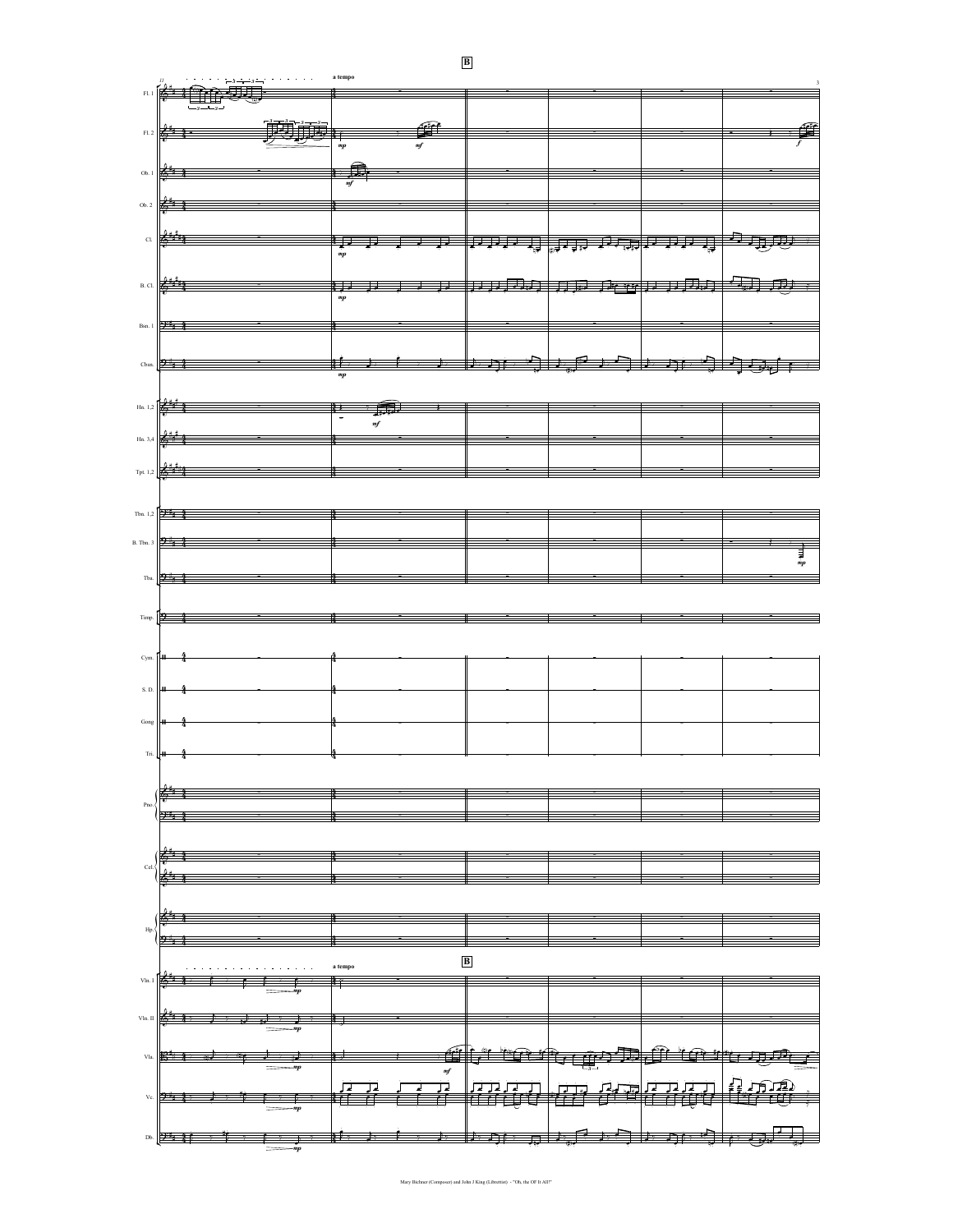| FLI                                    |              |                                    |      |        |                 |                  |                  |                 |              |                |         |          |       |                                  |                       |
|----------------------------------------|--------------|------------------------------------|------|--------|-----------------|------------------|------------------|-----------------|--------------|----------------|---------|----------|-------|----------------------------------|-----------------------|
|                                        |              |                                    |      |        |                 |                  |                  |                 |              |                |         |          |       |                                  |                       |
|                                        |              |                                    |      |        |                 | ∸⊓               |                  |                 |              |                |         |          |       |                                  |                       |
| $\mathbb{F} \mathbb{L}$ 2              |              |                                    |      | ਿ ਪ੍ਰਾ |                 |                  | $-2^{2}$         |                 | ीधर          |                |         |          |       |                                  |                       |
|                                        |              |                                    |      |        |                 |                  |                  |                 |              |                |         |          |       |                                  |                       |
| Ob. $\boldsymbol{1}$                   |              |                                    |      |        |                 | —                |                  |                 |              |                |         |          |       |                                  |                       |
|                                        |              |                                    |      |        |                 | $\boldsymbol{f}$ |                  |                 |              |                |         |          |       |                                  |                       |
|                                        |              |                                    |      |        |                 |                  |                  |                 |              |                |         |          |       |                                  |                       |
| Ob. $2\,$                              | 屠            |                                    |      |        |                 |                  |                  |                 |              |                |         |          |       |                                  |                       |
|                                        |              |                                    |      |        |                 |                  |                  |                 |              |                |         |          |       |                                  |                       |
|                                        |              |                                    |      |        |                 |                  |                  |                 |              |                |         |          |       |                                  |                       |
| $\operatorname{Cl}$                    | 矞            |                                    |      |        |                 |                  |                  | پښ              | 現要           |                |         |          |       |                                  |                       |
|                                        |              |                                    |      |        |                 |                  |                  |                 |              |                |         |          |       |                                  |                       |
| $\, {\bf B} . \, {\bf C} {\bf l} . \,$ | 6≡           |                                    |      |        |                 |                  |                  |                 |              |                |         |          |       |                                  |                       |
|                                        |              |                                    |      |        |                 |                  | $\boldsymbol{f}$ |                 |              |                |         |          |       |                                  |                       |
|                                        |              |                                    |      |        |                 |                  |                  |                 |              |                |         |          |       |                                  |                       |
| Bsn. 1                                 | - 1          |                                    |      |        |                 |                  |                  |                 |              |                |         |          |       |                                  |                       |
|                                        |              |                                    |      |        |                 |                  |                  |                 |              |                |         |          |       |                                  |                       |
| Cbsn.                                  | ≖            |                                    |      |        |                 |                  |                  |                 | F            | To Bassoon     |         |          |       |                                  |                       |
|                                        |              |                                    |      |        |                 |                  |                  | ╡               | ङ⊮           |                |         |          |       |                                  |                       |
|                                        |              |                                    |      |        |                 |                  |                  |                 |              |                |         |          |       |                                  |                       |
| Hn. 1,2                                | 斎            |                                    |      |        |                 |                  |                  |                 |              |                |         |          |       |                                  |                       |
|                                        |              | 提示                                 | 큕    | 醒罪     | 퓲               |                  |                  |                 |              |                |         |          |       |                                  |                       |
|                                        |              | $_{\boldsymbol{m} \boldsymbol{p}}$ |      |        |                 |                  |                  |                 |              |                |         |          |       |                                  |                       |
| Hn. 3,4                                |              |                                    |      |        |                 |                  |                  |                 |              |                |         |          |       |                                  |                       |
|                                        |              |                                    |      |        | 최               | 在了西位             |                  |                 | 霉霉           |                |         |          |       |                                  |                       |
|                                        |              |                                    |      |        | $\mathfrak{m}p$ |                  |                  |                 |              |                |         |          |       |                                  |                       |
| Tpt. 1,2                               |              |                                    |      |        |                 |                  |                  |                 |              |                |         |          |       |                                  |                       |
|                                        |              |                                    |      |        |                 |                  |                  |                 |              |                |         |          |       |                                  |                       |
|                                        |              |                                    |      |        |                 |                  |                  |                 |              |                |         |          |       |                                  |                       |
| Tbn. 1,2 2                             |              |                                    |      |        |                 |                  |                  |                 |              |                |         |          |       |                                  |                       |
|                                        |              |                                    |      |        |                 |                  |                  |                 |              |                |         |          |       |                                  |                       |
|                                        | 24           |                                    |      |        |                 |                  |                  |                 |              |                |         |          |       |                                  |                       |
| <b>B.</b> Tbn. 3                       |              | ŧ                                  | ग्वे | ₹ुक    | ₹<br>▌          | Ę<br>₹           | 尹<br>स्त्र       | Ş               | 尋<br>₹       |                |         |          |       |                                  |                       |
|                                        |              |                                    |      |        |                 |                  |                  |                 |              |                |         |          |       |                                  |                       |
| Tba.                                   | 笋            |                                    |      |        |                 |                  |                  |                 |              |                |         |          |       |                                  |                       |
|                                        |              |                                    |      |        |                 |                  |                  |                 |              |                |         |          |       |                                  |                       |
|                                        |              |                                    |      |        |                 |                  |                  |                 |              |                |         |          |       |                                  |                       |
| Timp.                                  | <del>⊋</del> |                                    |      |        |                 |                  |                  |                 |              |                |         |          |       |                                  |                       |
|                                        |              |                                    |      |        |                 |                  |                  |                 |              |                |         |          |       |                                  |                       |
|                                        |              |                                    |      |        |                 |                  |                  |                 |              |                |         |          |       |                                  |                       |
| Cym.                                   | ſн           |                                    |      |        |                 |                  |                  |                 |              |                |         |          |       |                                  |                       |
|                                        |              |                                    |      |        |                 |                  |                  |                 |              |                |         |          |       |                                  |                       |
|                                        |              |                                    |      |        |                 |                  |                  |                 |              |                |         |          |       |                                  |                       |
| $\mathbf S.$ D.                        | H            |                                    |      |        |                 |                  |                  |                 |              |                |         |          |       |                                  |                       |
|                                        |              |                                    |      |        |                 |                  |                  |                 |              |                |         |          |       |                                  |                       |
| Gong                                   | Ħ            |                                    |      |        |                 |                  |                  |                 |              |                |         |          |       |                                  |                       |
|                                        |              |                                    |      |        |                 |                  |                  |                 |              |                |         |          |       |                                  |                       |
|                                        |              |                                    |      |        |                 |                  |                  |                 |              |                |         |          |       |                                  |                       |
| Tri.                                   | IН           |                                    |      |        |                 |                  |                  |                 |              |                |         |          |       |                                  |                       |
|                                        |              |                                    |      |        |                 |                  |                  |                 |              |                |         |          |       |                                  |                       |
|                                        |              |                                    |      |        |                 |                  |                  |                 |              |                |         |          |       |                                  |                       |
|                                        | 儚            |                                    |      |        |                 |                  |                  |                 |              |                |         |          |       |                                  |                       |
| Pno.                                   | ታ            |                                    |      |        |                 |                  |                  |                 |              |                |         |          |       |                                  |                       |
|                                        |              |                                    |      |        |                 |                  |                  |                 |              |                |         |          |       |                                  |                       |
|                                        |              |                                    |      |        |                 |                  |                  |                 |              |                |         |          |       |                                  |                       |
|                                        |              |                                    |      |        |                 |                  |                  |                 |              |                |         |          |       |                                  |                       |
| Cel.                                   | Ģ            |                                    |      |        |                 |                  |                  |                 |              |                |         |          |       |                                  |                       |
|                                        | 禹            |                                    |      |        |                 |                  |                  |                 |              |                |         |          |       |                                  |                       |
|                                        |              |                                    |      |        |                 |                  |                  |                 |              |                |         |          |       |                                  |                       |
|                                        |              |                                    |      |        |                 |                  |                  |                 |              |                |         |          |       |                                  |                       |
|                                        |              |                                    |      |        |                 |                  |                  |                 |              |                |         |          |       |                                  |                       |
| Hp.                                    |              |                                    |      |        |                 |                  |                  |                 |              |                |         |          |       |                                  |                       |
|                                        |              |                                    |      |        |                 |                  |                  |                 |              |                |         |          |       |                                  |                       |
|                                        |              |                                    |      |        |                 |                  |                  |                 |              |                |         |          |       |                                  |                       |
|                                        |              |                                    |      |        |                 |                  |                  |                 |              |                |         |          |       |                                  |                       |
| $V\!$ In. I                            | 6            |                                    |      |        |                 |                  |                  |                 | री क्षेत्र   | न्युनि<br>"    | 54<br>Ŧ |          |       | <del>و د او لا مارسته بوده</del> | 再                     |
|                                        |              |                                    |      |        |                 |                  | m f              |                 |              |                |         |          |       |                                  |                       |
|                                        |              |                                    |      |        |                 |                  |                  |                 |              |                |         |          |       |                                  |                       |
| Vln. $\rm II$                          | を            |                                    |      |        |                 |                  |                  | $\frac{m+1}{m}$ | म् ।<br>जन्म |                | ख       | द्भ<br>₹ | তু    | 去<br>$\bigoplus$<br>₹            | <del>नाइक्र लिल</del> |
|                                        |              |                                    |      |        |                 |                  |                  |                 |              | $\frac{1}{mp}$ |         |          |       |                                  |                       |
| Vla.                                   |              |                                    |      |        |                 |                  |                  | <b>去。</b>       | ,टुल         |                | U       | ⋥        | لتولد | a ca                             | الموسورة              |
|                                        |              | $\frac{1}{\frac{mp}{}}$            |      | 향수     | 공학              | 杀者               | र्दल             | $\it mf$        |              |                |         |          |       | mf                               |                       |
|                                        |              |                                    |      |        |                 |                  |                  |                 |              | mp             |         |          |       |                                  |                       |
| $\mathrm{V}\mathrm{c}.$                | 91,          |                                    |      |        |                 |                  |                  | ₹               | ख्य<br>₽     |                |         |          |       |                                  | ≢                     |
|                                        |              |                                    |      |        |                 |                  |                  | $\it mf$        |              | mр             |         |          |       |                                  |                       |
|                                        |              |                                    |      | 埀      |                 |                  |                  |                 |              |                |         |          |       | ₩                                | 尹                     |
| Db.                                    | ╩            |                                    |      |        |                 |                  |                  |                 |              |                |         |          |       |                                  |                       |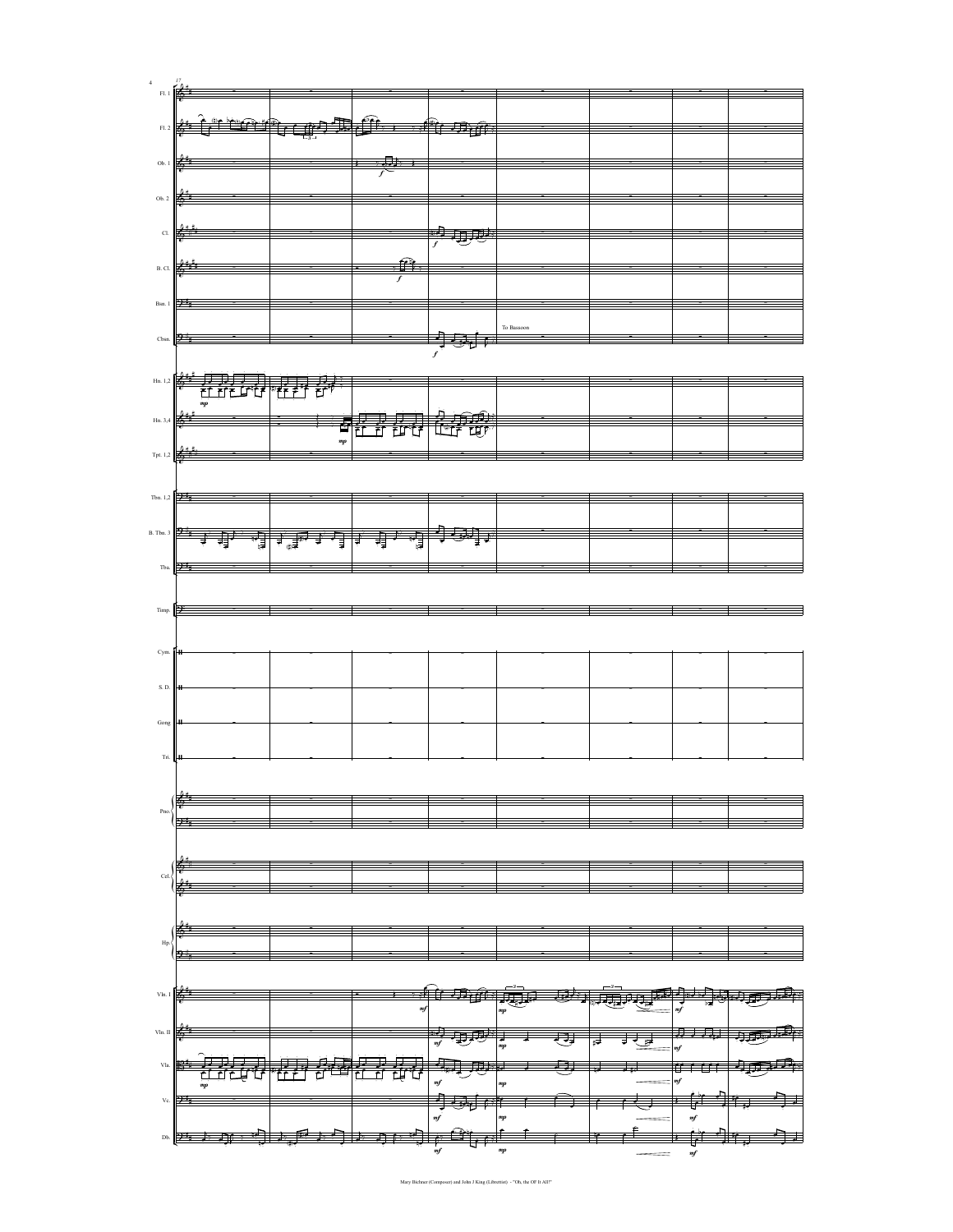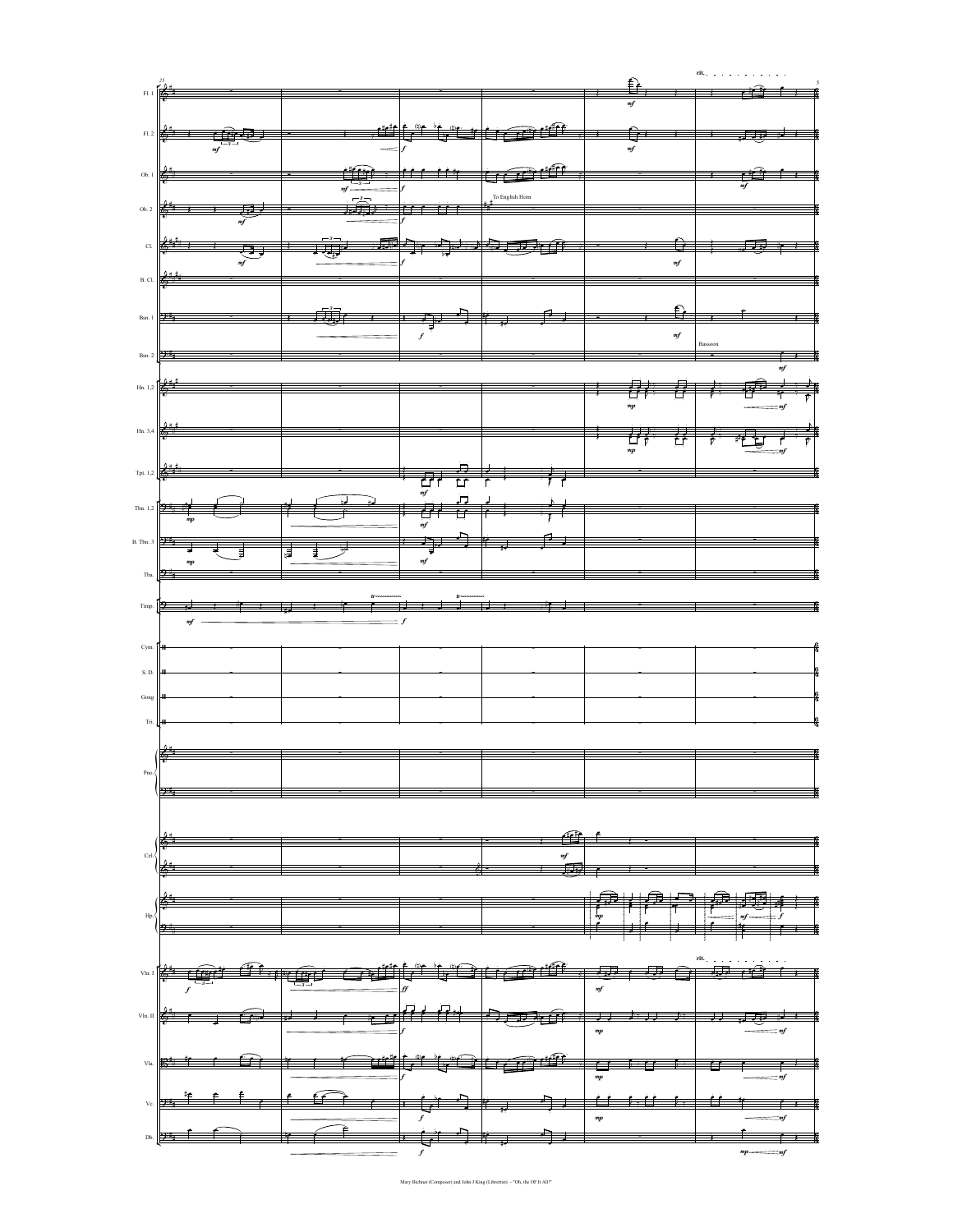|                                 |                                                                                                                                                                                                                                                                                                                             | $\overline{\mathbf{C}}$                                                                                                                                                                                                                                                                                                                                                                                                                                                                                            |                           |                                        |                                        |
|---------------------------------|-----------------------------------------------------------------------------------------------------------------------------------------------------------------------------------------------------------------------------------------------------------------------------------------------------------------------------|--------------------------------------------------------------------------------------------------------------------------------------------------------------------------------------------------------------------------------------------------------------------------------------------------------------------------------------------------------------------------------------------------------------------------------------------------------------------------------------------------------------------|---------------------------|----------------------------------------|----------------------------------------|
|                                 | 31<br>To Piccolo<br>Picc.                                                                                                                                                                                                                                                                                                   | $= 84$                                                                                                                                                                                                                                                                                                                                                                                                                                                                                                             | Piccolo                   |                                        |                                        |
|                                 |                                                                                                                                                                                                                                                                                                                             |                                                                                                                                                                                                                                                                                                                                                                                                                                                                                                                    |                           | mf                                     |                                        |
|                                 |                                                                                                                                                                                                                                                                                                                             |                                                                                                                                                                                                                                                                                                                                                                                                                                                                                                                    |                           |                                        |                                        |
| $\rm{Fl.}$ 2                    | 拳<br>زونيات                                                                                                                                                                                                                                                                                                                 |                                                                                                                                                                                                                                                                                                                                                                                                                                                                                                                    | 罪現<br>在住井                 |                                        |                                        |
|                                 |                                                                                                                                                                                                                                                                                                                             |                                                                                                                                                                                                                                                                                                                                                                                                                                                                                                                    | $\sum_{m \in \mathbb{Z}}$ |                                        |                                        |
| Ob. $\boldsymbol{l}$            | وبالمناخ<br>拳                                                                                                                                                                                                                                                                                                               |                                                                                                                                                                                                                                                                                                                                                                                                                                                                                                                    |                           |                                        |                                        |
|                                 |                                                                                                                                                                                                                                                                                                                             |                                                                                                                                                                                                                                                                                                                                                                                                                                                                                                                    |                           |                                        |                                        |
| Eng. Hn.                        | $\epsilon$ :                                                                                                                                                                                                                                                                                                                | English Home<br>$\overrightarrow{y}$ $\overrightarrow{y}$ $\overrightarrow{y}$ $\overrightarrow{y}$ $\overrightarrow{y}$ $\overrightarrow{y}$ $\overrightarrow{y}$ $\overrightarrow{y}$ $\overrightarrow{y}$ $\overrightarrow{y}$ $\overrightarrow{y}$ $\overrightarrow{y}$ $\overrightarrow{y}$ $\overrightarrow{y}$ $\overrightarrow{y}$ $\overrightarrow{y}$ $\overrightarrow{y}$ $\overrightarrow{y}$ $\overrightarrow{y}$ $\overrightarrow{y}$ $\overrightarrow{y}$ $\overrightarrow{y}$ $\overrightarrow{y}$ | ≖                         | 里                                      | ,,,,,,<br>ファフ                          |
|                                 |                                                                                                                                                                                                                                                                                                                             | mp                                                                                                                                                                                                                                                                                                                                                                                                                                                                                                                 |                           |                                        |                                        |
| $_{\rm{Cl.}}$                   | $\frac{2}{9}$                                                                                                                                                                                                                                                                                                               |                                                                                                                                                                                                                                                                                                                                                                                                                                                                                                                    |                           |                                        |                                        |
|                                 |                                                                                                                                                                                                                                                                                                                             |                                                                                                                                                                                                                                                                                                                                                                                                                                                                                                                    |                           |                                        |                                        |
| $\, {\bf B}.\, {\bf C} {\bf L}$ | $6 - 2$                                                                                                                                                                                                                                                                                                                     | $E$ and $\sim$                                                                                                                                                                                                                                                                                                                                                                                                                                                                                                     | $\sim$                    | <u>ाजु</u><br>$\overline{\phantom{a}}$ | y écrice J J J                         |
|                                 |                                                                                                                                                                                                                                                                                                                             |                                                                                                                                                                                                                                                                                                                                                                                                                                                                                                                    |                           |                                        |                                        |
|                                 |                                                                                                                                                                                                                                                                                                                             |                                                                                                                                                                                                                                                                                                                                                                                                                                                                                                                    |                           |                                        |                                        |
| Bsn. 1                          | $2^{s_{\rm e}}$<br>$\frac{2.7}{2.7}$                                                                                                                                                                                                                                                                                        |                                                                                                                                                                                                                                                                                                                                                                                                                                                                                                                    | $\frac{1}{\frac{mp}{}}$   |                                        | ₹                                      |
|                                 |                                                                                                                                                                                                                                                                                                                             |                                                                                                                                                                                                                                                                                                                                                                                                                                                                                                                    |                           |                                        |                                        |
| Bsn. 2                          | $2 - 2$<br>Filip 1                                                                                                                                                                                                                                                                                                          |                                                                                                                                                                                                                                                                                                                                                                                                                                                                                                                    |                           |                                        |                                        |
|                                 |                                                                                                                                                                                                                                                                                                                             |                                                                                                                                                                                                                                                                                                                                                                                                                                                                                                                    |                           |                                        |                                        |
| Hn. $1,2$                       |                                                                                                                                                                                                                                                                                                                             |                                                                                                                                                                                                                                                                                                                                                                                                                                                                                                                    |                           |                                        |                                        |
|                                 |                                                                                                                                                                                                                                                                                                                             |                                                                                                                                                                                                                                                                                                                                                                                                                                                                                                                    |                           |                                        |                                        |
|                                 |                                                                                                                                                                                                                                                                                                                             |                                                                                                                                                                                                                                                                                                                                                                                                                                                                                                                    |                           |                                        |                                        |
| Hn. $3,\!4$                     | $\begin{array}{ c c c c c }\hline {\color{red} \mathcal{L}^{\mu\nu} \mathfrak{e}_1 \mathfrak{e}_2 + \frac{\lambda_1 \mathfrak{e}_2}{\lambda_1 \mathfrak{e}_2}} & \frac{\lambda_1 \mathfrak{e}_2}{\lambda_2 \mathfrak{e}_1} \\\hline \hline \mathfrak{e} & \mathfrak{e} & \mathfrak{e} & \mathfrak{e} \\ \hline \end{array}$ |                                                                                                                                                                                                                                                                                                                                                                                                                                                                                                                    |                           |                                        |                                        |
|                                 |                                                                                                                                                                                                                                                                                                                             |                                                                                                                                                                                                                                                                                                                                                                                                                                                                                                                    |                           |                                        |                                        |
|                                 | Tpt. 1,2                                                                                                                                                                                                                                                                                                                    |                                                                                                                                                                                                                                                                                                                                                                                                                                                                                                                    |                           |                                        |                                        |
|                                 |                                                                                                                                                                                                                                                                                                                             |                                                                                                                                                                                                                                                                                                                                                                                                                                                                                                                    |                           |                                        |                                        |
|                                 | Tbn. 1,2 $\frac{1}{2}$<br>Frist                                                                                                                                                                                                                                                                                             |                                                                                                                                                                                                                                                                                                                                                                                                                                                                                                                    |                           |                                        |                                        |
|                                 |                                                                                                                                                                                                                                                                                                                             |                                                                                                                                                                                                                                                                                                                                                                                                                                                                                                                    |                           |                                        |                                        |
|                                 | B. Tbn. 3 $\frac{1}{2}$<br><u> Frist</u>                                                                                                                                                                                                                                                                                    |                                                                                                                                                                                                                                                                                                                                                                                                                                                                                                                    |                           |                                        |                                        |
|                                 |                                                                                                                                                                                                                                                                                                                             |                                                                                                                                                                                                                                                                                                                                                                                                                                                                                                                    |                           |                                        |                                        |
| $_{\rm Tba.}$                   | $2 + 2$<br>وليفتظ                                                                                                                                                                                                                                                                                                           |                                                                                                                                                                                                                                                                                                                                                                                                                                                                                                                    |                           |                                        |                                        |
|                                 |                                                                                                                                                                                                                                                                                                                             |                                                                                                                                                                                                                                                                                                                                                                                                                                                                                                                    |                           |                                        |                                        |
| Timp.                           | $2 - 6$                                                                                                                                                                                                                                                                                                                     |                                                                                                                                                                                                                                                                                                                                                                                                                                                                                                                    |                           |                                        |                                        |
|                                 |                                                                                                                                                                                                                                                                                                                             |                                                                                                                                                                                                                                                                                                                                                                                                                                                                                                                    |                           |                                        |                                        |
| Cym.                            | $\frac{4}{4}$<br>$-\frac{6}{4}$                                                                                                                                                                                                                                                                                             |                                                                                                                                                                                                                                                                                                                                                                                                                                                                                                                    |                           |                                        |                                        |
|                                 |                                                                                                                                                                                                                                                                                                                             |                                                                                                                                                                                                                                                                                                                                                                                                                                                                                                                    |                           |                                        |                                        |
| $\mathbf S.$ D.                 | $\frac{6}{4}$<br>#                                                                                                                                                                                                                                                                                                          |                                                                                                                                                                                                                                                                                                                                                                                                                                                                                                                    |                           |                                        |                                        |
| Gong $H$                        | 8                                                                                                                                                                                                                                                                                                                           |                                                                                                                                                                                                                                                                                                                                                                                                                                                                                                                    |                           |                                        |                                        |
|                                 |                                                                                                                                                                                                                                                                                                                             |                                                                                                                                                                                                                                                                                                                                                                                                                                                                                                                    |                           |                                        |                                        |
| Tri. H                          | $\frac{6}{4}$<br>4                                                                                                                                                                                                                                                                                                          |                                                                                                                                                                                                                                                                                                                                                                                                                                                                                                                    |                           |                                        |                                        |
|                                 | riigis g                                                                                                                                                                                                                                                                                                                    |                                                                                                                                                                                                                                                                                                                                                                                                                                                                                                                    |                           |                                        |                                        |
| Pno.                            |                                                                                                                                                                                                                                                                                                                             |                                                                                                                                                                                                                                                                                                                                                                                                                                                                                                                    |                           |                                        |                                        |
|                                 | $-2$                                                                                                                                                                                                                                                                                                                        |                                                                                                                                                                                                                                                                                                                                                                                                                                                                                                                    |                           |                                        |                                        |
|                                 |                                                                                                                                                                                                                                                                                                                             |                                                                                                                                                                                                                                                                                                                                                                                                                                                                                                                    |                           |                                        |                                        |
|                                 |                                                                                                                                                                                                                                                                                                                             |                                                                                                                                                                                                                                                                                                                                                                                                                                                                                                                    |                           |                                        |                                        |
|                                 | T42                                                                                                                                                                                                                                                                                                                         |                                                                                                                                                                                                                                                                                                                                                                                                                                                                                                                    |                           |                                        |                                        |
| Cel.                            |                                                                                                                                                                                                                                                                                                                             |                                                                                                                                                                                                                                                                                                                                                                                                                                                                                                                    |                           |                                        |                                        |
|                                 |                                                                                                                                                                                                                                                                                                                             |                                                                                                                                                                                                                                                                                                                                                                                                                                                                                                                    |                           |                                        |                                        |
|                                 | واراتها                                                                                                                                                                                                                                                                                                                     |                                                                                                                                                                                                                                                                                                                                                                                                                                                                                                                    |                           |                                        |                                        |
|                                 |                                                                                                                                                                                                                                                                                                                             | 켷                                                                                                                                                                                                                                                                                                                                                                                                                                                                                                                  |                           |                                        |                                        |
| Hp.                             |                                                                                                                                                                                                                                                                                                                             | mf                                                                                                                                                                                                                                                                                                                                                                                                                                                                                                                 |                           |                                        |                                        |
|                                 | ゆち<br>ا واليقالية                                                                                                                                                                                                                                                                                                           |                                                                                                                                                                                                                                                                                                                                                                                                                                                                                                                    |                           |                                        |                                        |
|                                 |                                                                                                                                                                                                                                                                                                                             | $\boxed{C}$<br>$\boxed{=} 84$                                                                                                                                                                                                                                                                                                                                                                                                                                                                                      |                           |                                        |                                        |
| $\mathbf{V}\mathbf{ln}.$ I      | 俸<br>44                                                                                                                                                                                                                                                                                                                     |                                                                                                                                                                                                                                                                                                                                                                                                                                                                                                                    | f                         |                                        | $\overline{\phantom{a}}$<br>$\dddot{}$ |
|                                 |                                                                                                                                                                                                                                                                                                                             |                                                                                                                                                                                                                                                                                                                                                                                                                                                                                                                    | $\overline{f}$            |                                        |                                        |
|                                 |                                                                                                                                                                                                                                                                                                                             |                                                                                                                                                                                                                                                                                                                                                                                                                                                                                                                    |                           |                                        |                                        |
|                                 | ta 1<br>VIn. II.                                                                                                                                                                                                                                                                                                            |                                                                                                                                                                                                                                                                                                                                                                                                                                                                                                                    | ₹<br>╪                    |                                        | نوبولو آر<br>77 J                      |
|                                 |                                                                                                                                                                                                                                                                                                                             |                                                                                                                                                                                                                                                                                                                                                                                                                                                                                                                    |                           |                                        |                                        |
|                                 |                                                                                                                                                                                                                                                                                                                             |                                                                                                                                                                                                                                                                                                                                                                                                                                                                                                                    | ┲                         |                                        |                                        |
| Vla.                            | <u>R' - 1</u><br>ليقينه                                                                                                                                                                                                                                                                                                     | <b>BB 拒</b>                                                                                                                                                                                                                                                                                                                                                                                                                                                                                                        |                           | 星                                      | 7777<br>香田                             |
|                                 |                                                                                                                                                                                                                                                                                                                             | pizz.                                                                                                                                                                                                                                                                                                                                                                                                                                                                                                              |                           |                                        |                                        |
| Vc.                             | $\frac{2.7}{2}$ $\frac{1}{2}$ $\frac{1}{4}$                                                                                                                                                                                                                                                                                 |                                                                                                                                                                                                                                                                                                                                                                                                                                                                                                                    |                           |                                        |                                        |
|                                 |                                                                                                                                                                                                                                                                                                                             | mf<br>pizz                                                                                                                                                                                                                                                                                                                                                                                                                                                                                                         |                           |                                        |                                        |
|                                 | Db. $\boxed{\frac{1}{2}}$<br>ا پاک                                                                                                                                                                                                                                                                                          | $\it mf$                                                                                                                                                                                                                                                                                                                                                                                                                                                                                                           |                           |                                        |                                        |
|                                 |                                                                                                                                                                                                                                                                                                                             |                                                                                                                                                                                                                                                                                                                                                                                                                                                                                                                    |                           |                                        |                                        |

Mary Bichner (Composer) and John J King (Librettist) - "Oh, the OF It All!"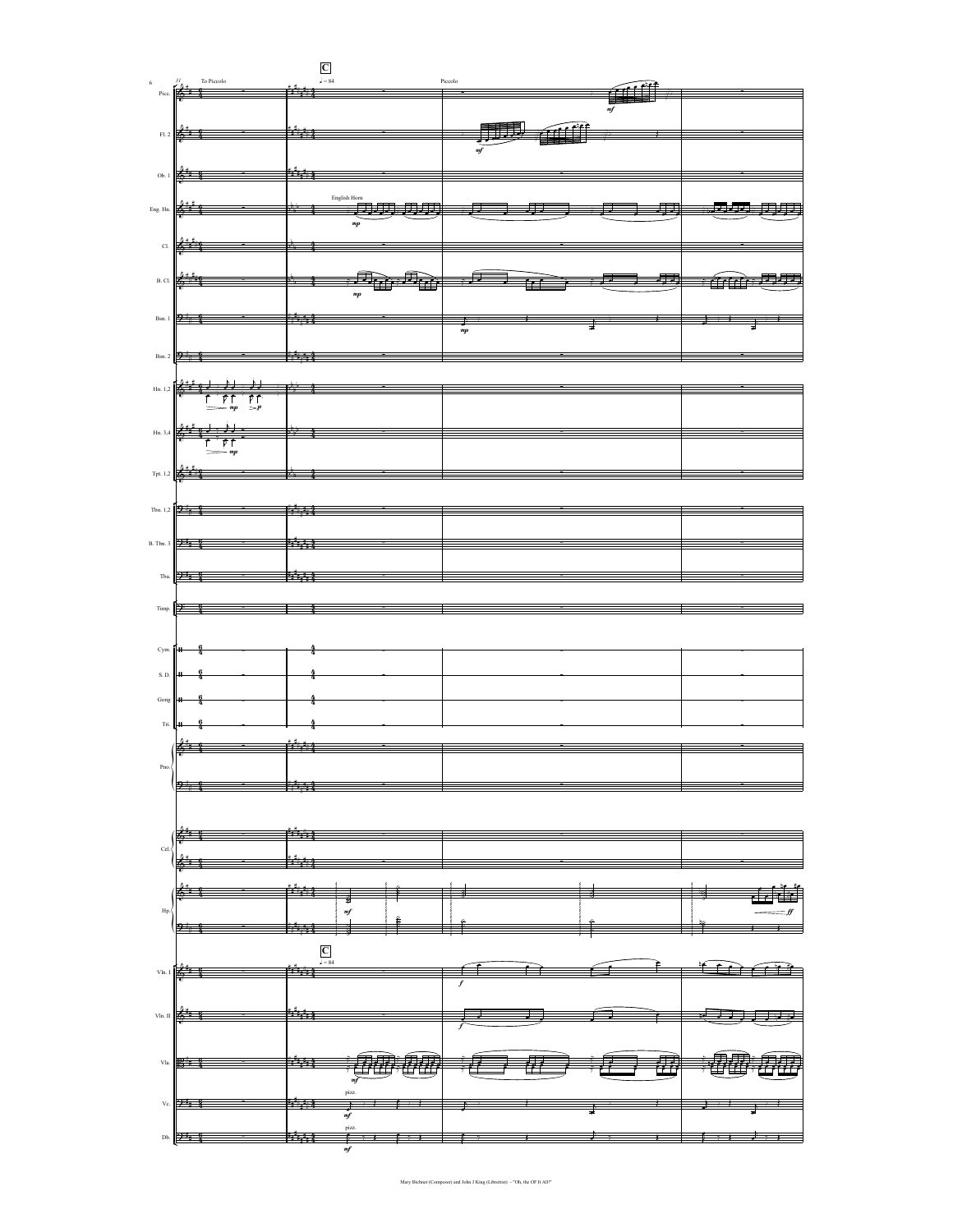|                              | Pice. $\sqrt{\frac{2}{3}+\frac{1}{2}}$                                 | THE ST                                  |                            | $\triangle$           | $\begin{picture}(20,20) \put(0,0){\vector(1,0){10}} \put(15,0){\vector(1,0){10}} \put(15,0){\vector(1,0){10}} \put(15,0){\vector(1,0){10}} \put(15,0){\vector(1,0){10}} \put(15,0){\vector(1,0){10}} \put(15,0){\vector(1,0){10}} \put(15,0){\vector(1,0){10}} \put(15,0){\vector(1,0){10}} \put(15,0){\vector(1,0){10}} \put(15,0){\vector(1,0){10}} \put(15,0){\vector(1$ | ╼       |
|------------------------------|------------------------------------------------------------------------|-----------------------------------------|----------------------------|-----------------------|-----------------------------------------------------------------------------------------------------------------------------------------------------------------------------------------------------------------------------------------------------------------------------------------------------------------------------------------------------------------------------|---------|
|                              |                                                                        |                                         |                            |                       |                                                                                                                                                                                                                                                                                                                                                                             |         |
| $\mathop{\rm Fl}\nolimits.2$ | 用具 在住                                                                  |                                         | فوائد                      | $ \widehat{I}$ $-$    | <b>PA</b>                                                                                                                                                                                                                                                                                                                                                                   |         |
|                              |                                                                        |                                         |                            |                       |                                                                                                                                                                                                                                                                                                                                                                             |         |
|                              |                                                                        |                                         |                            |                       |                                                                                                                                                                                                                                                                                                                                                                             |         |
|                              | Ob. 1 $677$                                                            |                                         |                            |                       |                                                                                                                                                                                                                                                                                                                                                                             |         |
|                              |                                                                        |                                         |                            |                       | $\left 00\right  =$                                                                                                                                                                                                                                                                                                                                                         |         |
| ${\rm Eng.}$ Hn.             |                                                                        |                                         |                            | <u>न, मन, लुक्कन,</u> |                                                                                                                                                                                                                                                                                                                                                                             |         |
|                              | $\mathbb{S}^3$                                                         | , , , ,                                 |                            |                       |                                                                                                                                                                                                                                                                                                                                                                             |         |
|                              |                                                                        |                                         |                            |                       |                                                                                                                                                                                                                                                                                                                                                                             |         |
| $\operatorname{Cl}.$         | $\frac{1}{2}$                                                          |                                         |                            |                       |                                                                                                                                                                                                                                                                                                                                                                             |         |
|                              |                                                                        |                                         |                            |                       |                                                                                                                                                                                                                                                                                                                                                                             |         |
|                              |                                                                        |                                         |                            |                       |                                                                                                                                                                                                                                                                                                                                                                             |         |
|                              | $B$ , Cl. $\left \frac{B}{Q}\right $<br>$\sim$ $\sim$ $\sim$<br>$\sim$ | - गर<br>$\overline{P}$ , $\overline{P}$ | $\mathcal{F}(\mathcal{D})$ |                       | ₹                                                                                                                                                                                                                                                                                                                                                                           |         |
|                              |                                                                        |                                         |                            |                       |                                                                                                                                                                                                                                                                                                                                                                             |         |
| $_{\rm Bsn.}$ 1              | 24.1                                                                   |                                         |                            |                       |                                                                                                                                                                                                                                                                                                                                                                             |         |
|                              | ₹                                                                      |                                         | $\overrightarrow{C}$       |                       |                                                                                                                                                                                                                                                                                                                                                                             |         |
|                              |                                                                        |                                         |                            |                       |                                                                                                                                                                                                                                                                                                                                                                             |         |
|                              |                                                                        |                                         |                            |                       |                                                                                                                                                                                                                                                                                                                                                                             |         |
|                              | $Bsn.2$ $25r$                                                          |                                         |                            |                       | $\frac{1}{\frac{1}{m}}$<br>P<br>≢                                                                                                                                                                                                                                                                                                                                           | Ŧ       |
|                              |                                                                        |                                         |                            |                       |                                                                                                                                                                                                                                                                                                                                                                             |         |
|                              | $\frac{1}{2}$ Hn. 1,2                                                  |                                         |                            |                       |                                                                                                                                                                                                                                                                                                                                                                             |         |
|                              |                                                                        |                                         |                            |                       | $\it mf$                                                                                                                                                                                                                                                                                                                                                                    |         |
|                              |                                                                        |                                         |                            |                       |                                                                                                                                                                                                                                                                                                                                                                             |         |
| Hn. 3,4                      |                                                                        |                                         |                            |                       |                                                                                                                                                                                                                                                                                                                                                                             | ₩       |
|                              |                                                                        |                                         |                            |                       | $\frac{1}{\frac{1}{\frac{1}{2}}\sqrt{1-\frac{1}{2}}\left( \frac{1}{\sqrt{1-\frac{1}{2}}}\right)}$                                                                                                                                                                                                                                                                           |         |
|                              |                                                                        |                                         |                            |                       |                                                                                                                                                                                                                                                                                                                                                                             |         |
| Tpt. 1,2 $\frac{1}{2}$       |                                                                        |                                         |                            |                       |                                                                                                                                                                                                                                                                                                                                                                             |         |
|                              |                                                                        |                                         |                            |                       |                                                                                                                                                                                                                                                                                                                                                                             |         |
|                              |                                                                        |                                         |                            |                       |                                                                                                                                                                                                                                                                                                                                                                             |         |
|                              |                                                                        |                                         |                            |                       |                                                                                                                                                                                                                                                                                                                                                                             |         |
|                              | Tbn. 1,2 2                                                             |                                         |                            |                       |                                                                                                                                                                                                                                                                                                                                                                             |         |
|                              |                                                                        |                                         |                            |                       |                                                                                                                                                                                                                                                                                                                                                                             | $f\!f$  |
|                              | B. Tbn. 3 $\frac{1}{2^{18} \pi^2 g}$                                   |                                         |                            |                       |                                                                                                                                                                                                                                                                                                                                                                             |         |
|                              |                                                                        |                                         |                            |                       | $\frac{1}{\frac{m f}{}}$                                                                                                                                                                                                                                                                                                                                                    |         |
|                              | Tha. $2^{3}$                                                           |                                         |                            |                       | ≢                                                                                                                                                                                                                                                                                                                                                                           |         |
|                              |                                                                        |                                         |                            |                       |                                                                                                                                                                                                                                                                                                                                                                             |         |
| Timp.                        |                                                                        |                                         |                            |                       | Ţ                                                                                                                                                                                                                                                                                                                                                                           | ř       |
|                              |                                                                        |                                         |                            |                       |                                                                                                                                                                                                                                                                                                                                                                             |         |
| Cym.                         |                                                                        |                                         |                            |                       |                                                                                                                                                                                                                                                                                                                                                                             |         |
|                              |                                                                        |                                         |                            |                       |                                                                                                                                                                                                                                                                                                                                                                             |         |
| $\mathbf S.$ D.              |                                                                        |                                         |                            |                       |                                                                                                                                                                                                                                                                                                                                                                             |         |
| $\operatorname{Gong}$        | -#                                                                     |                                         |                            |                       |                                                                                                                                                                                                                                                                                                                                                                             |         |
|                              |                                                                        |                                         |                            |                       |                                                                                                                                                                                                                                                                                                                                                                             |         |
| Tri.                         | H+                                                                     |                                         |                            |                       |                                                                                                                                                                                                                                                                                                                                                                             |         |
|                              | $\mathcal{L}^{\pm\pm}$                                                 |                                         |                            |                       |                                                                                                                                                                                                                                                                                                                                                                             |         |
|                              |                                                                        |                                         |                            |                       |                                                                                                                                                                                                                                                                                                                                                                             |         |
| Pno                          |                                                                        |                                         |                            |                       |                                                                                                                                                                                                                                                                                                                                                                             |         |
|                              | 24.                                                                    |                                         |                            |                       |                                                                                                                                                                                                                                                                                                                                                                             |         |
|                              |                                                                        |                                         |                            |                       |                                                                                                                                                                                                                                                                                                                                                                             |         |
|                              |                                                                        |                                         |                            |                       |                                                                                                                                                                                                                                                                                                                                                                             |         |
| Cel.                         |                                                                        |                                         |                            |                       |                                                                                                                                                                                                                                                                                                                                                                             |         |
|                              |                                                                        |                                         |                            |                       |                                                                                                                                                                                                                                                                                                                                                                             |         |
|                              |                                                                        |                                         | †⊕;                        | 專                     |                                                                                                                                                                                                                                                                                                                                                                             |         |
| Hp.                          |                                                                        |                                         |                            |                       |                                                                                                                                                                                                                                                                                                                                                                             |         |
|                              | $\mathcal{L}$<br>り付け                                                   |                                         |                            |                       |                                                                                                                                                                                                                                                                                                                                                                             |         |
|                              |                                                                        |                                         | ⊕                          |                       |                                                                                                                                                                                                                                                                                                                                                                             |         |
|                              |                                                                        |                                         |                            |                       | <u>ffr</u><br>$f \in \mathbb{R}$                                                                                                                                                                                                                                                                                                                                            |         |
| $\mathbf{V}\mathbf{ln}.$ I   |                                                                        |                                         | e.                         | ≘                     |                                                                                                                                                                                                                                                                                                                                                                             |         |
|                              |                                                                        |                                         |                            |                       | <b>ffi</b><br>تمء                                                                                                                                                                                                                                                                                                                                                           |         |
| $\mathbf{V}\text{ln}.$ II    | $\frac{2}{6}$                                                          | ∍                                       | ⊕≠                         | 角                     |                                                                                                                                                                                                                                                                                                                                                                             |         |
|                              |                                                                        |                                         |                            |                       |                                                                                                                                                                                                                                                                                                                                                                             |         |
| Vla.                         | B**;<br>昼                                                              | æ<br>┹                                  | 2,                         | Í                     | £€<br>$\epsilon$                                                                                                                                                                                                                                                                                                                                                            |         |
|                              |                                                                        |                                         |                            |                       | $\boldsymbol{f}$                                                                                                                                                                                                                                                                                                                                                            |         |
| $\mathrm{Vc.}$               | ジャジ                                                                    |                                         |                            |                       | areo<br>₹                                                                                                                                                                                                                                                                                                                                                                   | Ì       |
|                              | ₹                                                                      |                                         | $\overline{\mathbb{C}}$    |                       |                                                                                                                                                                                                                                                                                                                                                                             |         |
|                              |                                                                        |                                         |                            |                       |                                                                                                                                                                                                                                                                                                                                                                             |         |
| $\mathsf{Db}.$               | 24.,<br>Ŧ                                                              |                                         | الا                        |                       | $\overline{\mathbf{C}}$<br>₹T                                                                                                                                                                                                                                                                                                                                               | rr í fr |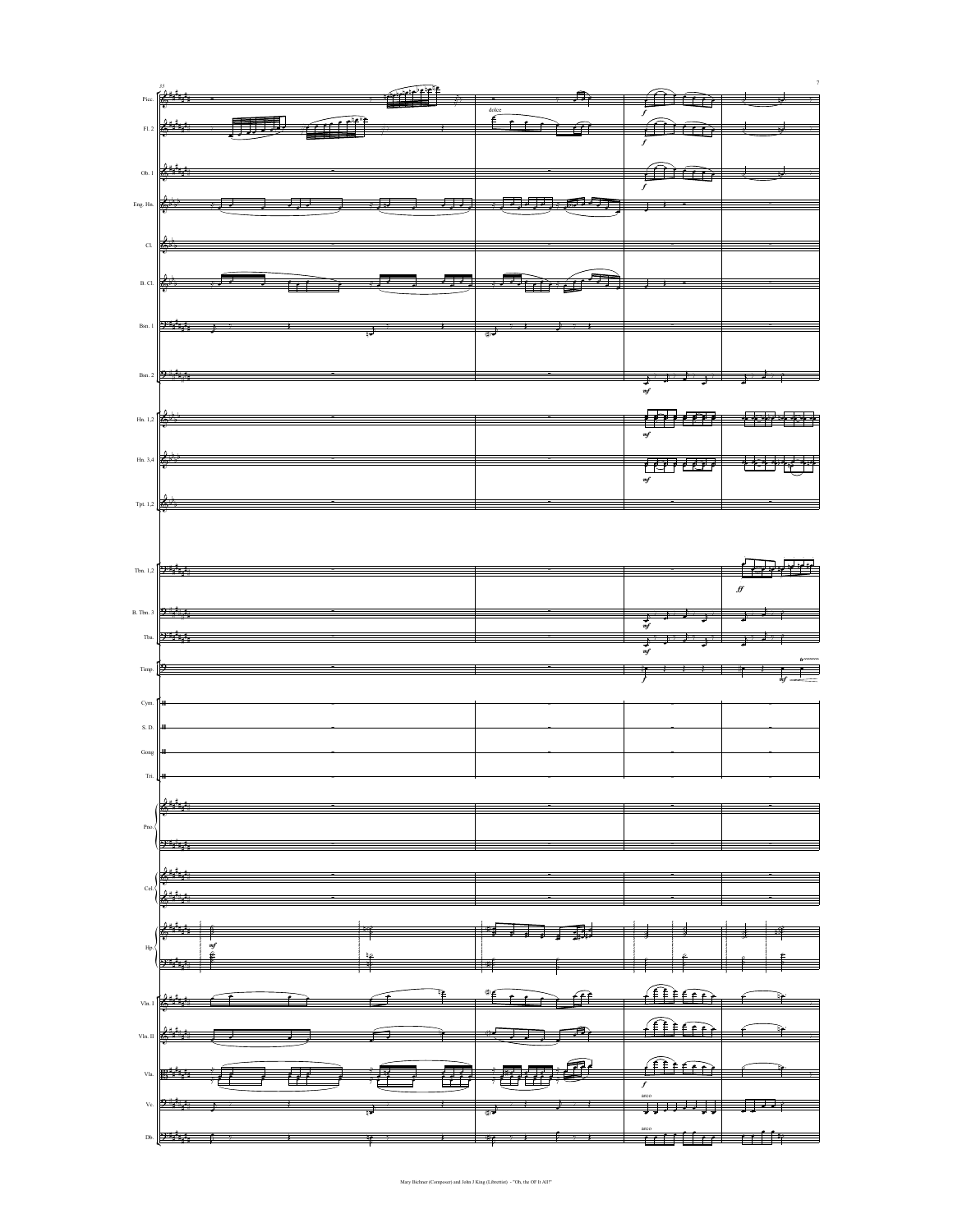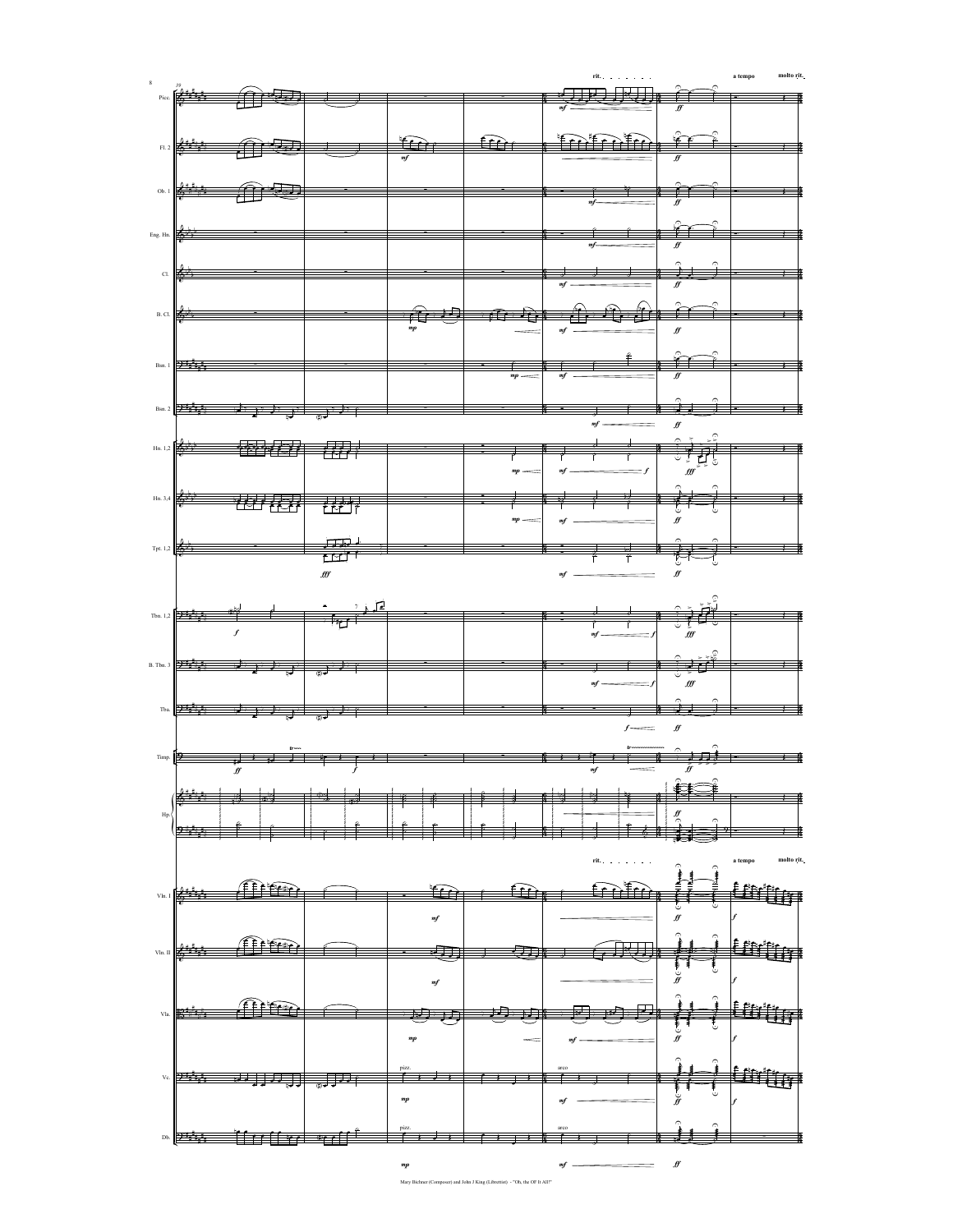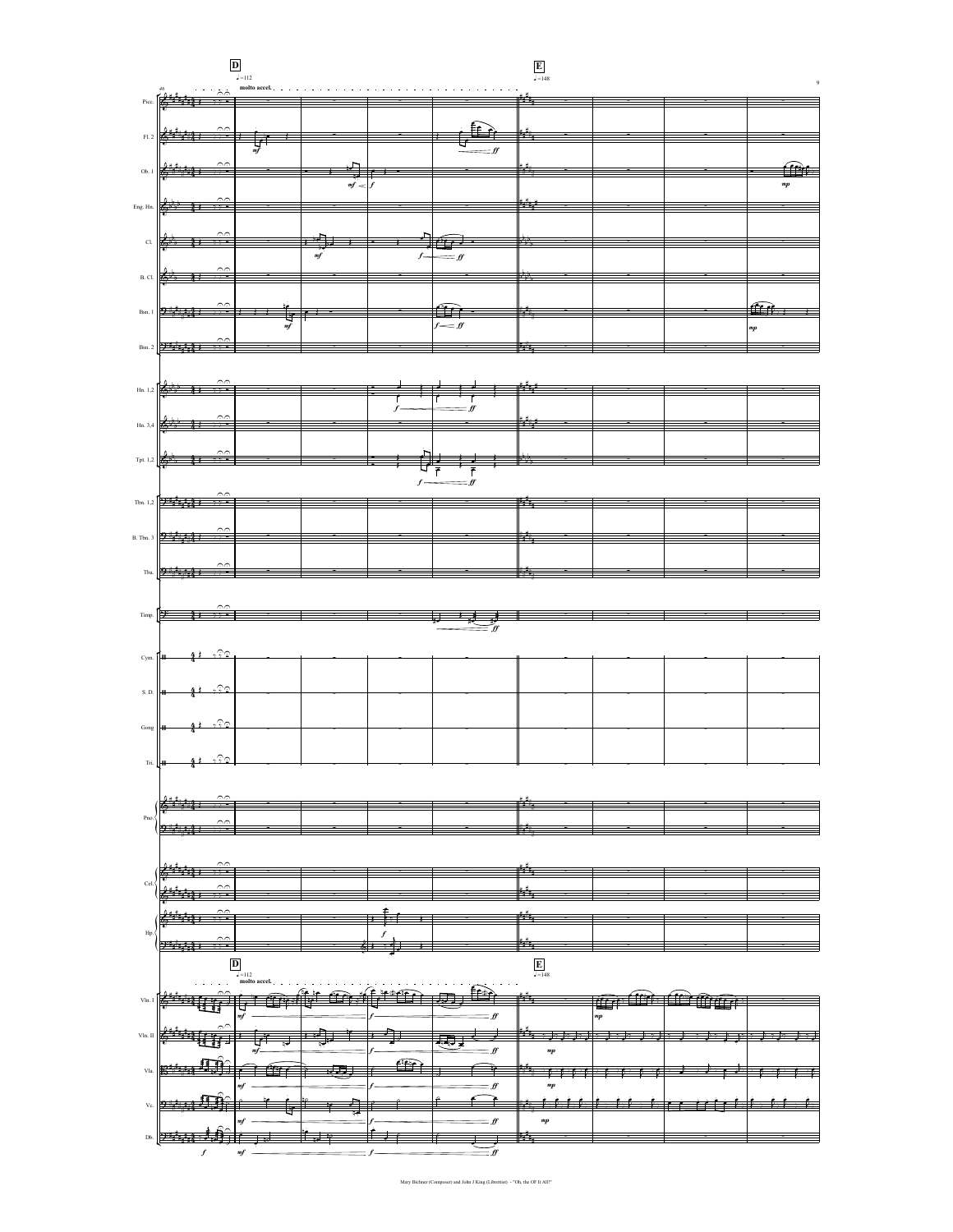| $10\,$                      |                                                         |                                                                              |                                                  |                          |                                                             |            |
|-----------------------------|---------------------------------------------------------|------------------------------------------------------------------------------|--------------------------------------------------|--------------------------|-------------------------------------------------------------|------------|
| Picc.                       |                                                         |                                                                              |                                                  |                          |                                                             |            |
|                             |                                                         | ang pa                                                                       | <u>≉⊕ भ</u> ा€                                   | $\widehat{H}$            |                                                             | mp         |
| $\rm{Fl.}$ 2                |                                                         | mf                                                                           |                                                  |                          | ff                                                          | mp         |
| Ob. $\mathbf l$             | गिर्वको                                                 |                                                                              |                                                  | 男                        | €                                                           |            |
|                             |                                                         |                                                                              |                                                  | m f                      | :ff                                                         |            |
|                             | Eng. Hn. $\frac{2\frac{a}{2}+\frac{b}{2}}{\frac{a}{2}}$ |                                                                              |                                                  |                          |                                                             |            |
|                             |                                                         |                                                                              |                                                  |                          |                                                             |            |
|                             | $C1.$ $\frac{2+1}{5}$                                   | <b>a în</b>                                                                  |                                                  | <u>ली</u>                | €                                                           |            |
|                             |                                                         | $\it mf$                                                                     |                                                  |                          |                                                             |            |
|                             | B. C1.                                                  |                                                                              |                                                  |                          |                                                             |            |
|                             | <u>பிரியி</u>                                           |                                                                              |                                                  | $\widehat{\mathbb{H}}$   | Æ                                                           |            |
|                             | Bsn. 1 $\frac{1}{2\frac{3}{2}}$                         |                                                                              |                                                  |                          |                                                             |            |
|                             |                                                         |                                                                              |                                                  | mf                       |                                                             |            |
|                             | Bsn. 2 2 2 2 2                                          |                                                                              |                                                  |                          |                                                             |            |
|                             |                                                         |                                                                              |                                                  |                          |                                                             |            |
| Hn. $1,2$                   | $\frac{2}{5}$                                           |                                                                              |                                                  |                          |                                                             |            |
|                             |                                                         |                                                                              |                                                  | m f                      |                                                             |            |
|                             | $\frac{257}{5}$                                         |                                                                              |                                                  | $\overline{\phantom{a}}$ |                                                             |            |
|                             |                                                         |                                                                              |                                                  |                          |                                                             |            |
|                             | $T_{\text{pt. 1,2}}$ $\frac{2}{\sqrt{3}}$               |                                                                              |                                                  |                          | <u> J.J.W. J.J</u>                                          |            |
|                             |                                                         |                                                                              |                                                  |                          | ff                                                          |            |
|                             |                                                         |                                                                              |                                                  |                          |                                                             |            |
|                             | Tbn. 1,2 $\frac{1}{2}$                                  |                                                                              |                                                  |                          |                                                             |            |
|                             | B. Tbn. 3 2                                             |                                                                              |                                                  |                          |                                                             |            |
|                             |                                                         |                                                                              |                                                  |                          |                                                             |            |
|                             | Tba. $2.5 + 2.5$                                        |                                                                              |                                                  |                          | $\pmb{\mathcal{B}}$<br>≢                                    |            |
|                             |                                                         |                                                                              |                                                  |                          | $f\hspace{-0.1cm}f$                                         |            |
|                             | ∓                                                       |                                                                              |                                                  |                          |                                                             |            |
| Timp.                       |                                                         |                                                                              |                                                  |                          | mp                                                          |            |
|                             |                                                         |                                                                              |                                                  |                          |                                                             |            |
| Cym.                        | #                                                       |                                                                              |                                                  |                          | $1$ , $1$<br>$=$ ff                                         |            |
|                             |                                                         |                                                                              |                                                  |                          | $\mathbf{A}$ , $\mathbf{A}$ , $\mathbf{A}$                  |            |
| S. D.                       | H                                                       |                                                                              |                                                  |                          | :ff                                                         |            |
| Gong                        |                                                         |                                                                              |                                                  |                          |                                                             |            |
|                             |                                                         |                                                                              |                                                  |                          |                                                             |            |
| Tri.                        | ₩                                                       |                                                                              |                                                  |                          | $\rightarrow$ $\rightarrow$<br>$\mathsf{h}$<br>$\mathbf{h}$ |            |
|                             |                                                         | mp                                                                           |                                                  |                          | $=$ ff                                                      |            |
|                             | 丰                                                       |                                                                              |                                                  |                          |                                                             |            |
| Pno.                        |                                                         |                                                                              |                                                  |                          |                                                             |            |
|                             | كتوا                                                    |                                                                              |                                                  |                          |                                                             |            |
|                             |                                                         |                                                                              |                                                  |                          |                                                             |            |
|                             |                                                         |                                                                              |                                                  |                          |                                                             |            |
| Cel. $\cdot$                | ₩                                                       |                                                                              |                                                  |                          |                                                             |            |
|                             |                                                         |                                                                              |                                                  |                          |                                                             |            |
|                             |                                                         |                                                                              |                                                  |                          |                                                             |            |
| Hp.                         |                                                         |                                                                              |                                                  |                          | ff                                                          |            |
|                             |                                                         |                                                                              |                                                  |                          | ŧ                                                           |            |
|                             |                                                         |                                                                              |                                                  |                          |                                                             |            |
|                             |                                                         | pizz.                                                                        |                                                  |                          | arco                                                        |            |
| $_{\rm Vln.}$               | <u>Frir e</u>                                           | $\it mf$                                                                     |                                                  |                          | $f\hspace{-0.1cm}f$                                         |            |
| $\mathbf{V}\mathbf{ln}.$ II | $\rightarrow$ $\rightarrow$ $\sim$                      | pizz.<br>$\overline{\phantom{a}}$<br>$\rightarrow$                           | ───────────────                                  |                          | arco                                                        | →          |
|                             |                                                         | $\it mf$                                                                     |                                                  |                          | $f\hspace{-0.8mm}f$                                         | mp         |
| $_{\mathrm{Vla.}}$          | 87                                                      | pizz.<br>¥                                                                   |                                                  | $rac{arco}{\sqrt{c}}$    |                                                             | 手          |
|                             |                                                         | $_{mf}$                                                                      |                                                  | arco                     | $f\hspace{-0.8mm}f$                                         | $_{mp}$    |
| $\mathrm{Vc.}$              | フィュー<br>一                                               | pizz<br>$f$ $\rightarrow$ $f$ $\rightarrow$ $f$ $\rightarrow$<br>₩<br>→<br>→ | $16.7\pm7$<br>₹<br>→<br>$\overline{\phantom{a}}$ |                          |                                                             | ₩<br>7 7 P |
|                             |                                                         | mf                                                                           |                                                  |                          | $\dot{J}$                                                   | mp         |
|                             | $Db.$ $2.32$                                            |                                                                              |                                                  |                          |                                                             |            |
|                             |                                                         |                                                                              |                                                  | $^{\rm mf}$              | $\overline{f}$<br>f                                         |            |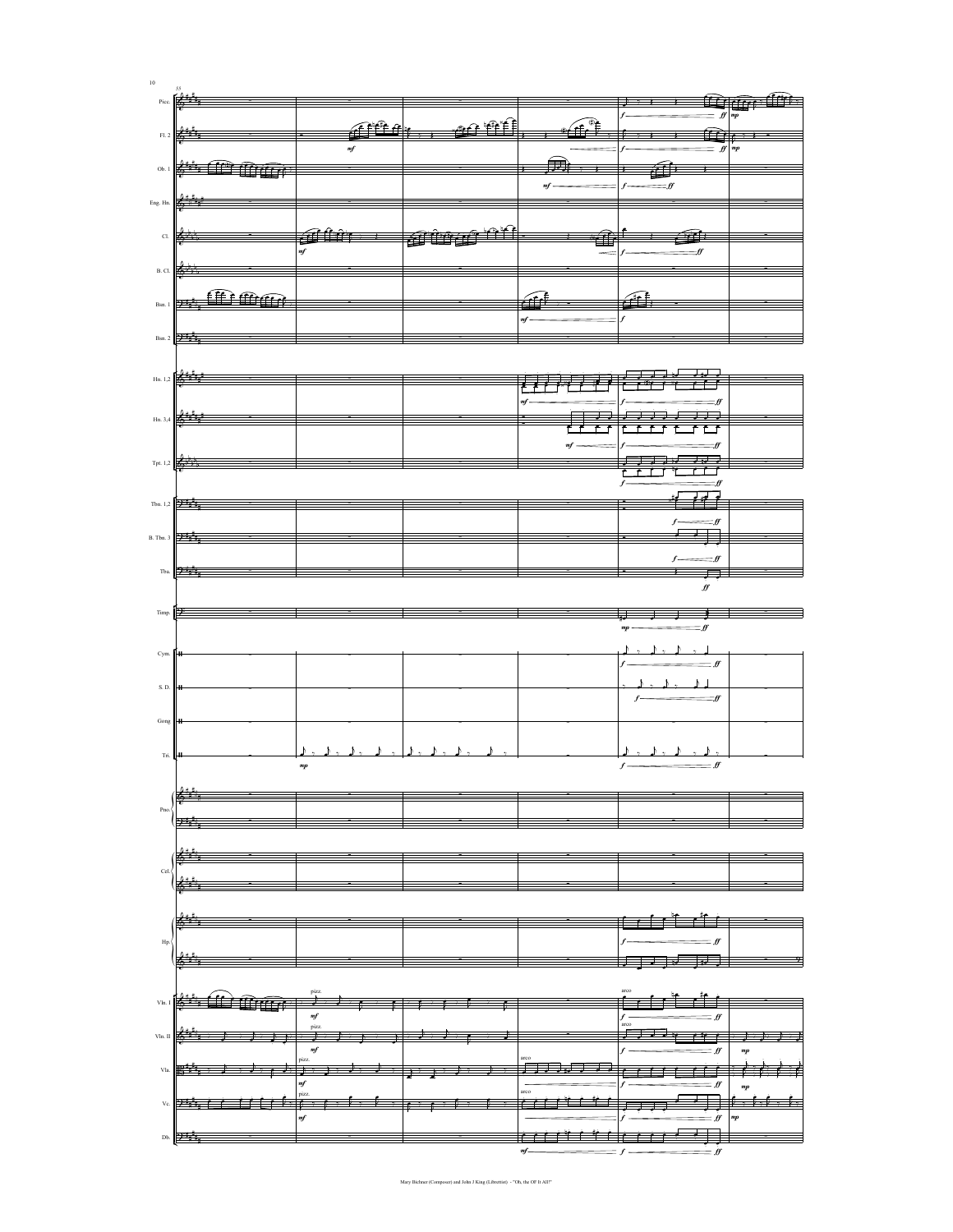|                         | $\mathbf{E}$ and $\mathbf{E}_r$                                                                                                                                                                                                                                                                                                                                                           |              |                                                                                                                                                                                                                                                                  |            |                                                                                                                                                                                                                                                                                                                                                                                                                                                                                                                                                                                      |                 |                                                                                                                                                                                                                                                                                                                                                                                                                                       |
|-------------------------|-------------------------------------------------------------------------------------------------------------------------------------------------------------------------------------------------------------------------------------------------------------------------------------------------------------------------------------------------------------------------------------------|--------------|------------------------------------------------------------------------------------------------------------------------------------------------------------------------------------------------------------------------------------------------------------------|------------|--------------------------------------------------------------------------------------------------------------------------------------------------------------------------------------------------------------------------------------------------------------------------------------------------------------------------------------------------------------------------------------------------------------------------------------------------------------------------------------------------------------------------------------------------------------------------------------|-----------------|---------------------------------------------------------------------------------------------------------------------------------------------------------------------------------------------------------------------------------------------------------------------------------------------------------------------------------------------------------------------------------------------------------------------------------------|
|                         |                                                                                                                                                                                                                                                                                                                                                                                           |              |                                                                                                                                                                                                                                                                  |            |                                                                                                                                                                                                                                                                                                                                                                                                                                                                                                                                                                                      |                 |                                                                                                                                                                                                                                                                                                                                                                                                                                       |
|                         | $\mathbb{R}^2$                                                                                                                                                                                                                                                                                                                                                                            |              | $\frac{m}{r}$                                                                                                                                                                                                                                                    |            |                                                                                                                                                                                                                                                                                                                                                                                                                                                                                                                                                                                      |                 | $\widehat{\mathbb{G}}$ $\widehat{\mathbb{G}}$ $\widehat{\mathbb{G}}$ $\widehat{\mathbb{G}}$                                                                                                                                                                                                                                                                                                                                           |
|                         |                                                                                                                                                                                                                                                                                                                                                                                           |              |                                                                                                                                                                                                                                                                  |            | $f$ -<br>$=$ o                                                                                                                                                                                                                                                                                                                                                                                                                                                                                                                                                                       |                 |                                                                                                                                                                                                                                                                                                                                                                                                                                       |
|                         | 。 <del>群 自由在</del>                                                                                                                                                                                                                                                                                                                                                                        |              |                                                                                                                                                                                                                                                                  | fff,       | <del>ffiffiffiff</del>                                                                                                                                                                                                                                                                                                                                                                                                                                                                                                                                                               |                 |                                                                                                                                                                                                                                                                                                                                                                                                                                       |
|                         | $f \stackrel{\text{---}}{\longrightarrow} f$                                                                                                                                                                                                                                                                                                                                              |              | ית יליל י                                                                                                                                                                                                                                                        |            |                                                                                                                                                                                                                                                                                                                                                                                                                                                                                                                                                                                      |                 | $\overline{\phantom{a}}$ , $\overline{\phantom{a}}$ , $\overline{\phantom{a}}$ , $\overline{\phantom{a}}$ , $\overline{\phantom{a}}$<br>$f -$                                                                                                                                                                                                                                                                                         |
|                         |                                                                                                                                                                                                                                                                                                                                                                                           |              | $f \longrightarrow f$                                                                                                                                                                                                                                            | mf         | $\int \frac{f(x) \, dx}{\sqrt{f(x)} \, dx} \, dx$                                                                                                                                                                                                                                                                                                                                                                                                                                                                                                                                    |                 | $=$ f                                                                                                                                                                                                                                                                                                                                                                                                                                 |
|                         | Eng. Hn. $\frac{1}{\sqrt{2}}$                                                                                                                                                                                                                                                                                                                                                             |              | د لي لي د لي د لي                                                                                                                                                                                                                                                |            |                                                                                                                                                                                                                                                                                                                                                                                                                                                                                                                                                                                      |                 | $\cdot$ ) $\cdot$ ) $\cdot$ ) $\cdot$ ) $\cdot$                                                                                                                                                                                                                                                                                                                                                                                       |
|                         |                                                                                                                                                                                                                                                                                                                                                                                           |              | $f \longrightarrow f$                                                                                                                                                                                                                                            |            |                                                                                                                                                                                                                                                                                                                                                                                                                                                                                                                                                                                      |                 |                                                                                                                                                                                                                                                                                                                                                                                                                                       |
|                         |                                                                                                                                                                                                                                                                                                                                                                                           |              |                                                                                                                                                                                                                                                                  |            | <del>دغ گر د څخه د لوم</del>                                                                                                                                                                                                                                                                                                                                                                                                                                                                                                                                                         |                 | <del>the ling of</del>                                                                                                                                                                                                                                                                                                                                                                                                                |
|                         | $\begin{picture}(120,10) \put(0,0){\line(1,0){10}} \put(15,0){\line(1,0){10}} \put(15,0){\line(1,0){10}} \put(15,0){\line(1,0){10}} \put(15,0){\line(1,0){10}} \put(15,0){\line(1,0){10}} \put(15,0){\line(1,0){10}} \put(15,0){\line(1,0){10}} \put(15,0){\line(1,0){10}} \put(15,0){\line(1,0){10}} \put(15,0){\line(1,0){10}} \put(15,0){\line($                                       |              |                                                                                                                                                                                                                                                                  |            | $f \longrightarrow f$                                                                                                                                                                                                                                                                                                                                                                                                                                                                                                                                                                | $\it mf$        |                                                                                                                                                                                                                                                                                                                                                                                                                                       |
|                         |                                                                                                                                                                                                                                                                                                                                                                                           |              |                                                                                                                                                                                                                                                                  |            |                                                                                                                                                                                                                                                                                                                                                                                                                                                                                                                                                                                      |                 |                                                                                                                                                                                                                                                                                                                                                                                                                                       |
|                         | B. Cl. $\left  \bigoplus_{i=1}^n 1 \right $                                                                                                                                                                                                                                                                                                                                               |              | $\begin{array}{cc} \overline{y} & \overline{y} & \overline{y} & \overline{y} & \overline{y} \\ \overline{y} & \overline{y} & \overline{y} & \overline{y} & \overline{y} \\ \overline{y} & \overline{y} & \overline{y} & \overline{y} & \overline{y} \end{array}$ |            |                                                                                                                                                                                                                                                                                                                                                                                                                                                                                                                                                                                      |                 |                                                                                                                                                                                                                                                                                                                                                                                                                                       |
|                         |                                                                                                                                                                                                                                                                                                                                                                                           |              |                                                                                                                                                                                                                                                                  |            |                                                                                                                                                                                                                                                                                                                                                                                                                                                                                                                                                                                      |                 |                                                                                                                                                                                                                                                                                                                                                                                                                                       |
|                         | Bsn. 1 2 1                                                                                                                                                                                                                                                                                                                                                                                |              |                                                                                                                                                                                                                                                                  |            | ثنتان نتن                                                                                                                                                                                                                                                                                                                                                                                                                                                                                                                                                                            |                 | تا ئىنىشىنى بىرىنى بىرىنى بىرىنى ئىنى بىر<br>ئىنىش بىرىنى بىرىنى بىرىنى ئىنى بىرىنى بىرىنى ئىنى بىرىنى ئىنى بىرىنى بىرىنى ئىنى بىرىنى ئىنى بىرىنى ئىنى بىر                                                                                                                                                                                                                                                                            |
|                         |                                                                                                                                                                                                                                                                                                                                                                                           |              |                                                                                                                                                                                                                                                                  |            | $\frac{1}{f}$ $\frac{1}{f}$                                                                                                                                                                                                                                                                                                                                                                                                                                                                                                                                                          | $\it mf$        | $f \longrightarrow f$                                                                                                                                                                                                                                                                                                                                                                                                                 |
|                         | $Bsn.2$ $2n + 1$                                                                                                                                                                                                                                                                                                                                                                          |              | $\overline{1}$ , $\overline{1}$ , $\overline{1}$ , $\overline{1}$ , $\overline{1}$ , $\overline{1}$ , $\overline{1}$                                                                                                                                             |            |                                                                                                                                                                                                                                                                                                                                                                                                                                                                                                                                                                                      |                 |                                                                                                                                                                                                                                                                                                                                                                                                                                       |
|                         | $\frac{1}{f}$ = $\frac{1}{f}$                                                                                                                                                                                                                                                                                                                                                             |              | $-\pi$ =                                                                                                                                                                                                                                                         |            |                                                                                                                                                                                                                                                                                                                                                                                                                                                                                                                                                                                      |                 | لالا وباديتها<br>$\int$ $\frac{f}{f}$                                                                                                                                                                                                                                                                                                                                                                                                 |
|                         |                                                                                                                                                                                                                                                                                                                                                                                           |              |                                                                                                                                                                                                                                                                  |            |                                                                                                                                                                                                                                                                                                                                                                                                                                                                                                                                                                                      |                 |                                                                                                                                                                                                                                                                                                                                                                                                                                       |
|                         | $\begin{picture}(180,10) \put(0,0){\line(1,0){100}} \put(10,0){\line(1,0){100}} \put(10,0){\line(1,0){100}} \put(10,0){\line(1,0){100}} \put(10,0){\line(1,0){100}} \put(10,0){\line(1,0){100}} \put(10,0){\line(1,0){100}} \put(10,0){\line(1,0){100}} \put(10,0){\line(1,0){100}} \put(10,0){\line(1,0){100}} \put(10,0){\line(1,0){100}}$<br>Hn. 1,2 2                                 |              |                                                                                                                                                                                                                                                                  |            |                                                                                                                                                                                                                                                                                                                                                                                                                                                                                                                                                                                      |                 |                                                                                                                                                                                                                                                                                                                                                                                                                                       |
|                         |                                                                                                                                                                                                                                                                                                                                                                                           |              |                                                                                                                                                                                                                                                                  |            |                                                                                                                                                                                                                                                                                                                                                                                                                                                                                                                                                                                      |                 | चिक्कित है।<br>स्टब्स्                                                                                                                                                                                                                                                                                                                                                                                                                |
|                         |                                                                                                                                                                                                                                                                                                                                                                                           |              |                                                                                                                                                                                                                                                                  |            |                                                                                                                                                                                                                                                                                                                                                                                                                                                                                                                                                                                      |                 |                                                                                                                                                                                                                                                                                                                                                                                                                                       |
|                         | $\frac{1}{2}$ , $\frac{1}{2}$ , $\frac{1}{2}$ , $\frac{1}{2}$<br>Hn. 3,4   6 1 1                                                                                                                                                                                                                                                                                                          |              |                                                                                                                                                                                                                                                                  |            |                                                                                                                                                                                                                                                                                                                                                                                                                                                                                                                                                                                      |                 |                                                                                                                                                                                                                                                                                                                                                                                                                                       |
|                         |                                                                                                                                                                                                                                                                                                                                                                                           |              |                                                                                                                                                                                                                                                                  |            |                                                                                                                                                                                                                                                                                                                                                                                                                                                                                                                                                                                      |                 |                                                                                                                                                                                                                                                                                                                                                                                                                                       |
|                         | $f \longrightarrow f$                                                                                                                                                                                                                                                                                                                                                                     |              |                                                                                                                                                                                                                                                                  |            |                                                                                                                                                                                                                                                                                                                                                                                                                                                                                                                                                                                      |                 |                                                                                                                                                                                                                                                                                                                                                                                                                                       |
|                         | Tpt. 1,2 $\frac{1}{\sqrt{2}}$                                                                                                                                                                                                                                                                                                                                                             |              |                                                                                                                                                                                                                                                                  |            |                                                                                                                                                                                                                                                                                                                                                                                                                                                                                                                                                                                      |                 |                                                                                                                                                                                                                                                                                                                                                                                                                                       |
|                         |                                                                                                                                                                                                                                                                                                                                                                                           |              | <del>है है है है</del>                                                                                                                                                                                                                                           |            |                                                                                                                                                                                                                                                                                                                                                                                                                                                                                                                                                                                      |                 |                                                                                                                                                                                                                                                                                                                                                                                                                                       |
|                         |                                                                                                                                                                                                                                                                                                                                                                                           |              |                                                                                                                                                                                                                                                                  |            |                                                                                                                                                                                                                                                                                                                                                                                                                                                                                                                                                                                      |                 |                                                                                                                                                                                                                                                                                                                                                                                                                                       |
|                         | Tbn. 1,2 2                                                                                                                                                                                                                                                                                                                                                                                |              |                                                                                                                                                                                                                                                                  |            | $\frac{1}{2}$ , $\frac{1}{2}$ , $\frac{1}{2}$ , $\frac{1}{2}$ , $\frac{1}{2}$                                                                                                                                                                                                                                                                                                                                                                                                                                                                                                        |                 |                                                                                                                                                                                                                                                                                                                                                                                                                                       |
|                         |                                                                                                                                                                                                                                                                                                                                                                                           |              | $\frac{\rho}{\rho}$                                                                                                                                                                                                                                              |            |                                                                                                                                                                                                                                                                                                                                                                                                                                                                                                                                                                                      |                 |                                                                                                                                                                                                                                                                                                                                                                                                                                       |
|                         |                                                                                                                                                                                                                                                                                                                                                                                           |              |                                                                                                                                                                                                                                                                  |            | $f \longrightarrow f$                                                                                                                                                                                                                                                                                                                                                                                                                                                                                                                                                                |                 |                                                                                                                                                                                                                                                                                                                                                                                                                                       |
|                         | в тыз <mark>ЭН, градард</mark> а                                                                                                                                                                                                                                                                                                                                                          |              |                                                                                                                                                                                                                                                                  |            | $\begin{array}{c} \overbrace{\phantom{aaaaaa}}^{r} \overbrace{\phantom{aaaaaa}}^{r} \overbrace{\phantom{aaaaaa}}^{r} \overbrace{\phantom{aaaaaa}}^{r} \overbrace{\phantom{aaaaaa}}^{r} \overbrace{\phantom{aaaaaa}}^{r} \overbrace{\phantom{aaaaaa}}^{r} \overbrace{\phantom{aaaaaa}}^{r} \overbrace{\phantom{aaaaaa}}^{r} \overbrace{\phantom{aaaaaa}}^{r} \overbrace{\phantom{aaaaaa}}^{r} \overbrace{\phantom{aaaaaa}}^{r} \overbrace{\phantom{aaaaaa}}^{r} \overbrace{\phantom{aaaaaa}}^{r} \overbrace{\phantom{aaaaaa}}^{r} \overbrace{\phantom{aaaaaa}}^{r} \overbrace{\phant$ |                 |                                                                                                                                                                                                                                                                                                                                                                                                                                       |
|                         | $f \longrightarrow f$                                                                                                                                                                                                                                                                                                                                                                     |              |                                                                                                                                                                                                                                                                  |            |                                                                                                                                                                                                                                                                                                                                                                                                                                                                                                                                                                                      |                 | $\int$                                                                                                                                                                                                                                                                                                                                                                                                                                |
|                         | The $\frac{1}{2}$ $\frac{1}{2}$ $\frac{1}{2}$ $\frac{1}{2}$ $\frac{1}{2}$ $\frac{1}{2}$                                                                                                                                                                                                                                                                                                   |              |                                                                                                                                                                                                                                                                  |            |                                                                                                                                                                                                                                                                                                                                                                                                                                                                                                                                                                                      |                 |                                                                                                                                                                                                                                                                                                                                                                                                                                       |
|                         | $f \xrightarrow{f}$                                                                                                                                                                                                                                                                                                                                                                       |              |                                                                                                                                                                                                                                                                  |            |                                                                                                                                                                                                                                                                                                                                                                                                                                                                                                                                                                                      |                 |                                                                                                                                                                                                                                                                                                                                                                                                                                       |
|                         |                                                                                                                                                                                                                                                                                                                                                                                           |              |                                                                                                                                                                                                                                                                  |            |                                                                                                                                                                                                                                                                                                                                                                                                                                                                                                                                                                                      |                 |                                                                                                                                                                                                                                                                                                                                                                                                                                       |
|                         |                                                                                                                                                                                                                                                                                                                                                                                           |              |                                                                                                                                                                                                                                                                  |            |                                                                                                                                                                                                                                                                                                                                                                                                                                                                                                                                                                                      |                 |                                                                                                                                                                                                                                                                                                                                                                                                                                       |
|                         |                                                                                                                                                                                                                                                                                                                                                                                           |              |                                                                                                                                                                                                                                                                  |            |                                                                                                                                                                                                                                                                                                                                                                                                                                                                                                                                                                                      |                 |                                                                                                                                                                                                                                                                                                                                                                                                                                       |
|                         | $\begin{picture}(150,10) \put(0,0){\vector(1,0){100}} \put(15,0){\vector(1,0){100}} \put(15,0){\vector(1,0){100}} \put(15,0){\vector(1,0){100}} \put(15,0){\vector(1,0){100}} \put(15,0){\vector(1,0){100}} \put(15,0){\vector(1,0){100}} \put(15,0){\vector(1,0){100}} \put(15,0){\vector(1,0){100}} \put(15,0){\vector(1,0){100}} \put(15,0){\vector(1,0){100}}$<br>$f\hspace{-.05cm}f$ |              | —  <del>—</del> — → <sub>∄</sub> ) ♪→                                                                                                                                                                                                                            |            | $\left  \begin{array}{ccc} \cdot & \cdot & \cdot & \cdot \end{array} \right $<br>$\dot{r}$                                                                                                                                                                                                                                                                                                                                                                                                                                                                                           |                 | $\frac{1}{\frac{1}{x}}$                                                                                                                                                                                                                                                                                                                                                                                                               |
|                         |                                                                                                                                                                                                                                                                                                                                                                                           |              |                                                                                                                                                                                                                                                                  |            |                                                                                                                                                                                                                                                                                                                                                                                                                                                                                                                                                                                      |                 |                                                                                                                                                                                                                                                                                                                                                                                                                                       |
|                         |                                                                                                                                                                                                                                                                                                                                                                                           |              | $, +$ $, +$ $, +$ $, +$                                                                                                                                                                                                                                          |            |                                                                                                                                                                                                                                                                                                                                                                                                                                                                                                                                                                                      |                 |                                                                                                                                                                                                                                                                                                                                                                                                                                       |
|                         | $\begin{picture}(150,10) \put(0,0){\vector(1,0){100}} \put(15,0){\vector(1,0){100}} \put(15,0){\vector(1,0){100}} \put(15,0){\vector(1,0){100}} \put(15,0){\vector(1,0){100}} \put(15,0){\vector(1,0){100}} \put(15,0){\vector(1,0){100}} \put(15,0){\vector(1,0){100}} \put(15,0){\vector(1,0){100}} \put(15,0){\vector(1,0){100}} \put(15,0){\vector(1,0){100}}$                        |              | $f \longrightarrow f$                                                                                                                                                                                                                                            |            | $\begin{array}{c}\n\cdot & \rightarrow & \rightarrow & \rightarrow \\ \hline\n\end{array}$                                                                                                                                                                                                                                                                                                                                                                                                                                                                                           |                 | $f \longrightarrow f$                                                                                                                                                                                                                                                                                                                                                                                                                 |
|                         |                                                                                                                                                                                                                                                                                                                                                                                           |              |                                                                                                                                                                                                                                                                  |            | $\Delta$ , $\Delta$ , $\Delta$ , $\Delta$ ,                                                                                                                                                                                                                                                                                                                                                                                                                                                                                                                                          |                 |                                                                                                                                                                                                                                                                                                                                                                                                                                       |
|                         | s. D. $\begin{array}{ccc}\n\bullet & \bullet & \bullet & \bullet & \bullet \\ \bullet & \bullet & \bullet & \bullet & \bullet\n\end{array}$                                                                                                                                                                                                                                               |              | $f \xrightarrow{\qquad \qquad } f \xrightarrow{\qquad \qquad } f$                                                                                                                                                                                                |            | $\frac{1}{f}$ $\frac{1}{f}$                                                                                                                                                                                                                                                                                                                                                                                                                                                                                                                                                          |                 | $\begin{array}{c}\n\begin{array}{ccc}\n\downarrow \\ \downarrow \\ \uparrow\n\end{array} & \begin{array}{ccc}\n\downarrow \\ \downarrow \\ \downarrow\n\end{array} & \begin{array}{ccc}\n\downarrow \\ \downarrow \\ \downarrow\n\end{array} & \begin{array}{ccc}\n\downarrow \\ \downarrow \\ \downarrow\n\end{array} & \begin{array}{ccc}\n\downarrow \\ \downarrow \\ \downarrow\n\end{array} \end{array}$                         |
|                         |                                                                                                                                                                                                                                                                                                                                                                                           |              |                                                                                                                                                                                                                                                                  |            |                                                                                                                                                                                                                                                                                                                                                                                                                                                                                                                                                                                      |                 |                                                                                                                                                                                                                                                                                                                                                                                                                                       |
|                         |                                                                                                                                                                                                                                                                                                                                                                                           |              |                                                                                                                                                                                                                                                                  |            |                                                                                                                                                                                                                                                                                                                                                                                                                                                                                                                                                                                      |                 |                                                                                                                                                                                                                                                                                                                                                                                                                                       |
|                         |                                                                                                                                                                                                                                                                                                                                                                                           |              |                                                                                                                                                                                                                                                                  |            |                                                                                                                                                                                                                                                                                                                                                                                                                                                                                                                                                                                      |                 |                                                                                                                                                                                                                                                                                                                                                                                                                                       |
|                         | $\rightarrow$ $\rightarrow$ $\rightarrow$ $\rightarrow$ $\rightarrow$<br>™. <b> +</b>                                                                                                                                                                                                                                                                                                     |              | $\mathcal{L} \rightarrow \mathcal{L} \rightarrow \mathcal{L} \rightarrow \mathcal{L} \rightarrow$                                                                                                                                                                |            | $\begin{array}{ccccccccc}\n\mathbf{1} & \mathbf{1} & \mathbf{1} & \mathbf{1} & \mathbf{1} & \mathbf{1} & \mathbf{1} & \mathbf{1} & \mathbf{1} & \mathbf{1} & \mathbf{1} & \mathbf{1} & \mathbf{1} & \mathbf{1} & \mathbf{1} & \mathbf{1} & \mathbf{1} & \mathbf{1} & \mathbf{1} & \mathbf{1} & \mathbf{1} & \mathbf{1} & \mathbf{1} & \mathbf{1} & \mathbf{1} & \mathbf{1} & \mathbf{1} & \mathbf{1} & \mathbf{1} & \mathbf{1} &$                                                                                                                                                    |                 | $\begin{array}{cccccccccccccc} \mathbf{0} & \mathbf{0} & \mathbf{0} & \mathbf{0} & \mathbf{0} & \mathbf{0} & \mathbf{0} & \mathbf{0} & \mathbf{0} & \mathbf{0} & \mathbf{0} & \mathbf{0} & \mathbf{0} & \mathbf{0} & \mathbf{0} & \mathbf{0} & \mathbf{0} & \mathbf{0} & \mathbf{0} & \mathbf{0} & \mathbf{0} & \mathbf{0} & \mathbf{0} & \mathbf{0} & \mathbf{0} & \mathbf{0} & \mathbf{0} & \mathbf{0} & \mathbf{0} & \mathbf{0} &$ |
|                         | $\equiv$ ff<br>$f -$                                                                                                                                                                                                                                                                                                                                                                      |              | $=$ ff<br>$f -$<br>the contract of the contract of                                                                                                                                                                                                               |            | $\equiv$ ff<br>$f -$                                                                                                                                                                                                                                                                                                                                                                                                                                                                                                                                                                 |                 | $=$ ff<br>$f -$                                                                                                                                                                                                                                                                                                                                                                                                                       |
|                         |                                                                                                                                                                                                                                                                                                                                                                                           |              |                                                                                                                                                                                                                                                                  |            |                                                                                                                                                                                                                                                                                                                                                                                                                                                                                                                                                                                      |                 |                                                                                                                                                                                                                                                                                                                                                                                                                                       |
|                         |                                                                                                                                                                                                                                                                                                                                                                                           |              |                                                                                                                                                                                                                                                                  |            |                                                                                                                                                                                                                                                                                                                                                                                                                                                                                                                                                                                      |                 |                                                                                                                                                                                                                                                                                                                                                                                                                                       |
|                         |                                                                                                                                                                                                                                                                                                                                                                                           |              |                                                                                                                                                                                                                                                                  |            |                                                                                                                                                                                                                                                                                                                                                                                                                                                                                                                                                                                      |                 |                                                                                                                                                                                                                                                                                                                                                                                                                                       |
|                         |                                                                                                                                                                                                                                                                                                                                                                                           |              |                                                                                                                                                                                                                                                                  |            |                                                                                                                                                                                                                                                                                                                                                                                                                                                                                                                                                                                      |                 |                                                                                                                                                                                                                                                                                                                                                                                                                                       |
|                         |                                                                                                                                                                                                                                                                                                                                                                                           |              |                                                                                                                                                                                                                                                                  |            |                                                                                                                                                                                                                                                                                                                                                                                                                                                                                                                                                                                      |                 |                                                                                                                                                                                                                                                                                                                                                                                                                                       |
|                         |                                                                                                                                                                                                                                                                                                                                                                                           |              |                                                                                                                                                                                                                                                                  |            |                                                                                                                                                                                                                                                                                                                                                                                                                                                                                                                                                                                      |                 |                                                                                                                                                                                                                                                                                                                                                                                                                                       |
| Cel.                    |                                                                                                                                                                                                                                                                                                                                                                                           |              |                                                                                                                                                                                                                                                                  |            |                                                                                                                                                                                                                                                                                                                                                                                                                                                                                                                                                                                      |                 |                                                                                                                                                                                                                                                                                                                                                                                                                                       |
|                         |                                                                                                                                                                                                                                                                                                                                                                                           |              |                                                                                                                                                                                                                                                                  |            |                                                                                                                                                                                                                                                                                                                                                                                                                                                                                                                                                                                      |                 |                                                                                                                                                                                                                                                                                                                                                                                                                                       |
|                         |                                                                                                                                                                                                                                                                                                                                                                                           |              |                                                                                                                                                                                                                                                                  |            |                                                                                                                                                                                                                                                                                                                                                                                                                                                                                                                                                                                      |                 |                                                                                                                                                                                                                                                                                                                                                                                                                                       |
|                         |                                                                                                                                                                                                                                                                                                                                                                                           |              |                                                                                                                                                                                                                                                                  |            |                                                                                                                                                                                                                                                                                                                                                                                                                                                                                                                                                                                      |                 |                                                                                                                                                                                                                                                                                                                                                                                                                                       |
| Hr                      |                                                                                                                                                                                                                                                                                                                                                                                           |              |                                                                                                                                                                                                                                                                  |            |                                                                                                                                                                                                                                                                                                                                                                                                                                                                                                                                                                                      |                 |                                                                                                                                                                                                                                                                                                                                                                                                                                       |
|                         |                                                                                                                                                                                                                                                                                                                                                                                           |              |                                                                                                                                                                                                                                                                  |            |                                                                                                                                                                                                                                                                                                                                                                                                                                                                                                                                                                                      |                 |                                                                                                                                                                                                                                                                                                                                                                                                                                       |
|                         |                                                                                                                                                                                                                                                                                                                                                                                           |              |                                                                                                                                                                                                                                                                  |            |                                                                                                                                                                                                                                                                                                                                                                                                                                                                                                                                                                                      |                 |                                                                                                                                                                                                                                                                                                                                                                                                                                       |
|                         |                                                                                                                                                                                                                                                                                                                                                                                           |              |                                                                                                                                                                                                                                                                  |            |                                                                                                                                                                                                                                                                                                                                                                                                                                                                                                                                                                                      |                 |                                                                                                                                                                                                                                                                                                                                                                                                                                       |
| Vln.                    |                                                                                                                                                                                                                                                                                                                                                                                           |              |                                                                                                                                                                                                                                                                  |            |                                                                                                                                                                                                                                                                                                                                                                                                                                                                                                                                                                                      |                 |                                                                                                                                                                                                                                                                                                                                                                                                                                       |
|                         |                                                                                                                                                                                                                                                                                                                                                                                           |              |                                                                                                                                                                                                                                                                  | mf         |                                                                                                                                                                                                                                                                                                                                                                                                                                                                                                                                                                                      |                 |                                                                                                                                                                                                                                                                                                                                                                                                                                       |
|                         |                                                                                                                                                                                                                                                                                                                                                                                           |              |                                                                                                                                                                                                                                                                  |            |                                                                                                                                                                                                                                                                                                                                                                                                                                                                                                                                                                                      |                 |                                                                                                                                                                                                                                                                                                                                                                                                                                       |
| $Vln.$ II               |                                                                                                                                                                                                                                                                                                                                                                                           |              |                                                                                                                                                                                                                                                                  |            |                                                                                                                                                                                                                                                                                                                                                                                                                                                                                                                                                                                      |                 |                                                                                                                                                                                                                                                                                                                                                                                                                                       |
|                         |                                                                                                                                                                                                                                                                                                                                                                                           |              |                                                                                                                                                                                                                                                                  |            |                                                                                                                                                                                                                                                                                                                                                                                                                                                                                                                                                                                      |                 |                                                                                                                                                                                                                                                                                                                                                                                                                                       |
| Vla.                    |                                                                                                                                                                                                                                                                                                                                                                                           |              |                                                                                                                                                                                                                                                                  |            |                                                                                                                                                                                                                                                                                                                                                                                                                                                                                                                                                                                      |                 |                                                                                                                                                                                                                                                                                                                                                                                                                                       |
|                         |                                                                                                                                                                                                                                                                                                                                                                                           |              |                                                                                                                                                                                                                                                                  | m f        |                                                                                                                                                                                                                                                                                                                                                                                                                                                                                                                                                                                      |                 |                                                                                                                                                                                                                                                                                                                                                                                                                                       |
| $\mathbf{V}\mathbf{c}.$ |                                                                                                                                                                                                                                                                                                                                                                                           | <del>₽</del> |                                                                                                                                                                                                                                                                  | $\sqrt{2}$ | ÷                                                                                                                                                                                                                                                                                                                                                                                                                                                                                                                                                                                    | +<br>$\sqrt{2}$ |                                                                                                                                                                                                                                                                                                                                                                                                                                       |
|                         |                                                                                                                                                                                                                                                                                                                                                                                           |              |                                                                                                                                                                                                                                                                  |            |                                                                                                                                                                                                                                                                                                                                                                                                                                                                                                                                                                                      |                 |                                                                                                                                                                                                                                                                                                                                                                                                                                       |
|                         |                                                                                                                                                                                                                                                                                                                                                                                           |              |                                                                                                                                                                                                                                                                  | mf         |                                                                                                                                                                                                                                                                                                                                                                                                                                                                                                                                                                                      | mf              |                                                                                                                                                                                                                                                                                                                                                                                                                                       |
| Db.                     |                                                                                                                                                                                                                                                                                                                                                                                           |              |                                                                                                                                                                                                                                                                  |            |                                                                                                                                                                                                                                                                                                                                                                                                                                                                                                                                                                                      |                 |                                                                                                                                                                                                                                                                                                                                                                                                                                       |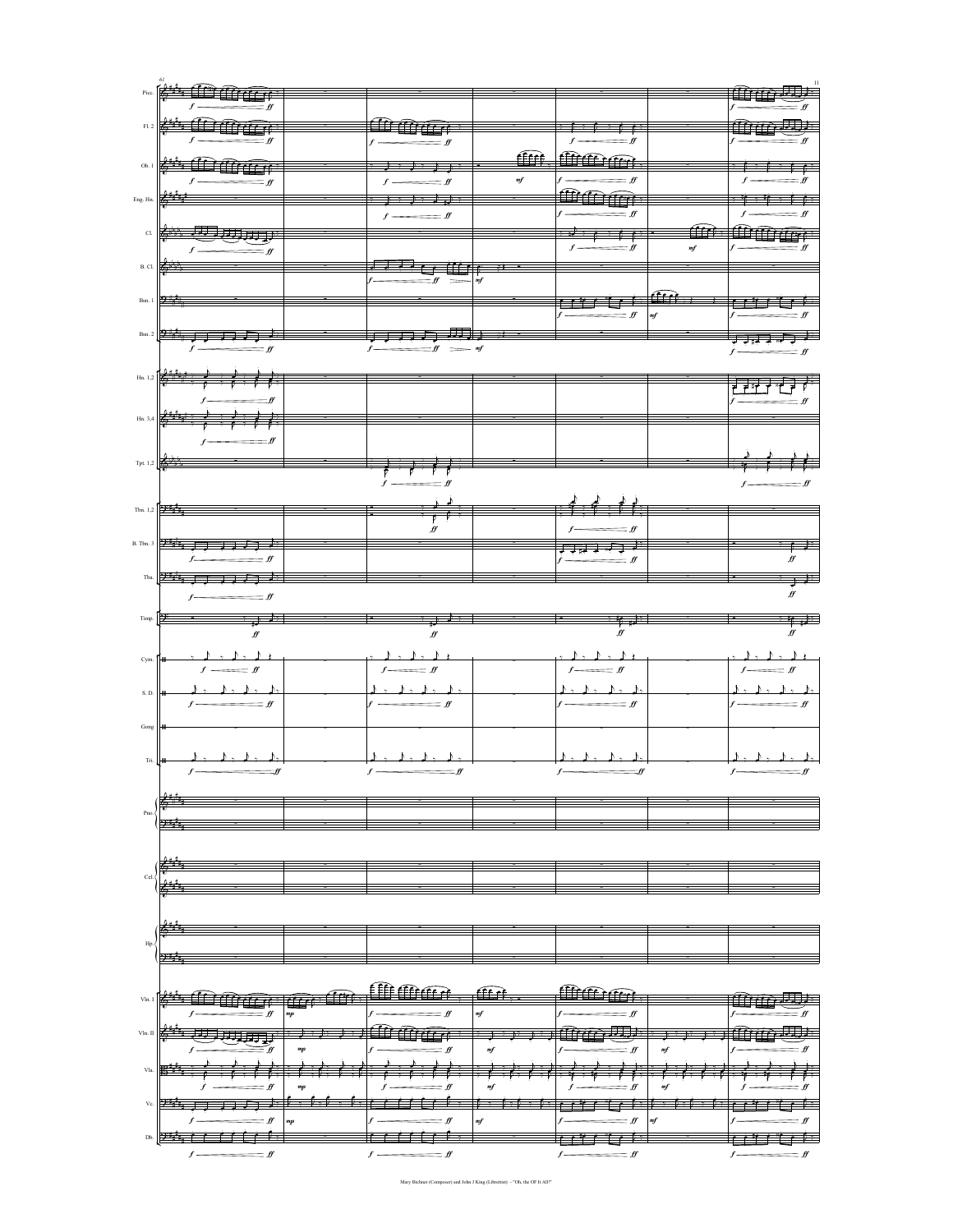|                                         |                                                                                                                          |                                              | molto rit                                           | $\frac{1}{10}$ =60<br>To Flute |                                         |                         |
|-----------------------------------------|--------------------------------------------------------------------------------------------------------------------------|----------------------------------------------|-----------------------------------------------------|--------------------------------|-----------------------------------------|-------------------------|
| Picc.                                   | $\overline{\cdot}$ , $\overline{\cdot}$ , $\overline{\cdot}$ , $\overline{\cdot}$ , $\overline{\cdot}$                   |                                              | ≢                                                   |                                |                                         |                         |
|                                         | $=$ f<br>$f -$<br>$=$ ff                                                                                                 |                                              | morendo<br>$\sqrt{x}$ $\equiv$                      |                                |                                         |                         |
| FL.2                                    | <u>in Arm</u><br>$^{\sharp_{\sharp}\sharp_{\sharp}}$ , $\mathfrak{g}$ , $\mathfrak{g}$ , $\mathfrak{p}$ $\mathfrak{g}$ , |                                              | $\overline{\phantom{a}}$                            |                                |                                         |                         |
|                                         | $=$ ff<br>$\boldsymbol{f}$                                                                                               |                                              | $\textit{f}$ $\equiv$<br>- morendo                  |                                |                                         |                         |
| Ob. $1$                                 | $\oplus$ and $\oplus$<br><del>the control</del>                                                                          |                                              | $\rho$ .                                            |                                | ਸਿ                                      |                         |
|                                         | $\hat{y}$<br>f f                                                                                                         |                                              | $f f =$<br>$-$ morendo                              |                                | mf                                      |                         |
|                                         | Eng. Ha. <b>Eng. Property</b>                                                                                            |                                              | ⇉                                                   |                                |                                         |                         |
|                                         |                                                                                                                          |                                              | $\dot{F} =$<br>$-$ morendo                          |                                |                                         |                         |
| $\mathop{\rm Cl}\nolimits.$             |                                                                                                                          |                                              |                                                     |                                |                                         |                         |
|                                         | $=$ ff                                                                                                                   |                                              | $\mathscr{I} =$<br>morendo                          |                                |                                         |                         |
|                                         |                                                                                                                          |                                              |                                                     |                                |                                         |                         |
|                                         | B. Cl. $\sqrt{2}$                                                                                                        | د <u>م د</u> مرد ( د ارو فر و                | $\overline{\phantom{a}}$<br>- morendo               |                                |                                         |                         |
|                                         | $f -$<br>$=$ ff                                                                                                          | $\boldsymbol{f}$                             | $r =$                                               |                                |                                         |                         |
|                                         | Bsn. 1 2 2                                                                                                               | $\mathbb{P}$ , $\mathbb{P}$ , $\mathfrak{g}$ | - 1                                                 |                                |                                         |                         |
|                                         |                                                                                                                          | $f -$                                        | $f =$<br>$-$ morendo                                |                                |                                         |                         |
|                                         | التسائل المنازع<br>Bsn. 2 $9.5.5$                                                                                        |                                              |                                                     |                                |                                         |                         |
|                                         | $f \longrightarrow f$                                                                                                    |                                              | $f f$ morendo                                       |                                |                                         |                         |
|                                         | Hn. 1,2 6 1 2                                                                                                            |                                              |                                                     | ے "                            |                                         |                         |
|                                         |                                                                                                                          |                                              | $\frac{1}{f}$<br>- morendo                          |                                |                                         |                         |
|                                         | $\frac{1}{f}$<br>$=$ ff<br>$f -$                                                                                         |                                              |                                                     | $\mathfrak{m}p$                |                                         |                         |
| Hn. 3,4                                 | $\overline{p}$ ; $\overline{p}$ ; $\overline{p}$                                                                         |                                              | $\overline{\phantom{a}}$                            | $\overline{\mathbf{c}}$        |                                         |                         |
|                                         | $f \xrightarrow{f}$<br>$\mathcal{F}$ —<br>$-$ ff                                                                         |                                              | $r =$<br>$-$ morendo                                | mp                             | 콯                                       |                         |
|                                         |                                                                                                                          |                                              |                                                     |                                |                                         |                         |
|                                         | Tpt. 1,2 $\left(6\right)^{3/2}$ ,                                                                                        |                                              | <u>)</u><br> -<br> -                                |                                |                                         |                         |
|                                         |                                                                                                                          |                                              | $f =$<br>$-$ morendo                                |                                |                                         |                         |
|                                         | The 1,2 $\frac{1}{2}$ $\frac{1}{2}$ $\frac{1}{2}$ $\frac{1}{2}$ $\frac{1}{2}$ $\frac{1}{2}$ $\frac{1}{2}$ $\frac{1}{2}$  |                                              |                                                     |                                |                                         |                         |
|                                         | $=$ ff<br>$\boldsymbol{\mathcal{B}}$                                                                                     |                                              | $\mathscr{I} =$<br>morendo                          |                                |                                         |                         |
| B. Tbn. 3 $2^{\frac{1}{2}+\frac{1}{2}}$ |                                                                                                                          |                                              | ⇉                                                   |                                |                                         |                         |
|                                         | <del>हा हा हा थ</del><br>$-$ ff                                                                                          |                                              | $r =$<br>morendo                                    |                                |                                         |                         |
|                                         | Tba. $2.5$<br><u>के प्राथमिक प</u>                                                                                       |                                              |                                                     |                                |                                         |                         |
|                                         | $\bar{f}$<br>$f -$<br>$f\hspace{-0.8mm}f$                                                                                |                                              | $\mathscr{I}$ $\overline{\phantom{I}}$<br>- morendo |                                |                                         |                         |
|                                         |                                                                                                                          |                                              |                                                     |                                |                                         |                         |
| Time.                                   | $f\hspace{-0.8mm}f$<br>$f\hspace{-0.1cm}f$                                                                               |                                              | ∓<br>morendo                                        | <del>, : , : %, : J</del>      |                                         | $\frac{4}{3}$<br>=      |
|                                         |                                                                                                                          |                                              | $\mathscr{I} =$                                     | $_{\mathfrak{m}p}$             |                                         |                         |
|                                         | $=$ ff<br>$f \longrightarrow f$<br>$f -$                                                                                 |                                              | $\cdot$                                             |                                |                                         |                         |
|                                         | $\Delta$ , $\Delta$ , $\Delta$ , $\Delta$ , $\Delta$ , $\Delta$ , $\Delta$ , $\Delta$ , $\Delta$                         |                                              | $\mathscr{I}$ $=$<br>$-$ morendo                    |                                |                                         |                         |
| S. D.                                   | $\blacksquare$<br>$f \longrightarrow f$ $f \longrightarrow f$                                                            |                                              |                                                     |                                |                                         |                         |
| $\operatorname{Gong}$                   | #                                                                                                                        |                                              |                                                     |                                |                                         |                         |
|                                         |                                                                                                                          |                                              |                                                     |                                |                                         |                         |
|                                         | $\Delta$ , $\Delta$ , $\Delta$ , $\Delta$ , $\Delta$ , $\Delta$ , $\Delta$ , $\Delta$<br>Tri. $H$                        |                                              |                                                     |                                |                                         |                         |
|                                         | $f \longrightarrow f$ $f \longrightarrow f$                                                                              |                                              |                                                     |                                |                                         |                         |
|                                         |                                                                                                                          |                                              |                                                     |                                |                                         |                         |
| Pno                                     | 945                                                                                                                      |                                              |                                                     |                                |                                         |                         |
|                                         |                                                                                                                          |                                              |                                                     |                                |                                         |                         |
|                                         |                                                                                                                          |                                              |                                                     |                                |                                         |                         |
| Cel                                     |                                                                                                                          |                                              |                                                     |                                |                                         |                         |
|                                         |                                                                                                                          |                                              |                                                     |                                |                                         |                         |
|                                         |                                                                                                                          |                                              |                                                     |                                |                                         |                         |
|                                         |                                                                                                                          |                                              |                                                     |                                |                                         |                         |
|                                         |                                                                                                                          |                                              |                                                     |                                |                                         |                         |
| Hp                                      |                                                                                                                          |                                              | morendo<br>∬<br>雀                                   |                                |                                         |                         |
|                                         |                                                                                                                          |                                              |                                                     |                                | $\overline{ }$<br>₹<br>$\mathbf{z}_0$ : | ∦⊅                      |
|                                         |                                                                                                                          |                                              |                                                     |                                |                                         |                         |
|                                         |                                                                                                                          |                                              | molto rit<br>$\sim$                                 | $\mathbf F$<br>$=60$           |                                         |                         |
| Vln.                                    | .<br>Ffireireset<br>ᆎ                                                                                                    |                                              |                                                     |                                | रम्पर<br>≠                              | r fa                    |
|                                         |                                                                                                                          |                                              | ∬                                                   | $\it mf$                       |                                         |                         |
|                                         |                                                                                                                          |                                              |                                                     |                                |                                         |                         |
| Vln. II                                 |                                                                                                                          | के                                           | ₹.                                                  |                                |                                         |                         |
|                                         |                                                                                                                          |                                              | $f\hspace{-0.1cm}f$ :                               | m f                            |                                         |                         |
| Vla.                                    |                                                                                                                          |                                              |                                                     |                                | , , , , , , , ,                         |                         |
|                                         | ∯                                                                                                                        |                                              | $f f$ :<br>morendo                                  |                                |                                         |                         |
| Ve.                                     | うちち                                                                                                                      |                                              |                                                     | pizz                           |                                         | ≢                       |
|                                         |                                                                                                                          |                                              | ∯<br>morendo                                        | mp                             |                                         |                         |
|                                         |                                                                                                                          |                                              |                                                     | pizz                           |                                         |                         |
|                                         | Db. $24.$<br>≠<br>地                                                                                                      | ⊉                                            |                                                     | ₹                              |                                         | $\overline{1}$<br>$\pm$ |
|                                         |                                                                                                                          |                                              | morendo<br>ff                                       | $m$ $p$                        |                                         |                         |

**F**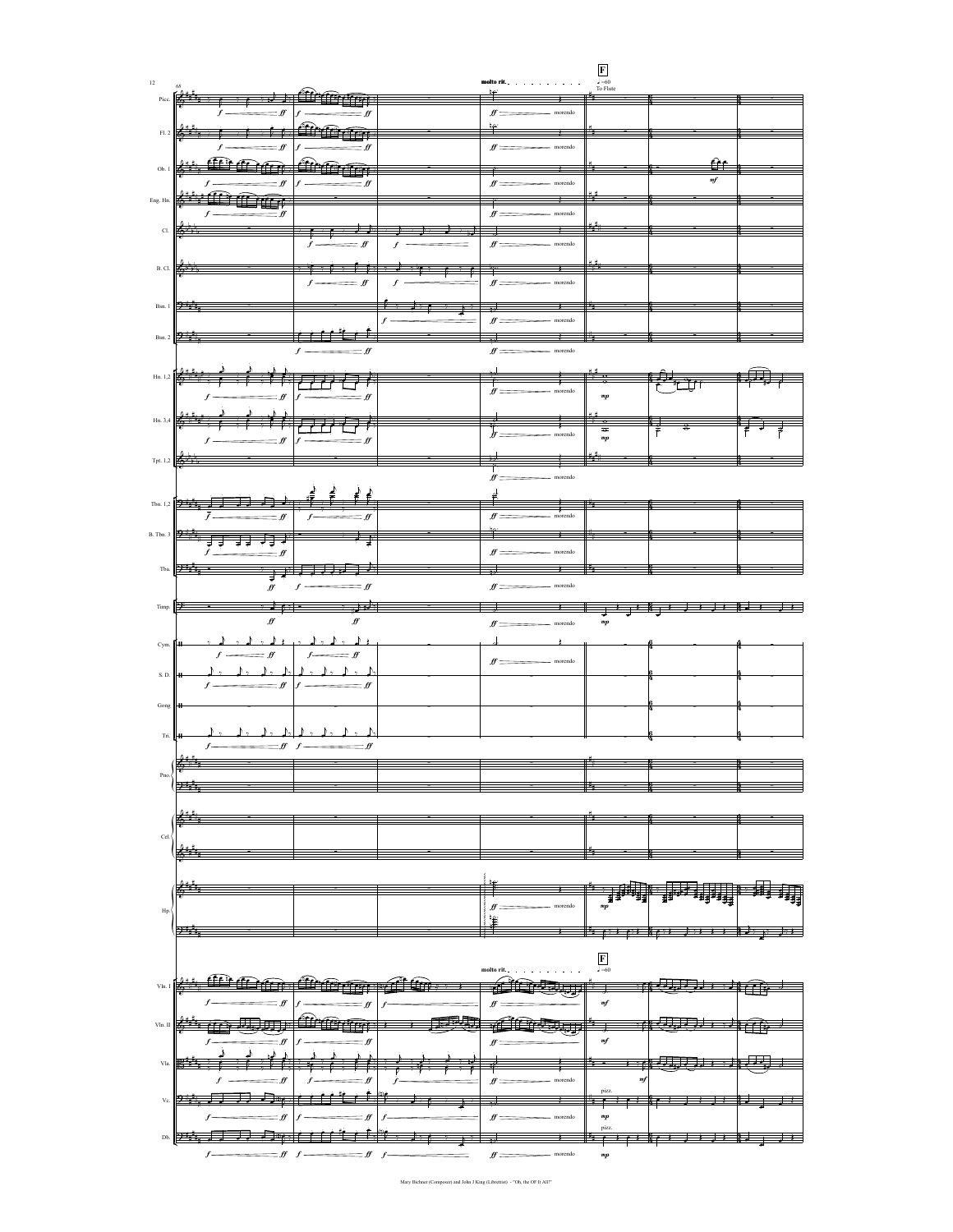R

|                     |                           |                                                                                                                                                                                                                                                                                                                                                                                                                                                                                                                     |                                          |                             | Flute<br>$\overline{6}$        |                          |                                                                     |                                                    | molto ri                                                                                                        |
|---------------------|---------------------------|---------------------------------------------------------------------------------------------------------------------------------------------------------------------------------------------------------------------------------------------------------------------------------------------------------------------------------------------------------------------------------------------------------------------------------------------------------------------------------------------------------------------|------------------------------------------|-----------------------------|--------------------------------|--------------------------|---------------------------------------------------------------------|----------------------------------------------------|-----------------------------------------------------------------------------------------------------------------|
| $\rm{Fl}$           |                           |                                                                                                                                                                                                                                                                                                                                                                                                                                                                                                                     |                                          |                             |                                |                          |                                                                     |                                                    | 垂<br>$_{pp}$                                                                                                    |
|                     |                           |                                                                                                                                                                                                                                                                                                                                                                                                                                                                                                                     | rubato                                   | dolo                        |                                |                          |                                                                     |                                                    |                                                                                                                 |
| FL.2                |                           |                                                                                                                                                                                                                                                                                                                                                                                                                                                                                                                     |                                          |                             |                                |                          |                                                                     | - 72                                               | تبع<br>$\rightarrow$ f                                                                                          |
|                     |                           |                                                                                                                                                                                                                                                                                                                                                                                                                                                                                                                     | rubat                                    |                             |                                |                          |                                                                     |                                                    | mp                                                                                                              |
| Ob.1                |                           | ਜ਼੍ਰਿ                                                                                                                                                                                                                                                                                                                                                                                                                                                                                                               |                                          |                             |                                |                          | Ê                                                                   |                                                    | ╩⋢                                                                                                              |
|                     |                           |                                                                                                                                                                                                                                                                                                                                                                                                                                                                                                                     | rubato                                   |                             |                                |                          |                                                                     |                                                    | $_{\it PP}$                                                                                                     |
| Eng. Hn.            |                           |                                                                                                                                                                                                                                                                                                                                                                                                                                                                                                                     |                                          |                             | ⊟                              |                          |                                                                     |                                                    | 4⊈                                                                                                              |
|                     |                           |                                                                                                                                                                                                                                                                                                                                                                                                                                                                                                                     |                                          | mp                          |                                |                          |                                                                     |                                                    | pp                                                                                                              |
|                     |                           |                                                                                                                                                                                                                                                                                                                                                                                                                                                                                                                     | rubate                                   |                             |                                |                          |                                                                     |                                                    |                                                                                                                 |
| $\operatorname{Cl}$ |                           |                                                                                                                                                                                                                                                                                                                                                                                                                                                                                                                     |                                          | ÷                           | $\mathbf{\overline{v}}$        |                          |                                                                     |                                                    | 尹                                                                                                               |
|                     |                           |                                                                                                                                                                                                                                                                                                                                                                                                                                                                                                                     |                                          | mp                          |                                |                          |                                                                     |                                                    | $pp =$                                                                                                          |
| B.Cl.               |                           |                                                                                                                                                                                                                                                                                                                                                                                                                                                                                                                     | rubato                                   |                             |                                |                          |                                                                     |                                                    | لتكوع                                                                                                           |
|                     |                           |                                                                                                                                                                                                                                                                                                                                                                                                                                                                                                                     |                                          | mp                          |                                |                          |                                                                     |                                                    | $pp =$                                                                                                          |
|                     |                           |                                                                                                                                                                                                                                                                                                                                                                                                                                                                                                                     | rubato                                   |                             |                                |                          |                                                                     |                                                    |                                                                                                                 |
| $_{\rm Bsn.}$       |                           |                                                                                                                                                                                                                                                                                                                                                                                                                                                                                                                     |                                          |                             |                                |                          |                                                                     |                                                    | †∗P                                                                                                             |
|                     |                           |                                                                                                                                                                                                                                                                                                                                                                                                                                                                                                                     |                                          |                             |                                |                          |                                                                     |                                                    | $_{\scriptstyle mp}$                                                                                            |
|                     |                           |                                                                                                                                                                                                                                                                                                                                                                                                                                                                                                                     | rubato                                   |                             |                                |                          |                                                                     |                                                    |                                                                                                                 |
| Bsn. 2              |                           |                                                                                                                                                                                                                                                                                                                                                                                                                                                                                                                     |                                          |                             |                                |                          |                                                                     |                                                    | $_{\mathit{mp}}$                                                                                                |
|                     |                           |                                                                                                                                                                                                                                                                                                                                                                                                                                                                                                                     | rubato                                   | $_{\mathfrak{m}p}$<br>dolce |                                |                          |                                                                     |                                                    |                                                                                                                 |
| Hn. 1,2             |                           |                                                                                                                                                                                                                                                                                                                                                                                                                                                                                                                     |                                          | يرك                         |                                | $\overline{\phantom{a}}$ |                                                                     |                                                    |                                                                                                                 |
|                     |                           |                                                                                                                                                                                                                                                                                                                                                                                                                                                                                                                     |                                          | m)                          |                                |                          |                                                                     |                                                    | 禮                                                                                                               |
|                     |                           |                                                                                                                                                                                                                                                                                                                                                                                                                                                                                                                     |                                          |                             |                                | $_{mp}$                  |                                                                     |                                                    | $pp =$                                                                                                          |
|                     |                           |                                                                                                                                                                                                                                                                                                                                                                                                                                                                                                                     | rubato                                   |                             |                                |                          |                                                                     |                                                    |                                                                                                                 |
| Hn. 3,4             |                           |                                                                                                                                                                                                                                                                                                                                                                                                                                                                                                                     |                                          |                             |                                | $\circ$                  |                                                                     |                                                    | <u>эл</u>                                                                                                       |
|                     |                           |                                                                                                                                                                                                                                                                                                                                                                                                                                                                                                                     |                                          |                             |                                | ≖                        |                                                                     |                                                    | $\overline{r}$                                                                                                  |
|                     |                           |                                                                                                                                                                                                                                                                                                                                                                                                                                                                                                                     |                                          |                             |                                | $_{\it mp}$              |                                                                     |                                                    | $PP \rightleftharpoons$                                                                                         |
| Tpt. 1,2            |                           |                                                                                                                                                                                                                                                                                                                                                                                                                                                                                                                     | rubato                                   |                             |                                |                          |                                                                     |                                                    |                                                                                                                 |
|                     |                           |                                                                                                                                                                                                                                                                                                                                                                                                                                                                                                                     |                                          |                             |                                |                          |                                                                     |                                                    | 帮                                                                                                               |
|                     |                           |                                                                                                                                                                                                                                                                                                                                                                                                                                                                                                                     | rubato                                   |                             |                                |                          |                                                                     |                                                    | $pp$ -                                                                                                          |
|                     |                           |                                                                                                                                                                                                                                                                                                                                                                                                                                                                                                                     |                                          |                             |                                |                          |                                                                     |                                                    | $\frac{1}{2}$                                                                                                   |
| Tbn. 1,2            |                           |                                                                                                                                                                                                                                                                                                                                                                                                                                                                                                                     |                                          |                             |                                |                          |                                                                     |                                                    | $\frac{\partial \; \mathbf{C}}{\partial p}$                                                                     |
|                     |                           |                                                                                                                                                                                                                                                                                                                                                                                                                                                                                                                     | - morendo<br>rubato                      |                             |                                |                          |                                                                     |                                                    |                                                                                                                 |
| <b>B.</b> Tbn. 3    | y4                        |                                                                                                                                                                                                                                                                                                                                                                                                                                                                                                                     |                                          |                             |                                |                          |                                                                     |                                                    | ≖                                                                                                               |
|                     | mp                        | $\it mf$                                                                                                                                                                                                                                                                                                                                                                                                                                                                                                            | -morendo                                 |                             |                                |                          |                                                                     |                                                    | $_{\scriptstyle mp}$                                                                                            |
|                     |                           |                                                                                                                                                                                                                                                                                                                                                                                                                                                                                                                     | rubato                                   |                             |                                |                          |                                                                     |                                                    |                                                                                                                 |
| Tba.                | mр                        |                                                                                                                                                                                                                                                                                                                                                                                                                                                                                                                     | - morendo                                |                             |                                |                          |                                                                     |                                                    | $_{\mathit{mp}}$                                                                                                |
|                     |                           | $_{mf}$                                                                                                                                                                                                                                                                                                                                                                                                                                                                                                             |                                          |                             |                                |                          |                                                                     |                                                    |                                                                                                                 |
| Timp.               |                           |                                                                                                                                                                                                                                                                                                                                                                                                                                                                                                                     | rubato<br>∍                              |                             |                                |                          |                                                                     |                                                    |                                                                                                                 |
|                     |                           |                                                                                                                                                                                                                                                                                                                                                                                                                                                                                                                     |                                          |                             |                                | " ⊺<br>⇉                 |                                                                     |                                                    | 尹<br>$_{\mathit{mp}}$                                                                                           |
|                     |                           |                                                                                                                                                                                                                                                                                                                                                                                                                                                                                                                     | rubato                                   |                             |                                |                          |                                                                     |                                                    |                                                                                                                 |
| Cym.                |                           |                                                                                                                                                                                                                                                                                                                                                                                                                                                                                                                     |                                          |                             |                                |                          |                                                                     |                                                    |                                                                                                                 |
|                     |                           |                                                                                                                                                                                                                                                                                                                                                                                                                                                                                                                     |                                          |                             |                                |                          |                                                                     |                                                    |                                                                                                                 |
| S. D.               |                           |                                                                                                                                                                                                                                                                                                                                                                                                                                                                                                                     | rubato                                   |                             |                                |                          |                                                                     |                                                    |                                                                                                                 |
|                     |                           |                                                                                                                                                                                                                                                                                                                                                                                                                                                                                                                     |                                          |                             |                                |                          |                                                                     |                                                    |                                                                                                                 |
|                     |                           |                                                                                                                                                                                                                                                                                                                                                                                                                                                                                                                     | rubato<br>$\bullet_i$                    |                             |                                |                          |                                                                     |                                                    |                                                                                                                 |
| Gong                |                           |                                                                                                                                                                                                                                                                                                                                                                                                                                                                                                                     |                                          |                             |                                |                          |                                                                     |                                                    |                                                                                                                 |
|                     |                           |                                                                                                                                                                                                                                                                                                                                                                                                                                                                                                                     | rubato                                   |                             |                                |                          |                                                                     |                                                    |                                                                                                                 |
| Tri.                |                           |                                                                                                                                                                                                                                                                                                                                                                                                                                                                                                                     |                                          |                             |                                |                          |                                                                     |                                                    |                                                                                                                 |
|                     |                           |                                                                                                                                                                                                                                                                                                                                                                                                                                                                                                                     | rubato                                   |                             |                                |                          |                                                                     |                                                    |                                                                                                                 |
|                     |                           |                                                                                                                                                                                                                                                                                                                                                                                                                                                                                                                     |                                          |                             |                                |                          |                                                                     |                                                    |                                                                                                                 |
| Pno.                | (三                        |                                                                                                                                                                                                                                                                                                                                                                                                                                                                                                                     |                                          |                             |                                |                          |                                                                     |                                                    |                                                                                                                 |
|                     |                           |                                                                                                                                                                                                                                                                                                                                                                                                                                                                                                                     |                                          |                             |                                |                          |                                                                     |                                                    |                                                                                                                 |
|                     |                           |                                                                                                                                                                                                                                                                                                                                                                                                                                                                                                                     | rubato                                   |                             |                                |                          |                                                                     |                                                    |                                                                                                                 |
|                     | 岸                         |                                                                                                                                                                                                                                                                                                                                                                                                                                                                                                                     |                                          |                             |                                |                          |                                                                     |                                                    |                                                                                                                 |
| $_{\rm Cel.}$       |                           |                                                                                                                                                                                                                                                                                                                                                                                                                                                                                                                     |                                          |                             |                                |                          |                                                                     |                                                    |                                                                                                                 |
|                     |                           |                                                                                                                                                                                                                                                                                                                                                                                                                                                                                                                     |                                          |                             |                                |                          |                                                                     |                                                    |                                                                                                                 |
|                     |                           |                                                                                                                                                                                                                                                                                                                                                                                                                                                                                                                     |                                          |                             |                                |                          |                                                                     |                                                    |                                                                                                                 |
|                     |                           |                                                                                                                                                                                                                                                                                                                                                                                                                                                                                                                     | rubate<br>$\mathbb{Z}$                   |                             |                                |                          |                                                                     |                                                    |                                                                                                                 |
|                     |                           | $\overline{\mathfrak{ss}^{\prime}_{\mathfrak{s}}\mathfrak{ss}_{\mathfrak{s}_{\mathfrak{s}}^{\prime}}}$                                                                                                                                                                                                                                                                                                                                                                                                              | $\frac{1}{\sqrt{2}}$                     |                             |                                | $\sqrt{m_{\tilde{i}}^2}$ | 3 <sup>3995</sup> 95353                                             |                                                    |                                                                                                                 |
| Hp.                 |                           |                                                                                                                                                                                                                                                                                                                                                                                                                                                                                                                     |                                          | ड़ि                         |                                |                          |                                                                     |                                                    |                                                                                                                 |
|                     |                           |                                                                                                                                                                                                                                                                                                                                                                                                                                                                                                                     |                                          |                             |                                |                          |                                                                     |                                                    |                                                                                                                 |
|                     | ₽                         |                                                                                                                                                                                                                                                                                                                                                                                                                                                                                                                     |                                          |                             |                                | 767 Հ                    |                                                                     |                                                    |                                                                                                                 |
|                     |                           |                                                                                                                                                                                                                                                                                                                                                                                                                                                                                                                     |                                          |                             |                                |                          |                                                                     |                                                    |                                                                                                                 |
|                     |                           |                                                                                                                                                                                                                                                                                                                                                                                                                                                                                                                     |                                          |                             |                                |                          |                                                                     |                                                    | $% \left\vert \left( \mathbf{1}_{1},\mathbf{1}_{2},\mathbf{1}_{2},\mathbf{1}_{2}\right) \right\vert$ molto rit. |
|                     |                           |                                                                                                                                                                                                                                                                                                                                                                                                                                                                                                                     | $\overbrace{\phantom{a}}^{\text{nbato}}$ |                             |                                |                          |                                                                     |                                                    | $\frac{1}{p}$                                                                                                   |
| $V\!$ In. I         | 6                         | $\frac{1}{2}$<br>⇉<br>≖                                                                                                                                                                                                                                                                                                                                                                                                                                                                                             |                                          |                             | क्रि                           | ∓                        | ₹                                                                   | $\mathcal{L}$ ) in the first part of $\mathcal{L}$ |                                                                                                                 |
|                     |                           |                                                                                                                                                                                                                                                                                                                                                                                                                                                                                                                     |                                          |                             |                                |                          |                                                                     |                                                    |                                                                                                                 |
|                     |                           |                                                                                                                                                                                                                                                                                                                                                                                                                                                                                                                     | rubato                                   |                             |                                |                          |                                                                     |                                                    |                                                                                                                 |
| Vln. II             | 6                         | $\mathbb{E}\left\{ \mathbf{1},\mathbf{1}\right\} \rightarrow\mathbb{E}\left\{ \mathbf{1},\mathbf{1}\right\} \rightarrow\mathbb{E}\left\{ \mathbf{1},\mathbf{1}\right\} \rightarrow\mathbb{E}\left\{ \mathbf{1},\mathbf{1}\right\} \rightarrow\mathbb{E}\left\{ \mathbf{1},\mathbf{1}\right\} \rightarrow\mathbb{E}\left\{ \mathbf{1},\mathbf{1}\right\} \rightarrow\mathbb{E}\left\{ \mathbf{1},\mathbf{1}\right\} \rightarrow\mathbb{E}\left\{ \mathbf{1},\mathbf{1}\right\} \rightarrow\mathbb{E}\left\{ \mathbf$ |                                          | ᇹ                           |                                |                          | · <del>시키 : 가</del> 요?                                              |                                                    | $\frac{1}{\frac{1}{p}}$                                                                                         |
|                     |                           |                                                                                                                                                                                                                                                                                                                                                                                                                                                                                                                     |                                          |                             |                                | .morendom                |                                                                     |                                                    |                                                                                                                 |
|                     |                           |                                                                                                                                                                                                                                                                                                                                                                                                                                                                                                                     | rubato                                   |                             |                                |                          |                                                                     |                                                    |                                                                                                                 |
| Vla.                | $\mathbb{B}^{\mathbb{Z}}$ | → (2,000 × )                                                                                                                                                                                                                                                                                                                                                                                                                                                                                                        | $\overline{\phantom{0}}$                 |                             |                                |                          | <b>J.J.J.</b> 1 2 1 1 2 2 2 2                                       |                                                    |                                                                                                                 |
|                     |                           |                                                                                                                                                                                                                                                                                                                                                                                                                                                                                                                     |                                          |                             |                                | morendo mf               |                                                                     |                                                    | $\frac{1}{p}$                                                                                                   |
|                     |                           |                                                                                                                                                                                                                                                                                                                                                                                                                                                                                                                     |                                          |                             |                                |                          |                                                                     |                                                    |                                                                                                                 |
|                     |                           |                                                                                                                                                                                                                                                                                                                                                                                                                                                                                                                     |                                          |                             |                                |                          |                                                                     |                                                    |                                                                                                                 |
| Vc.                 |                           |                                                                                                                                                                                                                                                                                                                                                                                                                                                                                                                     | rubato<br>⇉<br>Ψ                         | 乎                           |                                |                          | $\frac{1}{2}$ and $\frac{1}{2}$ and $\frac{1}{2}$ and $\frac{1}{2}$ |                                                    |                                                                                                                 |
|                     |                           |                                                                                                                                                                                                                                                                                                                                                                                                                                                                                                                     |                                          | $\frac{1}{2}$               | <u> XJ 2 p 2 j 2 2 p 2 p 2</u> |                          |                                                                     | $\prod_{p}$                                        | <del>ا</del> ≠ا∗ر⊏ب<br>$_{\boldsymbol{m} \boldsymbol{p}}$<br>$ pp$                                              |
|                     |                           |                                                                                                                                                                                                                                                                                                                                                                                                                                                                                                                     | rubato                                   |                             |                                |                          |                                                                     |                                                    |                                                                                                                 |
| Db.                 | 2*<br>Ŧ<br>Ŧ              | ∦r                                                                                                                                                                                                                                                                                                                                                                                                                                                                                                                  | ⇞                                        | 乒<br>╩<br>Ŧ<br>∓<br>¥       | $\frac{1}{2}$<br>₹<br>Ŧ<br>Ŧ   | ≠≵∤<br>z                 | ∦r<br>₹<br>∓<br>≠                                                   | <u> i Cre</u>                                      | $\overline{\mathbb{F}_p}$<br>╩<br>$\mathfrak{m}p$                                                               |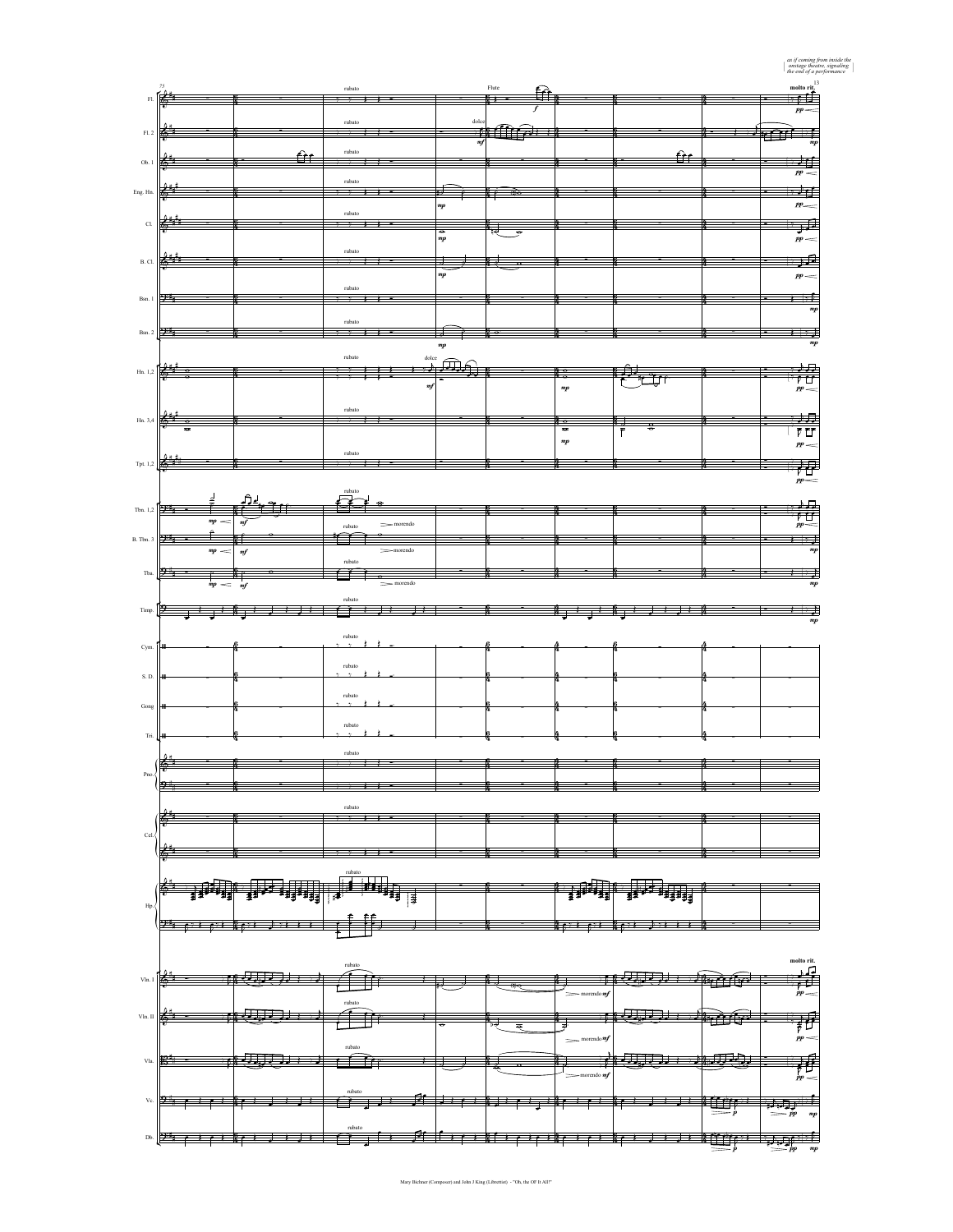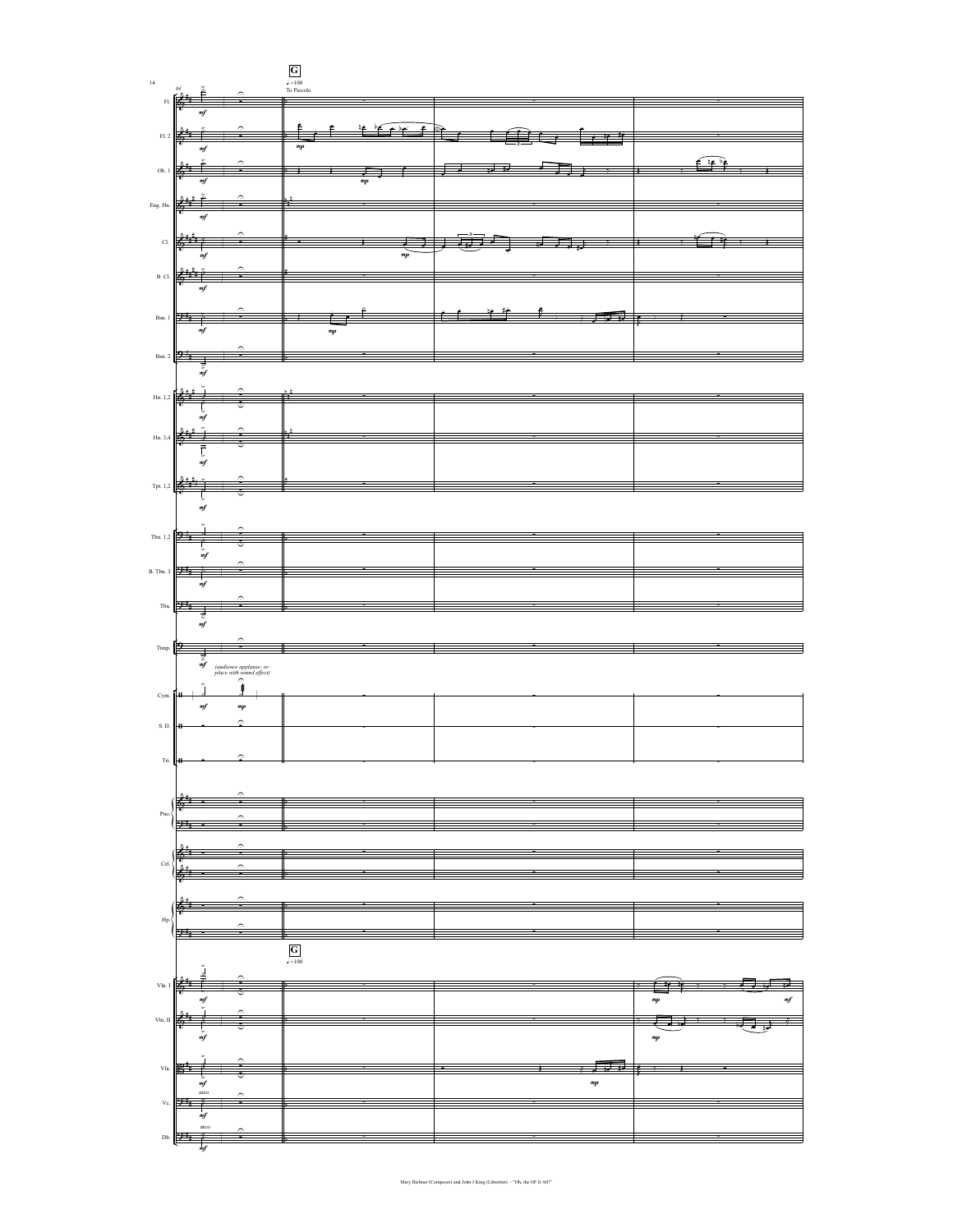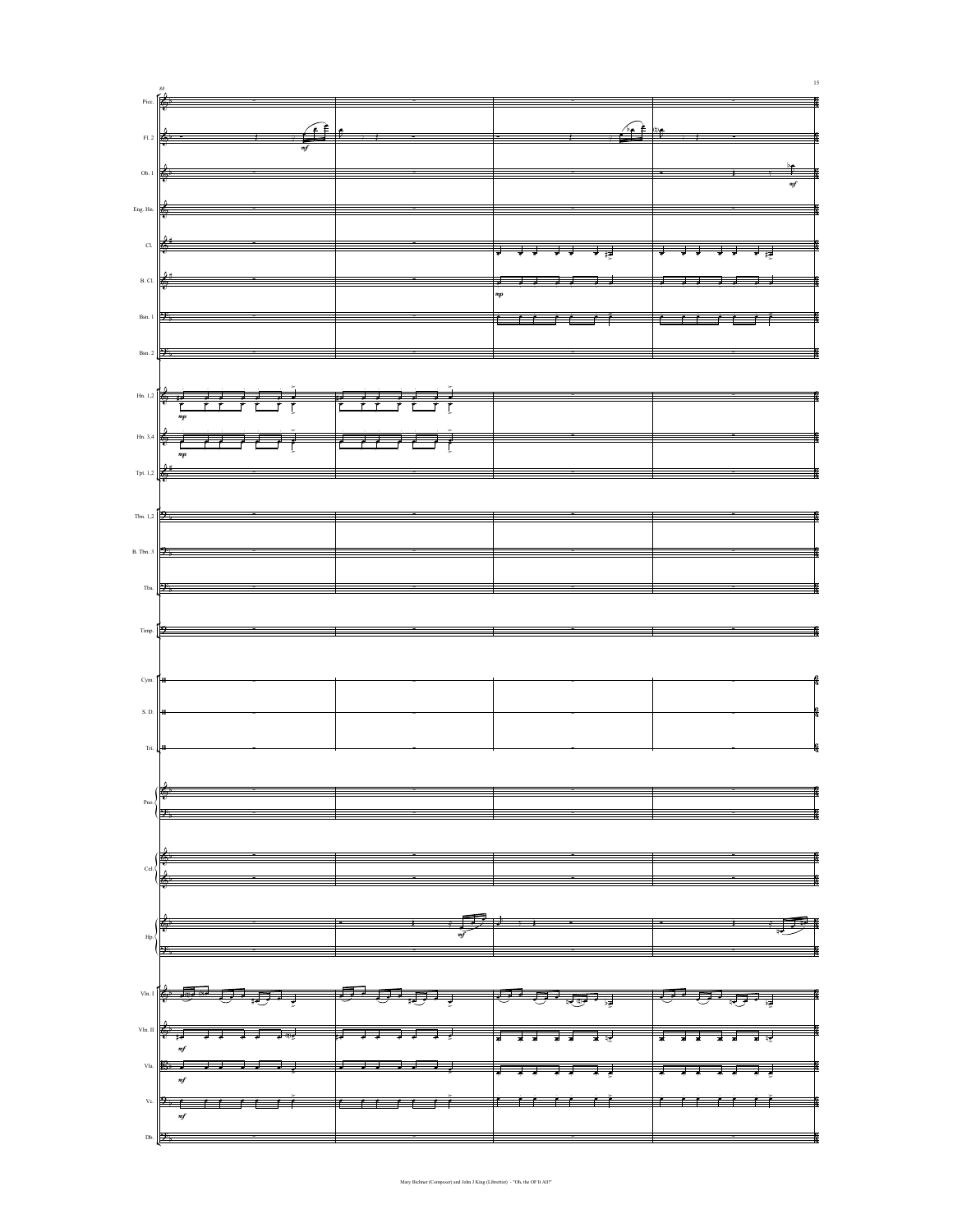| 16<br>F1.2               | 92<br>垂<br>Ç,<br>$\overline{\mathbf{v}}$ |                                                                                                                                           |                                                           |             | 华望                  |                           |                                    |                          |                                                                                                  |         |                  |                                                                                |
|--------------------------|------------------------------------------|-------------------------------------------------------------------------------------------------------------------------------------------|-----------------------------------------------------------|-------------|---------------------|---------------------------|------------------------------------|--------------------------|--------------------------------------------------------------------------------------------------|---------|------------------|--------------------------------------------------------------------------------|
|                          |                                          |                                                                                                                                           |                                                           |             |                     |                           |                                    |                          |                                                                                                  |         |                  |                                                                                |
| Ob.                      | 牵<br>محتقم                               |                                                                                                                                           |                                                           |             |                     |                           |                                    |                          |                                                                                                  |         |                  |                                                                                |
| Cl.                      | 6<br>₩<br>₹                              |                                                                                                                                           |                                                           | Ē           | ٣Ű                  |                           |                                    |                          | - 1                                                                                              |         |                  |                                                                                |
|                          | mf                                       |                                                                                                                                           |                                                           |             |                     |                           |                                    |                          |                                                                                                  |         |                  |                                                                                |
| Bsn. 1                   | <u>Эх</u><br>3                           |                                                                                                                                           |                                                           | Ŧ           | لعة لمولدة المرة ال | 石                         |                                    |                          |                                                                                                  |         |                  |                                                                                |
|                          | тp                                       |                                                                                                                                           | ₫                                                         | mf<br>्र रि |                     |                           |                                    |                          |                                                                                                  |         |                  |                                                                                |
| Cel.                     | 6                                        |                                                                                                                                           | mf                                                        |             |                     |                           |                                    |                          |                                                                                                  |         |                  |                                                                                |
|                          | 6                                        |                                                                                                                                           |                                                           |             |                     |                           |                                    |                          |                                                                                                  |         |                  |                                                                                |
|                          | 傘                                        |                                                                                                                                           |                                                           |             |                     |                           |                                    |                          |                                                                                                  |         |                  |                                                                                |
| Hp.                      |                                          |                                                                                                                                           |                                                           |             |                     |                           |                                    |                          |                                                                                                  |         |                  |                                                                                |
|                          | 芝                                        |                                                                                                                                           |                                                           |             |                     |                           |                                    |                          |                                                                                                  |         |                  |                                                                                |
|                          |                                          |                                                                                                                                           |                                                           |             |                     |                           |                                    |                          | $\mathbf{H}$                                                                                     | tr      |                  |                                                                                |
| Pr. Vln. I               | 6                                        |                                                                                                                                           |                                                           |             |                     |                           |                                    |                          | frei<br>÷                                                                                        | معتصم   |                  | - <sup>©re</sup> ®r -<br>r fr                                                  |
|                          |                                          |                                                                                                                                           |                                                           |             |                     | mf                        | $_{\boldsymbol{m} \boldsymbol{p}}$ |                          | f                                                                                                |         | ff<br>Ė          |                                                                                |
| Pr. Vla.                 | 84                                       |                                                                                                                                           |                                                           |             |                     |                           | mj                                 | Ŧ                        | f                                                                                                |         | fi               | ⊶<br>J                                                                         |
|                          |                                          |                                                                                                                                           |                                                           |             |                     |                           |                                    |                          | pizz                                                                                             | 壬午<br>r | 牦                |                                                                                |
| Pr. Vc                   | 25,                                      |                                                                                                                                           |                                                           |             |                     | $\frac{1}{2}$<br>$\it mf$ |                                    |                          |                                                                                                  |         | ∯                |                                                                                |
| Pr. Db.                  | 2                                        |                                                                                                                                           |                                                           |             |                     |                           |                                    | ولأحد                    | f<br>pizz                                                                                        |         |                  |                                                                                |
|                          |                                          |                                                                                                                                           |                                                           |             |                     | my                        |                                    |                          | f                                                                                                |         | $\exists f$<br>1 |                                                                                |
| $Vln.$ I                 | ه<br>,,,                                 | मु<br>जनगर                                                                                                                                |                                                           |             |                     |                           |                                    |                          |                                                                                                  |         |                  |                                                                                |
|                          | $\phi$<br>$_{mp}$                        |                                                                                                                                           | mJ                                                        |             |                     |                           |                                    |                          |                                                                                                  |         |                  |                                                                                |
| Vln. $\Pi$               | 6                                        | ਦਾ<br>sting                                                                                                                               |                                                           |             |                     |                           |                                    |                          |                                                                                                  |         |                  |                                                                                |
|                          |                                          | mp                                                                                                                                        | mf                                                        |             |                     |                           |                                    |                          |                                                                                                  |         |                  |                                                                                |
| Vla.                     | د لو لودا<br>≖                           | $_{\mathit{mp}}$                                                                                                                          | mJ                                                        |             |                     |                           |                                    |                          |                                                                                                  |         |                  |                                                                                |
|                          |                                          | فتللد                                                                                                                                     |                                                           |             |                     |                           |                                    |                          |                                                                                                  |         |                  |                                                                                |
| $\rm{Vc}$                | <del>2 х</del>                           | mp                                                                                                                                        | mf                                                        |             |                     |                           |                                    |                          |                                                                                                  |         |                  |                                                                                |
| ${\rm Db}$               | $9.1 +$<br>- 24                          | $\rightarrow$                                                                                                                             |                                                           |             |                     |                           |                                    |                          |                                                                                                  |         |                  |                                                                                |
|                          | m)                                       | $_{mp}$                                                                                                                                   | mj                                                        |             |                     |                           |                                    |                          |                                                                                                  |         |                  |                                                                                |
| <b>&gt;</b>              |                                          |                                                                                                                                           | ēte                                                       | £,          |                     |                           |                                    |                          |                                                                                                  |         |                  |                                                                                |
| Pr. Vln. 1               | 6<br>f)                                  | فعواهما الأمر                                                                                                                             |                                                           |             | ┍                   | جڪ                        |                                    |                          |                                                                                                  |         |                  |                                                                                |
|                          |                                          | $GARROD$ : I never stay for the curtain call. This company loathes curtain calls; if they see you standing they lose all respect for you. |                                                           |             |                     |                           |                                    | $\epsilon$ of $\epsilon$ | £⊭                                                                                               |         |                  |                                                                                |
| Pr. Vla.                 | $B^+$<br>∯                               |                                                                                                                                           |                                                           |             |                     |                           | ت روانه                            |                          |                                                                                                  | f.      |                  |                                                                                |
|                          | arco<br>鳝                                |                                                                                                                                           |                                                           |             |                     |                           |                                    |                          | LES BOY 1: If I see that Lavender leotard with the little skirt that doesn't match ONE MORE TIME |         |                  | ∯                                                                              |
| Pr. Vc.                  | 21                                       |                                                                                                                                           |                                                           |             |                     |                           |                                    |                          |                                                                                                  |         |                  |                                                                                |
|                          | $\cdot$ ff<br>arco                       |                                                                                                                                           |                                                           |             |                     |                           |                                    |                          |                                                                                                  |         |                  | LES BOY 2: This program is all wrong.<br>Mikhail didn't do his first variation |
| Pr. Db.                  | ⊋<br>₹                                   |                                                                                                                                           |                                                           |             |                     |                           |                                    |                          |                                                                                                  |         |                  |                                                                                |
|                          | ℋ<br>$\hat{ }$                           | pizz.                                                                                                                                     |                                                           |             |                     |                           |                                    |                          |                                                                                                  |         |                  |                                                                                |
| $\mathbf{V}\mathbf{ln}.$ | ₹                                        |                                                                                                                                           |                                                           |             |                     | $\overline{\phantom{a}}$  |                                    |                          |                                                                                                  |         |                  |                                                                                |
|                          | c                                        | $\boldsymbol{p}$<br>pizz.                                                                                                                 |                                                           |             |                     |                           |                                    |                          |                                                                                                  |         |                  |                                                                                |
| Vln. $\rm II$            | 棒                                        | $\tilde{p}$                                                                                                                               |                                                           |             |                     | J                         |                                    |                          |                                                                                                  | ₽       |                  | ₹<br>₹                                                                         |
|                          | c                                        | pizz.                                                                                                                                     |                                                           |             |                     |                           |                                    |                          |                                                                                                  |         |                  |                                                                                |
| Vla.                     | 빠                                        | $\boldsymbol{p}$                                                                                                                          |                                                           |             |                     |                           |                                    |                          |                                                                                                  |         |                  |                                                                                |
| $\rm{Vc}$                | c<br>92                                  | pizz<br>≂                                                                                                                                 |                                                           |             |                     |                           |                                    |                          |                                                                                                  |         |                  |                                                                                |
|                          |                                          | $\boldsymbol{p}$                                                                                                                          |                                                           |             |                     |                           |                                    |                          |                                                                                                  |         |                  |                                                                                |
| Db.                      | c<br>ئۇ                                  | pizz<br>≭ الا                                                                                                                             |                                                           |             |                     |                           |                                    |                          |                                                                                                  |         |                  |                                                                                |
|                          |                                          | $\boldsymbol{p}$                                                                                                                          |                                                           |             |                     |                           |                                    |                          |                                                                                                  |         |                  |                                                                                |
| <b>&gt;</b>              | 107                                      |                                                                                                                                           |                                                           |             |                     |                           |                                    |                          |                                                                                                  |         |                  |                                                                                |
| Pr. Vln. I               | 香                                        |                                                                                                                                           |                                                           |             |                     | ان و آه                   |                                    |                          | $\overline{\phantom{a}}$                                                                         | . .     |                  |                                                                                |
|                          |                                          |                                                                                                                                           |                                                           |             |                     |                           |                                    |                          |                                                                                                  |         |                  | GARROD: And Susan wasn't there at all, but then who was  what's her name?.     |
| Pr. Vla.                 | <u>∦≩≔</u>                               |                                                                                                                                           |                                                           |             |                     |                           |                                    |                          |                                                                                                  |         |                  |                                                                                |
| Pr. Ve.                  |                                          |                                                                                                                                           |                                                           |             |                     |                           |                                    |                          |                                                                                                  |         |                  |                                                                                |
|                          | and Patty didn't do her second.          |                                                                                                                                           |                                                           |             |                     | 埑                         |                                    |                          |                                                                                                  |         |                  |                                                                                |
| Pr. Db.                  | ₽                                        |                                                                                                                                           | f LES BOY 3: Barbara did the fifth instead of the fourth. |             |                     |                           |                                    |                          |                                                                                                  |         |                  |                                                                                |
| Vln.1                    | 6                                        |                                                                                                                                           |                                                           |             |                     |                           |                                    | Z                        |                                                                                                  |         |                  |                                                                                |
|                          |                                          |                                                                                                                                           |                                                           |             |                     |                           |                                    | $_{PP}$                  | $\boldsymbol{p}$                                                                                 |         |                  |                                                                                |
| Vln. $\Pi$               | ♦                                        |                                                                                                                                           |                                                           |             |                     |                           |                                    | 큩                        |                                                                                                  |         |                  |                                                                                |
|                          |                                          |                                                                                                                                           |                                                           |             |                     |                           |                                    | $_{pp}$                  | $\boldsymbol{p}$                                                                                 |         |                  |                                                                                |
| Vla.                     | 83                                       |                                                                                                                                           |                                                           |             |                     |                           |                                    | ŧ<br>$_{pp}$             | $\boldsymbol{p}$                                                                                 |         |                  |                                                                                |
| Ve.                      | ř                                        |                                                                                                                                           |                                                           |             |                     |                           |                                    |                          |                                                                                                  |         |                  |                                                                                |
|                          |                                          |                                                                                                                                           |                                                           |             |                     |                           | pp                                 |                          | $\overline{p}$                                                                                   |         |                  |                                                                                |
|                          | Db. $\boxed{\frac{1}{2}}$                |                                                                                                                                           |                                                           |             |                     |                           | ₽                                  |                          |                                                                                                  |         |                  |                                                                                |
|                          |                                          |                                                                                                                                           |                                                           |             |                     |                           | pp                                 |                          |                                                                                                  |         |                  |                                                                                |

Mary Bichner (Composer) and John J King (Librettist) - "Oh, the OF It All!"

**H**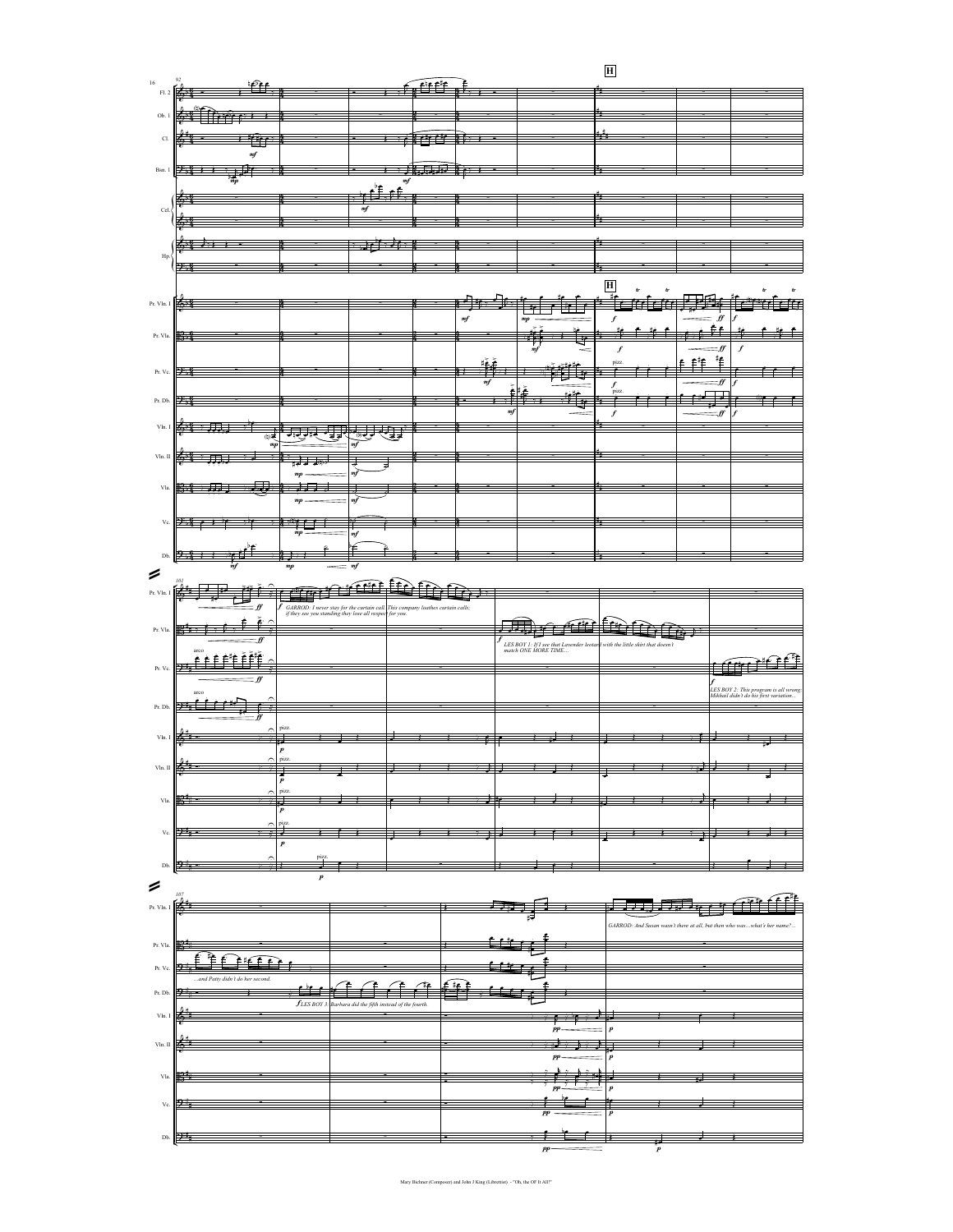|            | III  | rubato.                           |                                                                          | rubato      | rubato $\ldots$ , $\ldots$ , $\ldots$ , $\ldots$ , $\ldots$                                                                            |                   |                                                                                        | 17<br>ءِ<br>آه |
|------------|------|-----------------------------------|--------------------------------------------------------------------------|-------------|----------------------------------------------------------------------------------------------------------------------------------------|-------------------|----------------------------------------------------------------------------------------|----------------|
| Cel.       |      |                                   |                                                                          |             |                                                                                                                                        |                   | mt                                                                                     | ₹              |
|            | R    | rubato.                           |                                                                          | rubato.     | rubato                                                                                                                                 |                   |                                                                                        | ┙              |
| Pr. Vln. I |      |                                   |                                                                          |             |                                                                                                                                        | everle Correspond |                                                                                        |                |
|            |      | the short one with the feet like  |                                                                          |             | ⇉<br>GARROD: I leave New York the day the season closes and I arrive back<br>the day before it opens. I'm only in the city for George. |                   | Quote: "You can often hear me bitching about                                           |                |
| Pr. Vla.   | 膠生   | baked potatoes in foil?<br>rubato |                                                                          | rubato      | rubato                                                                                                                                 |                   | somebody's performance, but I'm bitching on a<br>terribly high level."<br>$+ - -$<br>÷ |                |
|            |      | rubato                            |                                                                          | rubato      | rubato                                                                                                                                 |                   |                                                                                        |                |
| Pr. Vc.    | - 12 |                                   |                                                                          | – ج —       |                                                                                                                                        |                   | ---<br>Ŧ                                                                               |                |
|            |      | rubato                            | LES BOY 2: Don't you feel the whole idea of sets and costumes is vulgar? | rubato      | rubato                                                                                                                                 |                   |                                                                                        |                |
| Pr. Db.    |      | rubato                            |                                                                          | rubato      | rubato                                                                                                                                 |                   |                                                                                        |                |
| Vln. I     |      |                                   |                                                                          |             |                                                                                                                                        |                   |                                                                                        |                |
| Vln. II    |      | rubato                            |                                                                          | rubato<br>▾ | rubato                                                                                                                                 |                   |                                                                                        |                |
| Vla.       |      | rubato                            |                                                                          | rubato      | rubato                                                                                                                                 |                   |                                                                                        |                |
|            |      | rubato                            |                                                                          | rubato      | rubato                                                                                                                                 |                   |                                                                                        |                |
| Vc.        |      |                                   |                                                                          |             |                                                                                                                                        |                   |                                                                                        |                |
| Db.        |      | rubato                            |                                                                          | rubato      | rubato                                                                                                                                 |                   |                                                                                        |                |

=



ner (Composer) and John J King (Librettist) - "Oh, the OF It All!"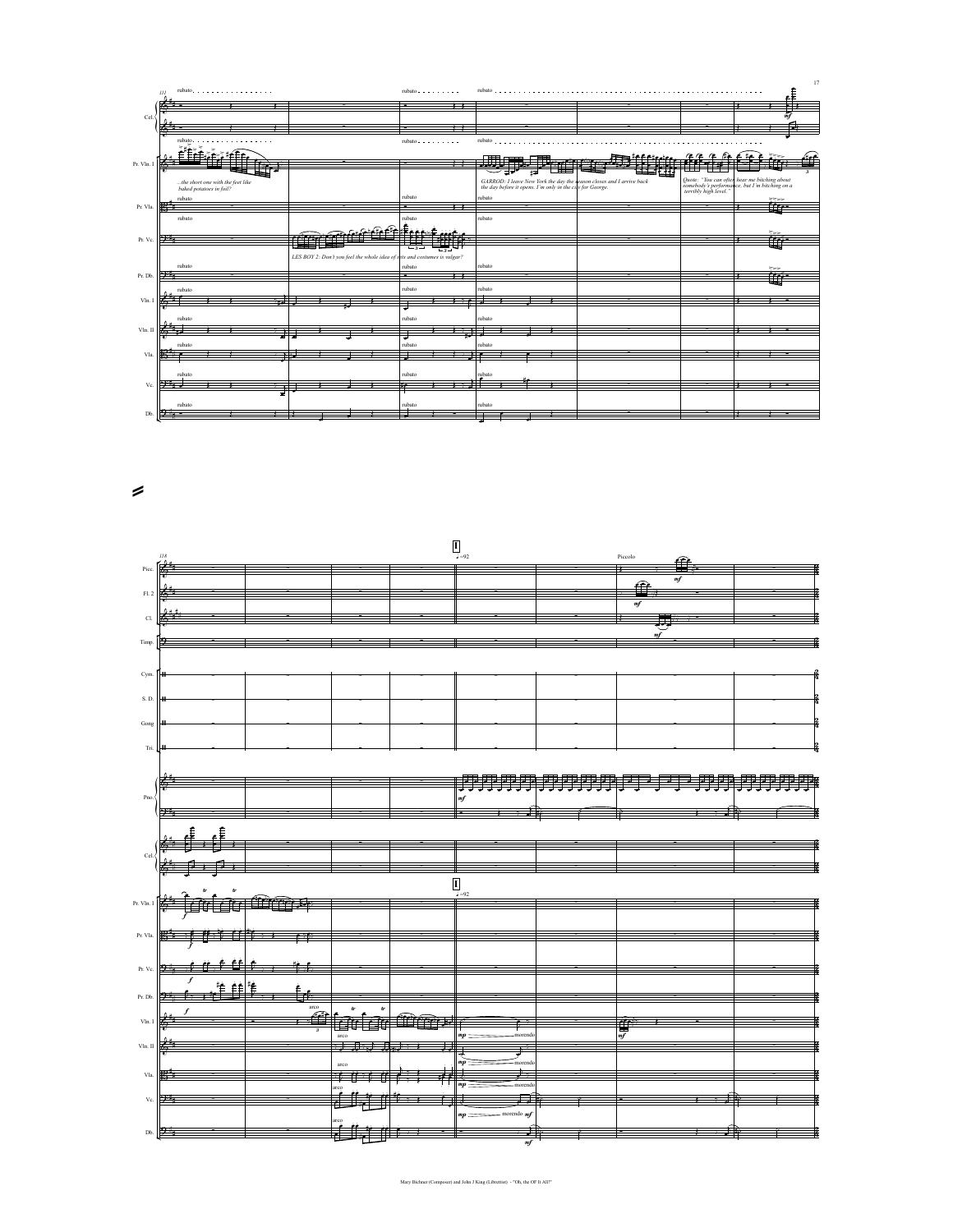|                       | Pice.                                                         | $\mathbf{f}_k$ |                     |                          |   | £ |                  |
|-----------------------|---------------------------------------------------------------|----------------|---------------------|--------------------------|---|---|------------------|
|                       |                                                               |                |                     |                          |   |   |                  |
|                       | FI. 2 $\frac{2}{6}$ $\frac{1}{4}$ $\frac{1}{2}$ $\frac{1}{2}$ | €              |                     |                          |   | £ |                  |
|                       |                                                               |                |                     |                          |   |   |                  |
|                       | Ob. 1 $\frac{27}{9}$                                          |                |                     |                          |   |   |                  |
|                       |                                                               |                |                     |                          |   |   |                  |
| Eng. Hn.              | $\frac{2\pi}{5}$                                              |                |                     |                          |   |   |                  |
|                       |                                                               |                |                     |                          |   |   |                  |
|                       | $C1$ $677$                                                    |                |                     |                          |   |   |                  |
|                       |                                                               |                |                     |                          |   | ₹ |                  |
|                       | <b>B. Cl.</b> $6772$                                          |                |                     |                          |   |   |                  |
|                       |                                                               |                |                     |                          |   |   |                  |
| Bsn. 1                | بتر                                                           |                |                     |                          |   |   |                  |
|                       |                                                               |                |                     |                          |   |   |                  |
| Bsn. 2                | 24.3                                                          |                |                     |                          |   |   |                  |
|                       |                                                               |                |                     |                          |   |   |                  |
|                       | Hn. 1, 2                                                      |                |                     |                          |   |   |                  |
|                       |                                                               |                |                     |                          |   |   |                  |
|                       | $\frac{27}{6}$                                                |                | Ξ                   |                          |   |   |                  |
|                       |                                                               |                |                     |                          |   |   |                  |
|                       | Tpt. 1,2 $\frac{24442}{5}$                                    |                |                     |                          |   |   |                  |
|                       |                                                               |                |                     |                          |   |   |                  |
|                       | Tbn. 1,2 $\frac{1}{2}$                                        |                |                     |                          |   |   |                  |
|                       |                                                               |                |                     |                          |   |   |                  |
|                       | B. Tbn. 3 $9.5 - 2$                                           |                |                     |                          |   |   |                  |
|                       |                                                               |                |                     |                          |   |   |                  |
|                       | Tba. $24$                                                     |                |                     |                          |   |   |                  |
|                       |                                                               |                |                     |                          |   |   |                  |
|                       | Timp.                                                         |                |                     |                          |   |   |                  |
|                       |                                                               |                |                     |                          |   |   |                  |
|                       |                                                               |                |                     |                          |   |   |                  |
| $_{\rm Cym.}$         | ĪШ                                                            |                |                     |                          |   |   |                  |
| $\mathbf S.$ D.       |                                                               |                |                     |                          |   |   |                  |
|                       |                                                               |                |                     |                          |   |   |                  |
| $\operatorname{Gong}$ | #                                                             |                |                     |                          |   |   |                  |
|                       |                                                               |                |                     |                          |   |   |                  |
| Tri.                  |                                                               |                |                     |                          |   |   |                  |
|                       |                                                               |                |                     |                          |   |   |                  |
|                       | $\frac{2}{5}$                                                 |                |                     |                          |   |   |                  |
| Pno.                  | ≞                                                             | ₹<br>Ţ         | *,*,*,*,*,*<br>≢≸≑‡ |                          |   |   |                  |
|                       | うち                                                            |                |                     |                          |   |   |                  |
|                       |                                                               |                |                     |                          |   |   |                  |
|                       |                                                               |                |                     | <u>fitt er it f</u>      | ₹ |   | f<br>Ti          |
| $_{\rm Cel.}$         |                                                               |                |                     |                          |   |   | $\frac{f}{\Phi}$ |
|                       | 俸                                                             |                |                     |                          |   |   |                  |
|                       |                                                               |                |                     |                          |   |   |                  |
| Hp.                   | 儚                                                             |                |                     |                          |   |   |                  |
|                       | (∋≛                                                           |                |                     |                          |   |   |                  |
|                       |                                                               |                |                     |                          |   |   |                  |
| $V\!$ In. I           | ا≴أ                                                           | $3 \cdot r$    |                     | Ŧ                        | 亊 |   | 輩                |
|                       |                                                               |                |                     |                          |   |   |                  |
|                       |                                                               |                |                     |                          |   |   |                  |
| Vln. $\rm II$         |                                                               |                |                     | F<br>W                   |   |   |                  |
|                       |                                                               |                |                     |                          |   |   |                  |
| Vla.                  | $\mathbb{B}$ : $\hat{i}$                                      |                |                     | $\overline{\phantom{a}}$ |   |   | 耊                |
|                       |                                                               |                |                     | $\it mf$                 |   |   |                  |
|                       | $v_c$ $\frac{1}{2}$ $\frac{1}{2}$ $\frac{1}{2}$ $\frac{1}{2}$ |                | ŦŦ                  | h.                       |   |   | ₹                |
|                       |                                                               |                |                     |                          |   |   |                  |
|                       | Db. $2^{\frac{1}{2}}$ $\frac{2}{4}$ $\frac{1}{4}$             | £ ∦            | ÈÊ<br>ै श<br>¥      | 垂<br>₹                   |   | 珥 | 茎                |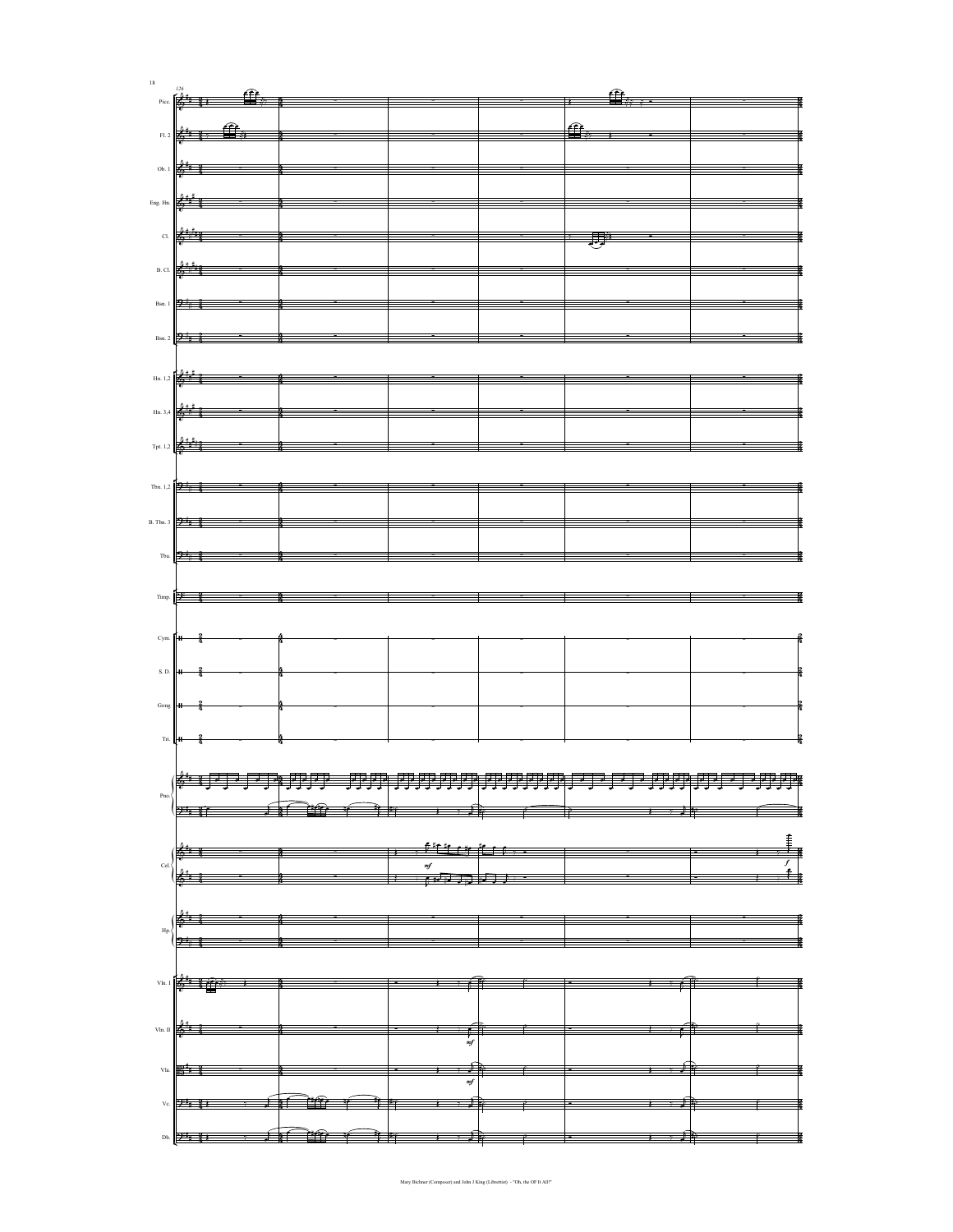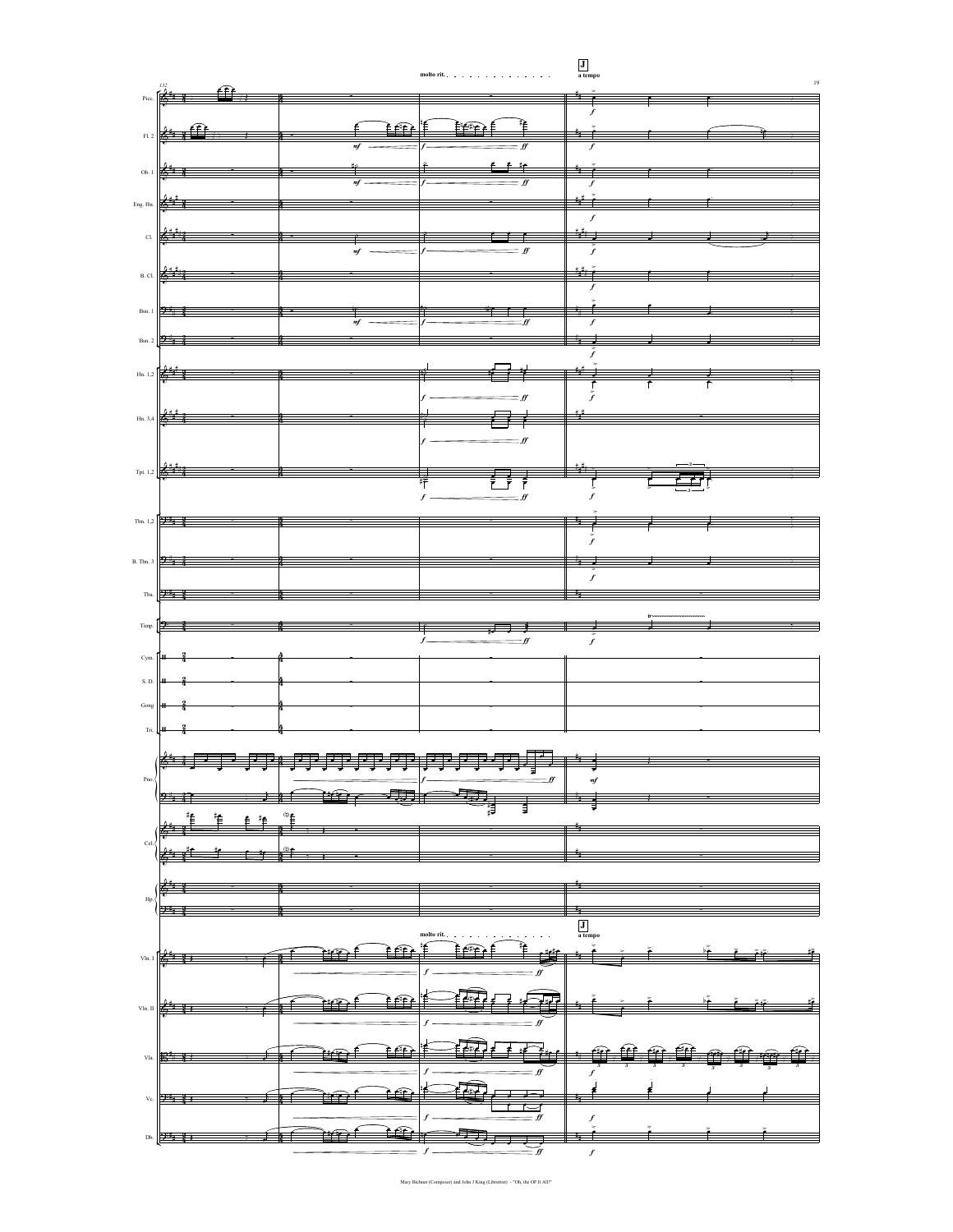| 20                              | 136                    |                                                                                                                                                                                          |                                     |                                |               |                                                                                                                                                                                                                                                                                                                                                     |   |                             |
|---------------------------------|------------------------|------------------------------------------------------------------------------------------------------------------------------------------------------------------------------------------|-------------------------------------|--------------------------------|---------------|-----------------------------------------------------------------------------------------------------------------------------------------------------------------------------------------------------------------------------------------------------------------------------------------------------------------------------------------------------|---|-----------------------------|
| Picc.                           |                        |                                                                                                                                                                                          |                                     |                                |               |                                                                                                                                                                                                                                                                                                                                                     |   |                             |
|                                 |                        |                                                                                                                                                                                          |                                     |                                |               |                                                                                                                                                                                                                                                                                                                                                     |   |                             |
| $\rm{Fl.}$ 2                    |                        |                                                                                                                                                                                          |                                     |                                |               |                                                                                                                                                                                                                                                                                                                                                     |   |                             |
|                                 |                        | $f\hspace{-0.1cm}f$                                                                                                                                                                      |                                     |                                | ा             |                                                                                                                                                                                                                                                                                                                                                     |   |                             |
|                                 |                        |                                                                                                                                                                                          |                                     |                                |               |                                                                                                                                                                                                                                                                                                                                                     |   |                             |
| Ob.1                            |                        | $f\hspace{-0.1cm}f$                                                                                                                                                                      |                                     | $\frac{1}{f}$                  |               |                                                                                                                                                                                                                                                                                                                                                     |   |                             |
|                                 |                        |                                                                                                                                                                                          |                                     |                                |               |                                                                                                                                                                                                                                                                                                                                                     |   |                             |
| Eng. Hn.                        |                        |                                                                                                                                                                                          |                                     | ₩                              |               | 兵                                                                                                                                                                                                                                                                                                                                                   | 鼀 | ₫É                          |
|                                 |                        |                                                                                                                                                                                          |                                     |                                |               |                                                                                                                                                                                                                                                                                                                                                     |   |                             |
|                                 | $C1$ $\frac{1}{2}$     |                                                                                                                                                                                          |                                     | ਰ                              | 原             |                                                                                                                                                                                                                                                                                                                                                     |   |                             |
|                                 |                        | $f\hspace{-0.1cm}f$                                                                                                                                                                      |                                     |                                |               |                                                                                                                                                                                                                                                                                                                                                     |   |                             |
| $\, {\bf B}.\, {\bf C} {\bf L}$ |                        |                                                                                                                                                                                          |                                     |                                |               |                                                                                                                                                                                                                                                                                                                                                     |   |                             |
|                                 |                        | $f\hspace{-0.1cm}f$                                                                                                                                                                      |                                     | Ļ                              |               | 显大<br>mf                                                                                                                                                                                                                                                                                                                                            |   |                             |
|                                 |                        |                                                                                                                                                                                          |                                     |                                |               |                                                                                                                                                                                                                                                                                                                                                     |   |                             |
| Bsn. 1                          |                        |                                                                                                                                                                                          |                                     | U,                             |               |                                                                                                                                                                                                                                                                                                                                                     |   |                             |
|                                 |                        |                                                                                                                                                                                          |                                     |                                |               |                                                                                                                                                                                                                                                                                                                                                     |   |                             |
| Bsn. 2                          |                        |                                                                                                                                                                                          |                                     |                                |               |                                                                                                                                                                                                                                                                                                                                                     |   |                             |
|                                 |                        |                                                                                                                                                                                          |                                     |                                |               |                                                                                                                                                                                                                                                                                                                                                     |   |                             |
| $\frac{Hn. 1, 2}{2}$            | 舉                      |                                                                                                                                                                                          | $\overline{\overline{\mathcal{P}}}$ | 重勝隊種                           |               |                                                                                                                                                                                                                                                                                                                                                     |   | ia<br>U                     |
|                                 |                        |                                                                                                                                                                                          |                                     |                                |               | $_{\boldsymbol{m} \boldsymbol{p}}$                                                                                                                                                                                                                                                                                                                  |   |                             |
|                                 |                        |                                                                                                                                                                                          |                                     |                                |               |                                                                                                                                                                                                                                                                                                                                                     |   |                             |
|                                 | Hn 3,4 $\frac{2+1}{2}$ |                                                                                                                                                                                          | ┮                                   | $\frac{1}{\sqrt{\frac{1}{n}}}$ | $\frac{4}{5}$ | $\begin{picture}(220,20) \put(0,0){\line(1,0){10}} \put(15,0){\line(1,0){10}} \put(15,0){\line(1,0){10}} \put(15,0){\line(1,0){10}} \put(15,0){\line(1,0){10}} \put(15,0){\line(1,0){10}} \put(15,0){\line(1,0){10}} \put(15,0){\line(1,0){10}} \put(15,0){\line(1,0){10}} \put(15,0){\line(1,0){10}} \put(15,0){\line(1,0){10}} \put(15,0){\line($ |   | हि<br>尹                     |
|                                 |                        |                                                                                                                                                                                          |                                     |                                |               |                                                                                                                                                                                                                                                                                                                                                     |   |                             |
|                                 | $\frac{2}{\sqrt{2}}$   |                                                                                                                                                                                          |                                     |                                |               |                                                                                                                                                                                                                                                                                                                                                     |   |                             |
| Tpt. 1,2                        |                        | <u>ر کرنے کے لئے کا مختلف کے لئے جواب</u> ے کے لئے ان کے لئے جاتا ہے۔<br>پاکستان کے لئے کہا کہ ان کے لئے کا مختلف کے لئے کا مختلف کے لئے کا کہنا ہے کہ ان کا مختلف کے لئے کہا کہ ان کا ک |                                     |                                |               |                                                                                                                                                                                                                                                                                                                                                     |   |                             |
|                                 |                        |                                                                                                                                                                                          |                                     |                                |               |                                                                                                                                                                                                                                                                                                                                                     |   |                             |
|                                 | Ø                      |                                                                                                                                                                                          |                                     |                                |               |                                                                                                                                                                                                                                                                                                                                                     |   |                             |
| Tbn. 1,2                        |                        |                                                                                                                                                                                          |                                     | $\Box$                         | 稥             |                                                                                                                                                                                                                                                                                                                                                     |   |                             |
|                                 |                        |                                                                                                                                                                                          |                                     |                                |               |                                                                                                                                                                                                                                                                                                                                                     |   |                             |
| $\, {\bf B}.$ Tbn. $3$          | <u> П. на п</u>        |                                                                                                                                                                                          |                                     |                                |               |                                                                                                                                                                                                                                                                                                                                                     |   |                             |
|                                 |                        |                                                                                                                                                                                          |                                     | $_{mf}$                        |               | 天神                                                                                                                                                                                                                                                                                                                                                  |   |                             |
|                                 | Tba. $\frac{1}{2}$     |                                                                                                                                                                                          |                                     |                                |               |                                                                                                                                                                                                                                                                                                                                                     |   |                             |
|                                 |                        |                                                                                                                                                                                          |                                     |                                |               |                                                                                                                                                                                                                                                                                                                                                     |   |                             |
| Timp.                           |                        |                                                                                                                                                                                          |                                     |                                |               |                                                                                                                                                                                                                                                                                                                                                     |   |                             |
|                                 |                        |                                                                                                                                                                                          |                                     | f                              |               |                                                                                                                                                                                                                                                                                                                                                     |   |                             |
| Cym.                            |                        |                                                                                                                                                                                          |                                     |                                |               |                                                                                                                                                                                                                                                                                                                                                     |   | ଼                           |
| S. D.                           |                        |                                                                                                                                                                                          |                                     |                                |               |                                                                                                                                                                                                                                                                                                                                                     |   | ٤                           |
|                                 |                        |                                                                                                                                                                                          |                                     |                                |               |                                                                                                                                                                                                                                                                                                                                                     |   |                             |
| Gong                            |                        |                                                                                                                                                                                          |                                     |                                |               |                                                                                                                                                                                                                                                                                                                                                     |   |                             |
| Tri.                            | Đ                      |                                                                                                                                                                                          |                                     |                                |               |                                                                                                                                                                                                                                                                                                                                                     |   | $\hat{\cdot}$               |
|                                 |                        |                                                                                                                                                                                          |                                     |                                |               |                                                                                                                                                                                                                                                                                                                                                     |   |                             |
| Pno.                            |                        |                                                                                                                                                                                          |                                     |                                |               |                                                                                                                                                                                                                                                                                                                                                     |   |                             |
|                                 |                        |                                                                                                                                                                                          |                                     |                                |               |                                                                                                                                                                                                                                                                                                                                                     |   |                             |
|                                 | ≕                      |                                                                                                                                                                                          |                                     |                                |               |                                                                                                                                                                                                                                                                                                                                                     |   |                             |
|                                 |                        |                                                                                                                                                                                          |                                     |                                |               |                                                                                                                                                                                                                                                                                                                                                     |   |                             |
|                                 |                        |                                                                                                                                                                                          |                                     |                                | ≝             |                                                                                                                                                                                                                                                                                                                                                     |   | $\mathbf{f}$<br>隼<br>₽      |
| Cel.                            |                        |                                                                                                                                                                                          |                                     |                                |               | mf                                                                                                                                                                                                                                                                                                                                                  |   |                             |
|                                 |                        |                                                                                                                                                                                          |                                     |                                | ਦਾ            |                                                                                                                                                                                                                                                                                                                                                     |   | ♧                           |
|                                 |                        |                                                                                                                                                                                          |                                     |                                |               |                                                                                                                                                                                                                                                                                                                                                     |   |                             |
| Hp.                             |                        |                                                                                                                                                                                          |                                     |                                |               |                                                                                                                                                                                                                                                                                                                                                     |   |                             |
|                                 | ₩                      |                                                                                                                                                                                          |                                     |                                |               |                                                                                                                                                                                                                                                                                                                                                     |   |                             |
|                                 |                        |                                                                                                                                                                                          |                                     |                                |               |                                                                                                                                                                                                                                                                                                                                                     |   | rit.                        |
|                                 |                        |                                                                                                                                                                                          |                                     |                                |               |                                                                                                                                                                                                                                                                                                                                                     |   |                             |
| $\mathbf{V}\mathbf{ln}.$        |                        |                                                                                                                                                                                          |                                     | <b>The</b>                     | ेटा।          |                                                                                                                                                                                                                                                                                                                                                     | ∰ | <b>GELDEN AND</b>           |
|                                 |                        |                                                                                                                                                                                          |                                     |                                |               |                                                                                                                                                                                                                                                                                                                                                     | Ţ |                             |
| $\mathbf{V}\mathbf{ln}.$ II     | Ļ.<br>₽                |                                                                                                                                                                                          |                                     | <u>mer</u><br><b>Ta</b>        | खेंगें        | 厚<br>₩                                                                                                                                                                                                                                                                                                                                              | 卖 | $\hat{\vec{v}}$             |
|                                 |                        | fr€                                                                                                                                                                                      |                                     |                                |               | m)                                                                                                                                                                                                                                                                                                                                                  |   |                             |
| Vla.                            |                        | û, î                                                                                                                                                                                     | €Ê<br>ا≝<br>弚                       | ्रा,<br>$-100 - 5$             | 辱             |                                                                                                                                                                                                                                                                                                                                                     |   | Ê                           |
|                                 |                        |                                                                                                                                                                                          |                                     |                                |               | m f                                                                                                                                                                                                                                                                                                                                                 |   | 柜                           |
| Vc.                             | ≖                      |                                                                                                                                                                                          | 26, 27, 27, 27<br>۴Ħ                |                                |               | mf.                                                                                                                                                                                                                                                                                                                                                 |   | ≙                           |
| Db.                             | 코                      |                                                                                                                                                                                          |                                     |                                |               | ۰                                                                                                                                                                                                                                                                                                                                                   |   | $\frac{1}{\mathbf{P}}$<br>Ø |

mf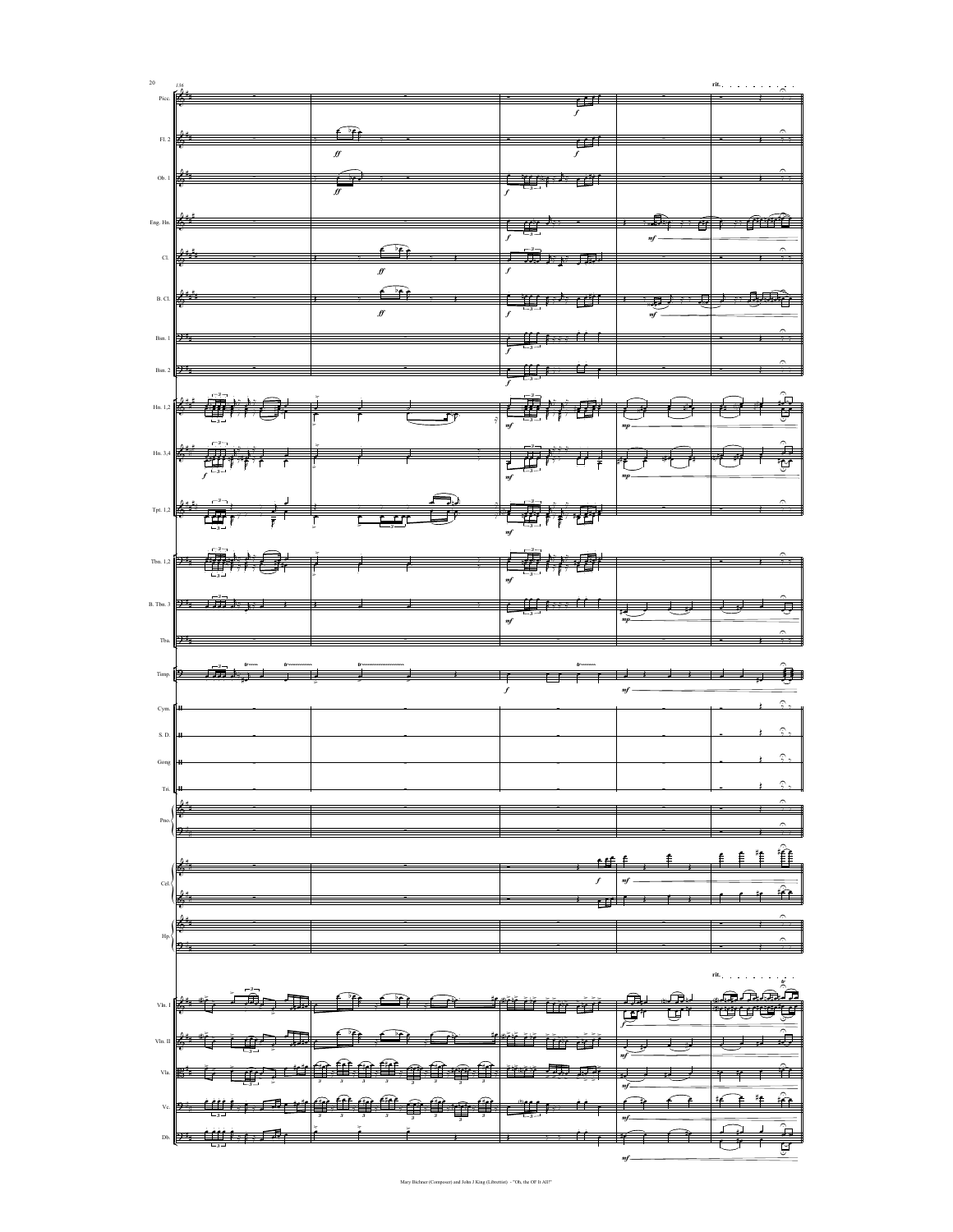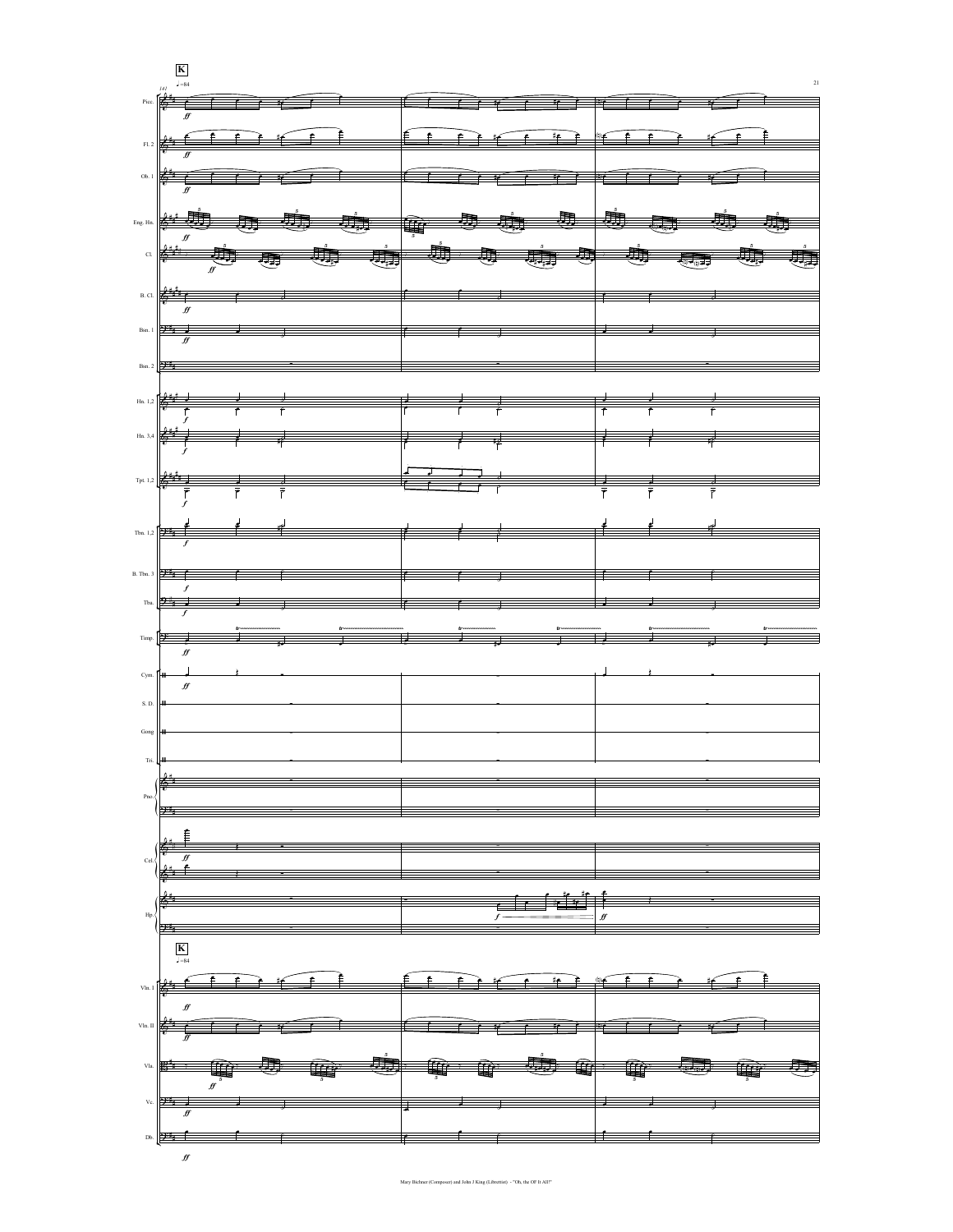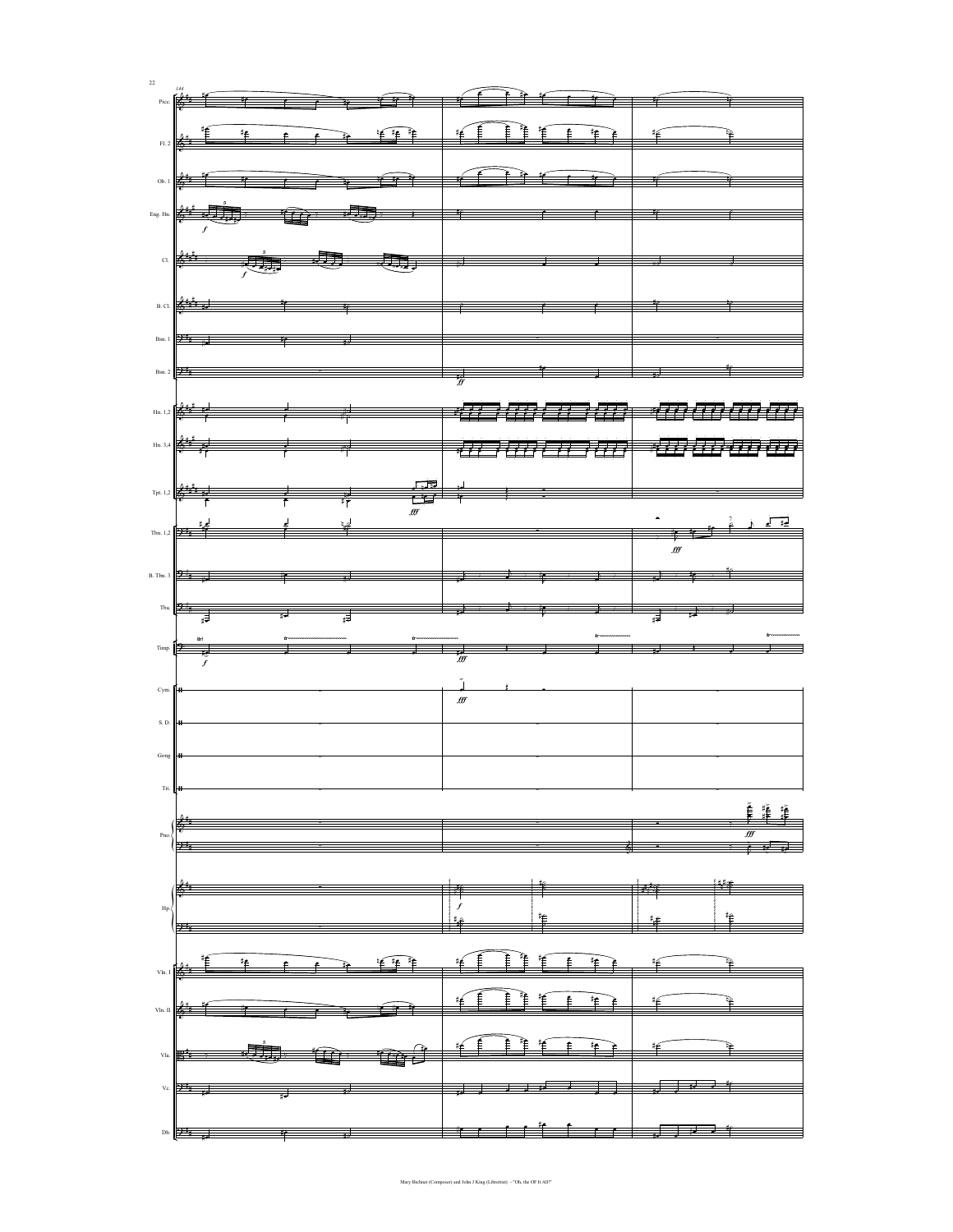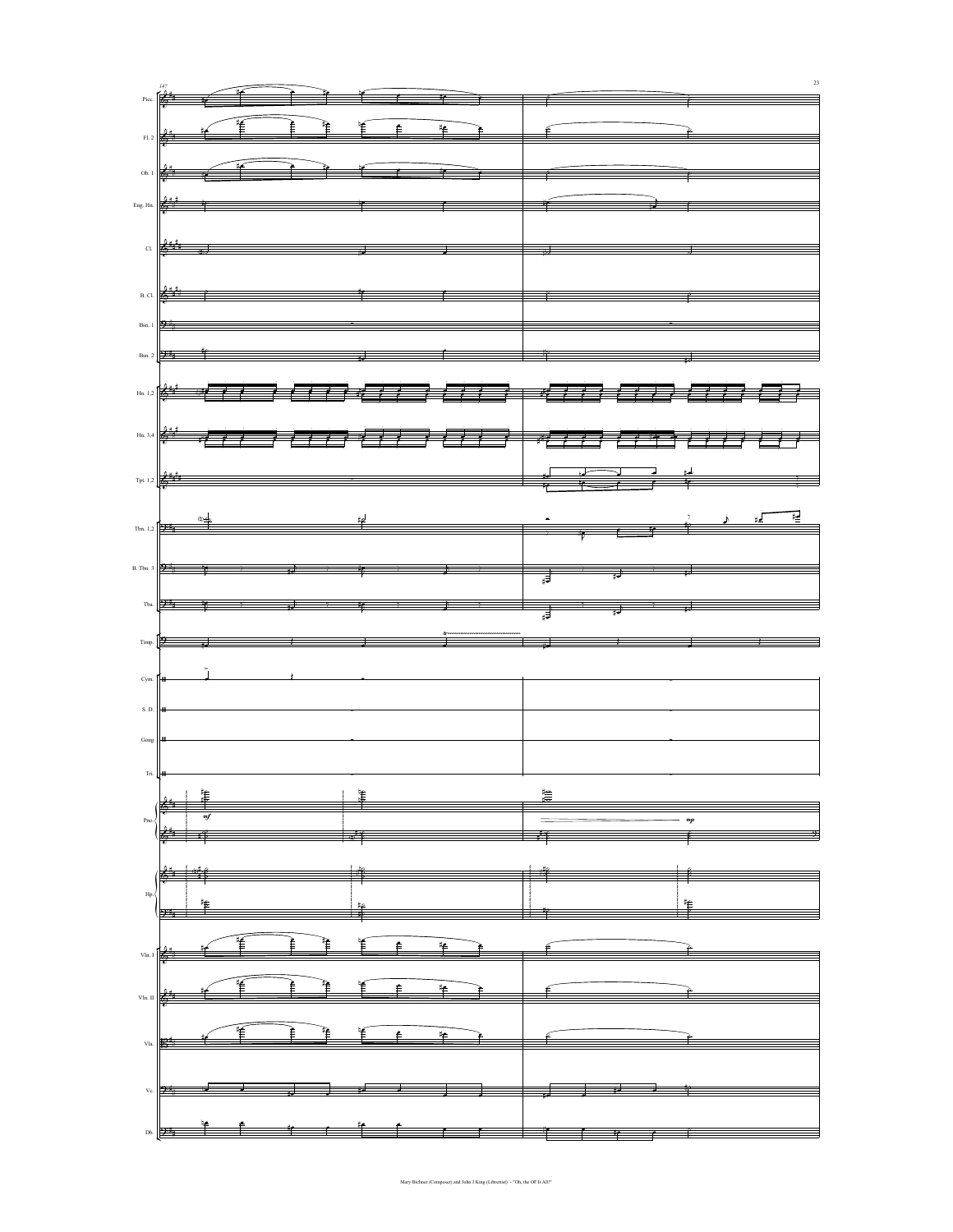

Mary Bichner (Composer) and John J King (Librettist) - "Oh, the OF It All!"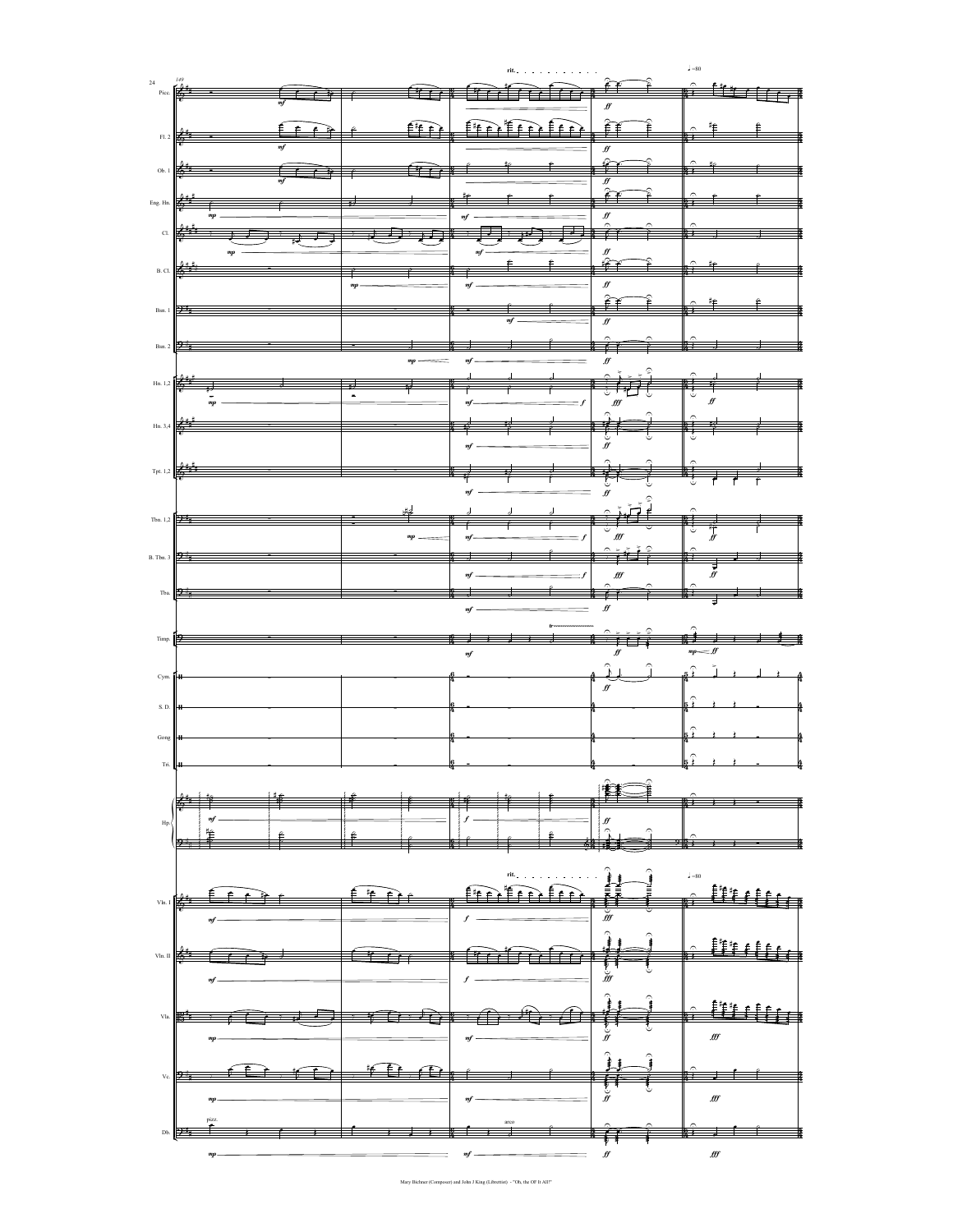|                           |                                              |                                                 |                      |     |   |           |        |        |              |              |                      |                                  | $=40$                                           |                       |               |                        | $\overline{\text{L}}$ |      |    |
|---------------------------|----------------------------------------------|-------------------------------------------------|----------------------|-----|---|-----------|--------|--------|--------------|--------------|----------------------|----------------------------------|-------------------------------------------------|-----------------------|---------------|------------------------|-----------------------|------|----|
| $_{\rm Picc.}$            | $6 - 1$                                      |                                                 |                      |     |   |           |        |        |              | To Flute     |                      |                                  | $\frac{1}{2}$ molto rit                         | ₩                     |               |                        |                       |      | 25 |
|                           |                                              |                                                 |                      |     |   |           |        |        |              |              |                      |                                  |                                                 |                       |               |                        |                       |      |    |
| FL.2                      | $\frac{2}{6}$ $\frac{1}{4}$                  |                                                 |                      |     |   |           |        |        |              |              |                      |                                  |                                                 |                       |               |                        |                       |      |    |
|                           |                                              |                                                 |                      |     |   |           |        |        |              |              |                      | $\frac{5}{\pi f}$                |                                                 |                       |               |                        |                       |      |    |
| Ob. $\boldsymbol{1}$      | 6                                            |                                                 |                      |     |   |           |        |        |              |              |                      |                                  |                                                 |                       |               |                        |                       |      |    |
| ${\rm Eng.}$ Hn.          | $\epsilon$                                   |                                                 |                      |     |   |           |        |        |              |              |                      |                                  |                                                 |                       | To Oboe       |                        |                       |      |    |
|                           |                                              |                                                 |                      |     |   |           |        |        |              |              |                      |                                  |                                                 |                       |               |                        |                       |      |    |
|                           | $C.$ $8.72$                                  |                                                 |                      |     |   |           |        |        |              |              |                      | mf                               | c                                               |                       |               |                        |                       |      |    |
|                           |                                              |                                                 |                      |     |   |           |        |        |              | ₹            | Į                    | $\bar{m}f$                       |                                                 |                       |               |                        |                       |      |    |
|                           | B. Cl. $\frac{2}{5}$                         |                                                 |                      |     |   |           |        |        |              |              |                      |                                  |                                                 |                       |               |                        |                       |      |    |
|                           |                                              |                                                 |                      |     |   |           |        |        |              |              |                      | $\stackrel{\frown}{\mathit{mf}}$ |                                                 |                       |               |                        |                       |      |    |
| $\operatorname{Bsn.}$ 1   | 24.1                                         |                                                 |                      |     |   |           |        | ₹      |              |              |                      |                                  | ≛∔<br><u>èê</u>                                 |                       |               |                        |                       |      |    |
|                           |                                              |                                                 |                      |     |   |           |        |        |              |              |                      |                                  | $\overline{f}$                                  |                       |               |                        |                       |      |    |
|                           | Bsn. 2 $2^{n}$                               |                                                 |                      |     |   |           |        | ₹      |              |              |                      |                                  | $\int_{f}$                                      |                       |               | morendo                |                       |      |    |
|                           | $Hn. 1, 2$ $8 + 1$                           |                                                 |                      |     |   |           |        |        |              |              |                      |                                  | ₹                                               |                       |               |                        |                       |      |    |
|                           |                                              |                                                 |                      |     |   |           |        |        |              |              |                      |                                  |                                                 |                       |               |                        |                       |      |    |
| Hn. 3,4                   | $\frac{1}{2}$                                |                                                 |                      |     |   |           |        |        |              |              |                      |                                  |                                                 |                       |               |                        |                       |      |    |
|                           |                                              |                                                 |                      |     |   |           |        | ₹      |              |              |                      |                                  | ÷ 2                                             |                       |               |                        |                       |      |    |
|                           | Tpt. 1,2 $\frac{2}{5}$                       |                                                 | $\frac{1}{\sqrt{2}}$ |     |   |           |        |        |              |              |                      |                                  |                                                 |                       |               |                        |                       |      |    |
|                           |                                              |                                                 |                      |     | Ī |           |        | ţ      |              |              |                      |                                  | ्री<br>ff                                       |                       |               | morendo                |                       |      |    |
|                           |                                              |                                                 |                      |     |   |           |        |        |              |              |                      |                                  |                                                 |                       |               |                        |                       |      |    |
|                           | Tbn. 1,2 $2^{\frac{2}{3}}$ $2^{\frac{3}{2}}$ |                                                 |                      |     |   |           |        |        |              |              |                      |                                  |                                                 |                       |               |                        |                       |      |    |
|                           |                                              |                                                 |                      |     |   |           |        |        |              |              |                      |                                  | Ę<br>$\frac{1}{f}$                              | 零ヶ                    |               | morendo                |                       |      |    |
| $\, {\bf B}.$ Tbn. $3$    | 94                                           |                                                 |                      |     |   |           |        |        |              |              | Ţ                    |                                  | $\triangle$                                     |                       |               |                        |                       |      |    |
|                           |                                              |                                                 |                      |     |   |           |        |        |              |              |                      | TI<br>W                          |                                                 |                       |               |                        |                       |      |    |
| Tba.                      | $\mathcal{P}^*$                              |                                                 |                      |     |   |           |        | ₹      |              | ₹            | Ţ                    | ţ                                |                                                 |                       |               |                        |                       |      |    |
|                           |                                              |                                                 |                      |     |   |           |        |        |              |              |                      | mf                               |                                                 |                       |               |                        |                       |      |    |
| Timp.                     | 2                                            |                                                 |                      |     |   |           |        |        |              |              |                      |                                  | $f\hspace{-0.1cm}f$                             | ∦.∘<br>$\overline{f}$ |               |                        |                       |      |    |
|                           |                                              |                                                 |                      |     |   |           |        |        |              |              |                      |                                  |                                                 |                       |               |                        |                       |      |    |
|                           |                                              |                                                 |                      |     |   |           |        |        | $\mathsf{h}$ | $\mathsf{h}$ |                      |                                  | $\hat{\mathfrak{X}}$                            | 46<br>$\hat{ }$       |               | Ţ<br>$\mathbf{\Omega}$ |                       |      |    |
| Cym.                      | #                                            | $\frac{4}{4}$                                   |                      |     |   |           |        |        |              |              |                      |                                  |                                                 |                       |               |                        |                       |      |    |
| S.D.                      |                                              | 4                                               |                      |     |   |           |        |        |              |              |                      |                                  | $\hat{\mathcal{L}}$                             |                       |               | ଼ି<br>$\hat{z}$        |                       |      |    |
|                           |                                              |                                                 |                      |     |   |           |        |        |              |              |                      |                                  |                                                 |                       |               | $\sim$                 |                       |      |    |
| $\operatorname{Gong}$     | +                                            |                                                 |                      |     |   |           |        |        |              |              |                      |                                  | $\widehat{\mathcal{L}}$                         |                       |               | morendo                |                       |      |    |
| Tri. H                    | $\rightarrow$                                |                                                 |                      |     |   |           |        |        |              |              |                      |                                  | ç                                               | റ                     |               |                        |                       |      |    |
|                           |                                              |                                                 |                      |     |   |           |        |        |              |              |                      |                                  |                                                 |                       |               |                        |                       |      |    |
|                           |                                              |                                                 |                      |     |   |           |        |        |              |              |                      |                                  |                                                 |                       |               |                        |                       |      |    |
| Pno                       |                                              |                                                 |                      |     |   |           |        |        |              |              |                      |                                  |                                                 |                       | $\frac{1}{p}$ |                        | ₹                     | ,≢ ≢ |    |
|                           |                                              |                                                 |                      |     |   |           |        |        |              |              |                      |                                  |                                                 |                       |               |                        |                       | æ    |    |
|                           |                                              |                                                 |                      |     |   |           |        |        |              |              |                      |                                  |                                                 |                       |               |                        |                       |      |    |
|                           |                                              |                                                 |                      |     |   |           |        |        |              |              |                      |                                  | c<br>₹                                          |                       |               |                        |                       |      |    |
| Cel.                      | ≰                                            |                                                 |                      |     |   |           |        |        |              |              |                      |                                  |                                                 |                       |               |                        |                       |      |    |
|                           |                                              |                                                 |                      |     |   |           |        |        |              |              |                      |                                  |                                                 |                       |               |                        |                       |      |    |
|                           |                                              |                                                 |                      |     |   |           |        |        |              |              |                      |                                  |                                                 |                       |               |                        |                       |      |    |
| Hp                        | - 13                                         |                                                 |                      |     |   |           |        |        |              |              |                      |                                  |                                                 |                       |               |                        |                       |      |    |
|                           |                                              |                                                 |                      |     |   |           |        |        |              |              |                      |                                  |                                                 | $=92$                 |               |                        | $\mathbf L$           |      |    |
| $\mathbf{V}\mathbf{ln}.$  |                                              |                                                 |                      |     |   |           |        |        |              |              |                      |                                  | $\frac{1}{2}$ =40 molto rit. .<br>$\rightarrow$ |                       |               |                        |                       |      |    |
|                           |                                              |                                                 |                      |     |   |           |        | ₽∸     |              |              |                      |                                  |                                                 | ∯                     |               | morendo                |                       |      |    |
| $\mathbf{V}\text{ln}.$ II |                                              |                                                 | $\mathbf{r}$         |     |   |           |        | 233333 |              |              |                      |                                  |                                                 |                       |               |                        |                       |      |    |
|                           |                                              |                                                 |                      |     |   |           |        |        |              |              |                      |                                  | ग्तू                                            | $\frac{1}{2}$         |               | morendo                |                       |      |    |
| $_{\rm Vla}$              |                                              | $\mathbb{B}^{\sharp_2}$ if $\bigcup$ if it is a |                      | ,,, |   | <u>a,</u> | 月<br>⋣ |        |              | ΣJ,          | ∏ मा                 |                                  |                                                 | R                     |               |                        |                       |      |    |
|                           |                                              |                                                 |                      |     |   |           |        |        |              |              |                      |                                  | Ţ                                               | f f                   |               | morendo                |                       |      |    |
| Vc.                       | ) i.                                         |                                                 |                      |     |   |           |        | ستاتلا |              | ررد          | ▅                    |                                  |                                                 | ∦ ∈                   |               |                        |                       |      |    |
|                           |                                              |                                                 |                      |     |   |           |        |        |              |              |                      |                                  | ≢                                               | $f\hspace{-0.1cm}f$   |               | morendo                |                       |      |    |
| $\mathsf{Db}.$            | データ                                          |                                                 |                      |     |   |           |        |        |              |              | <u>त्रम् मानुनम्</u> |                                  | <del>] {µ</del> ∦ ∝                             | c                     |               |                        |                       |      |    |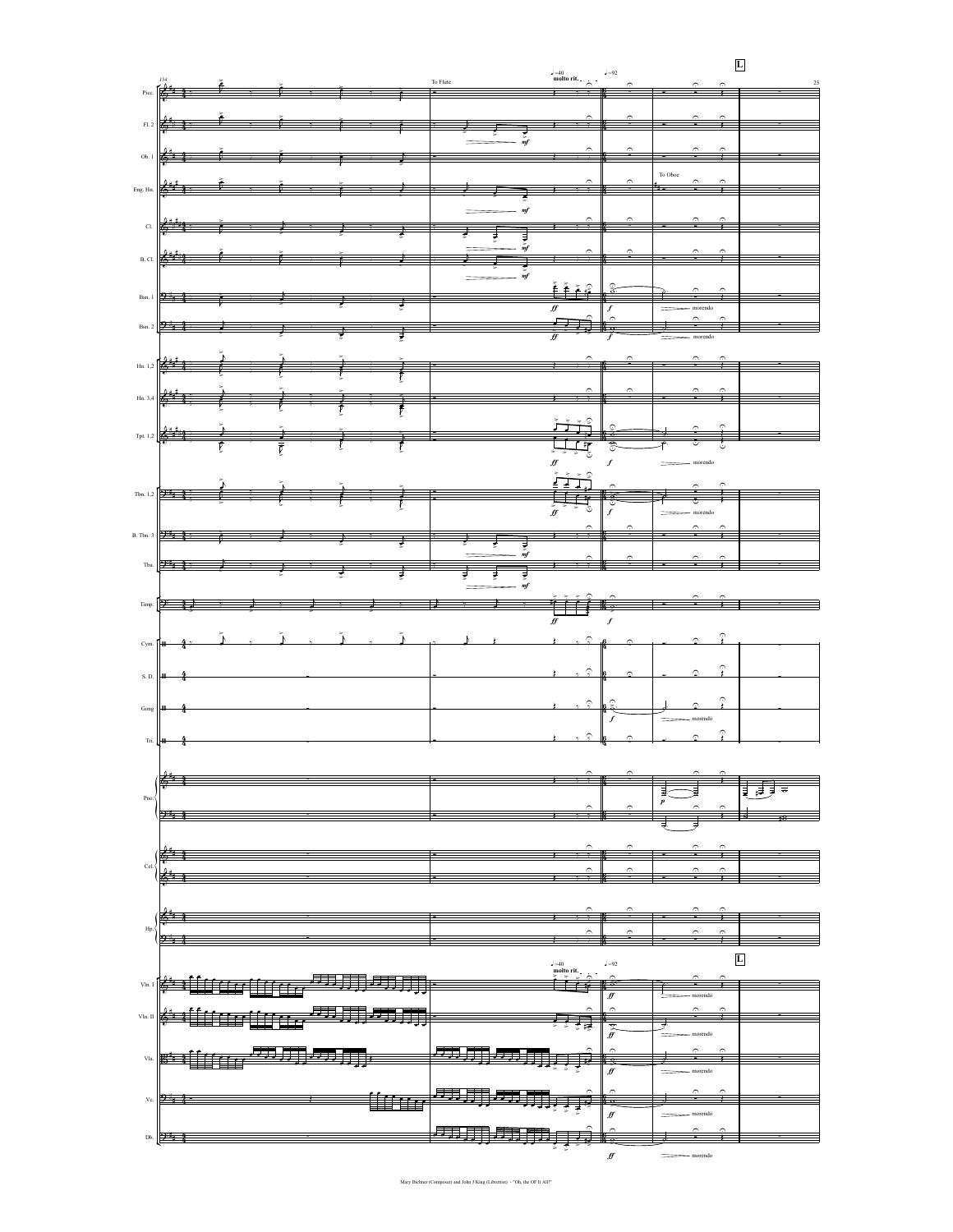